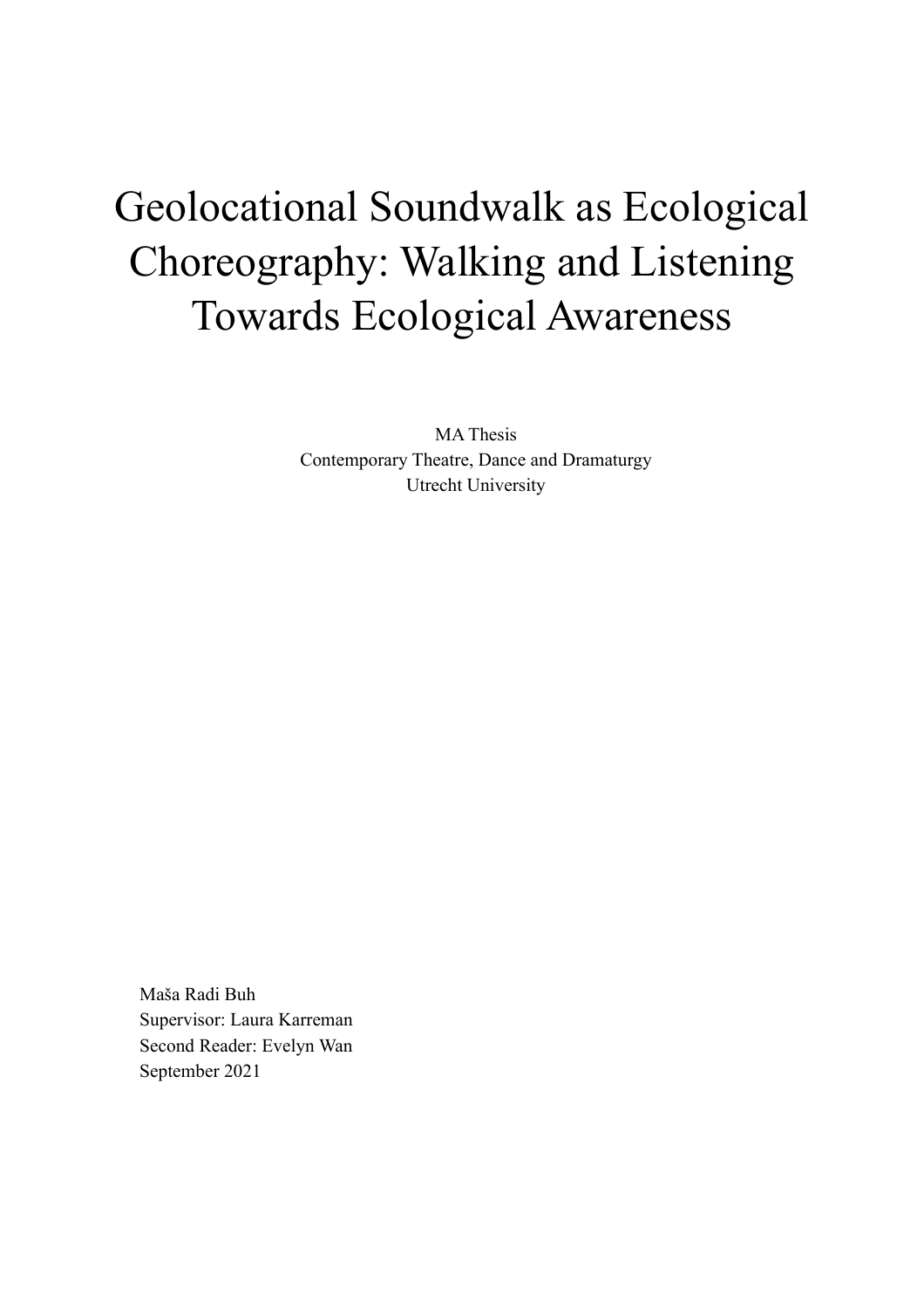Geolocational Soundwalk as Ecological Choreography: Walking and Listening Towards Ecological Awareness

Maša Radi Buh 7011814 MA Thesis Contemporary Theatre, Dance and Dramaturgy Utrecht University Supervisor: Laura Karreman Second Reader: Evelyn Wan September 2021 12.497 words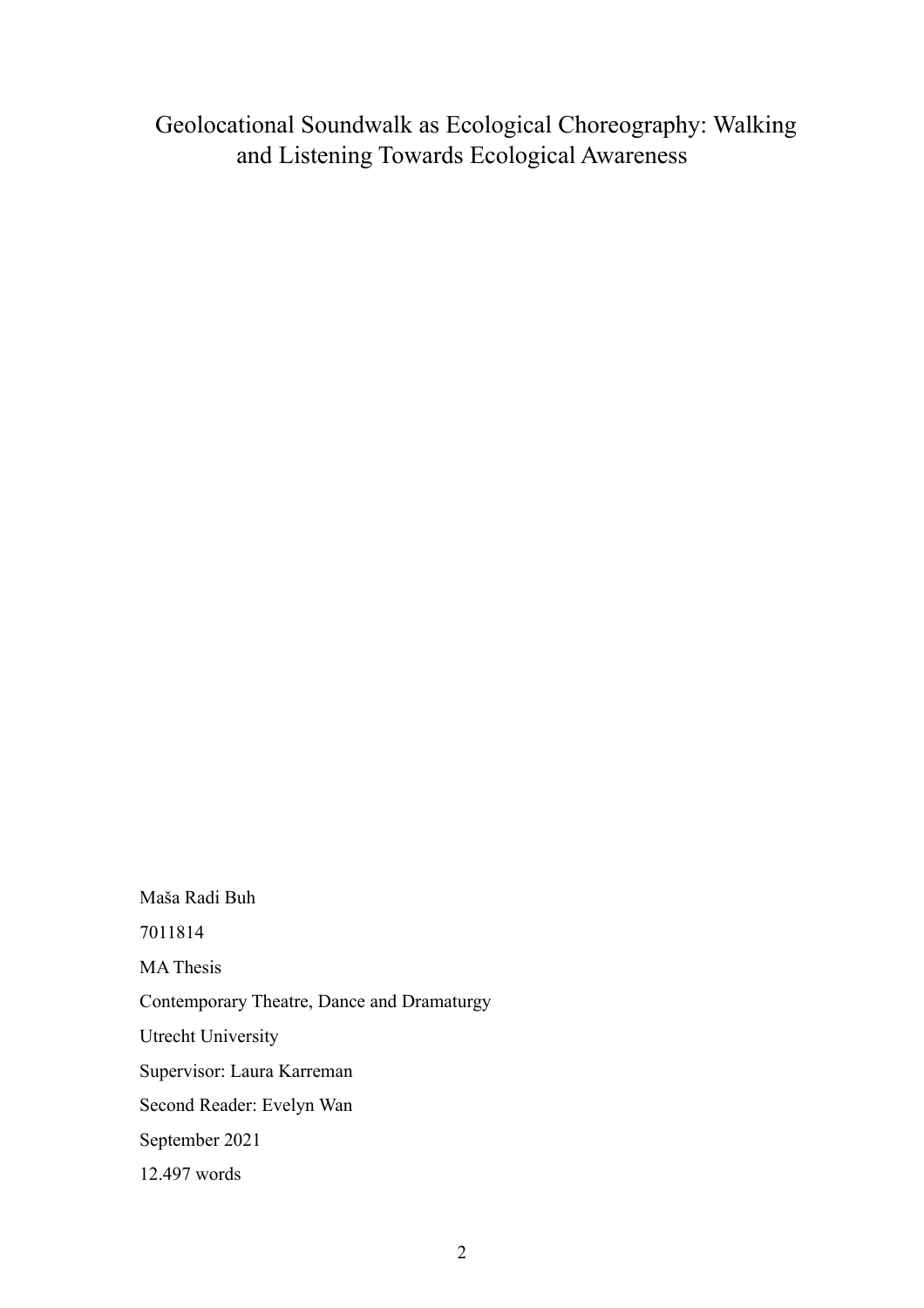## [Introduction](#page-5-0)

|                                                                          | 6  |
|--------------------------------------------------------------------------|----|
| 0.1 Methodology and Theoretical Framework                                | 8  |
| Chapter 1: A Performative Understanding of Ecological Awareness          | 11 |
| 1.1 Staging Ecology in Performance: Two Approaches                       | 11 |
| 1.2 Ecology and the ecological as signifiers of interconnectedness       | 16 |
| 1.3 Three layers of the ecological                                       | 18 |
| Chapter 2: Constructing Ecological Choreography through Aural Sensations | 21 |
| 2.1 Choreography as an organisation of things in space and time          | 21 |
| 2.2 Listening and 'listening'                                            | 24 |
| Chapter 3: Geolocational Sound Walk Sandbox as Ecological Choreography   | 27 |
| 3.1 Soundwalk as a practice of embodied ecological experience            | 27 |
| 3.2 Geolocational soundwalk as a genre of performance                    | 29 |
| 3.3 Geolocational soundwalk as ecological choreography                   | 30 |
| 3.4 Choreography of simultaneous audio timelines                         | 31 |
| 3.5 Place, person and time-sensitivity of geolocational sound walk       | 32 |
| 3.6 Non-linear time and non-human figures                                | 33 |
| Conclusion                                                               | 37 |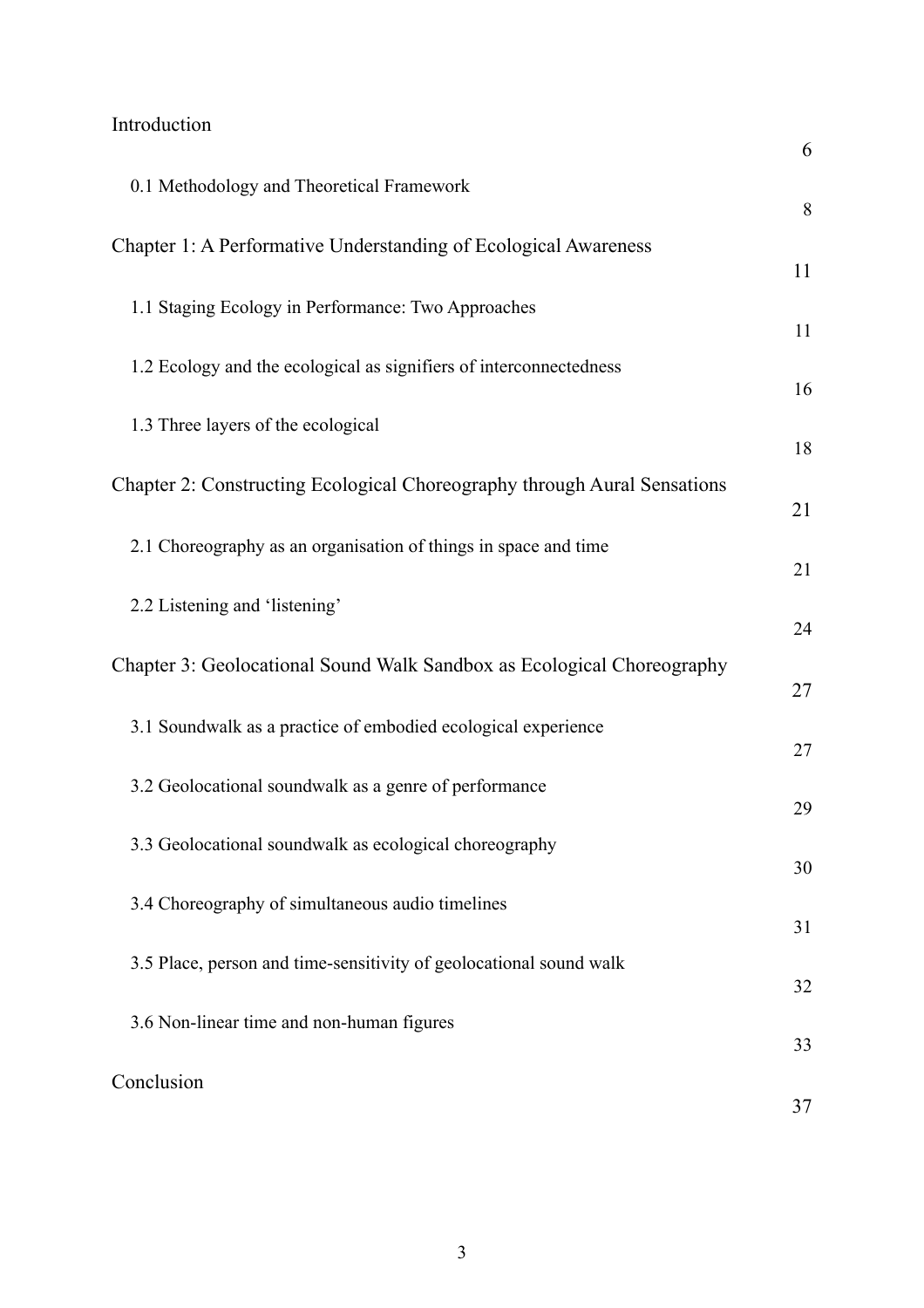## **Abstract**

This thesis considers the ecological potential of performing arts with reference to a stimulation of ecological experience of interconnectedness. I then offer a brief overview of two main academic outlooks on performance and ecology. On the one hand, there is a premise of informational models of theatre where ecological contribution is represented by facing the audience with factual information on ecological crisis. On the other, the ecocritical potential lies in producing ecological experiences of ecological awareness. Performances such as these offer the audience ways of attending and perceiving which produce ecological awareness, a term coined by Timothy Morton. Delving into various interpretations of ecology, I sketch out some of its key characteristics, with an awareness of the human's position within the interconnected nature of ecosystems of environments being the main one. Choreography as a definition of things in space and time means refers to performance's way of producing such ecological experiences. The case study *Sandbox* and the form of geolocational soundwalks are an example of ecological choreography because of their use of listening and the mechanics of the medium to produce an experience of ecological awareness. Interconnected characteristics of geolocational soundwalks where its realisation is dependent on geographical location in combination with sound make it an example of ecological choreography.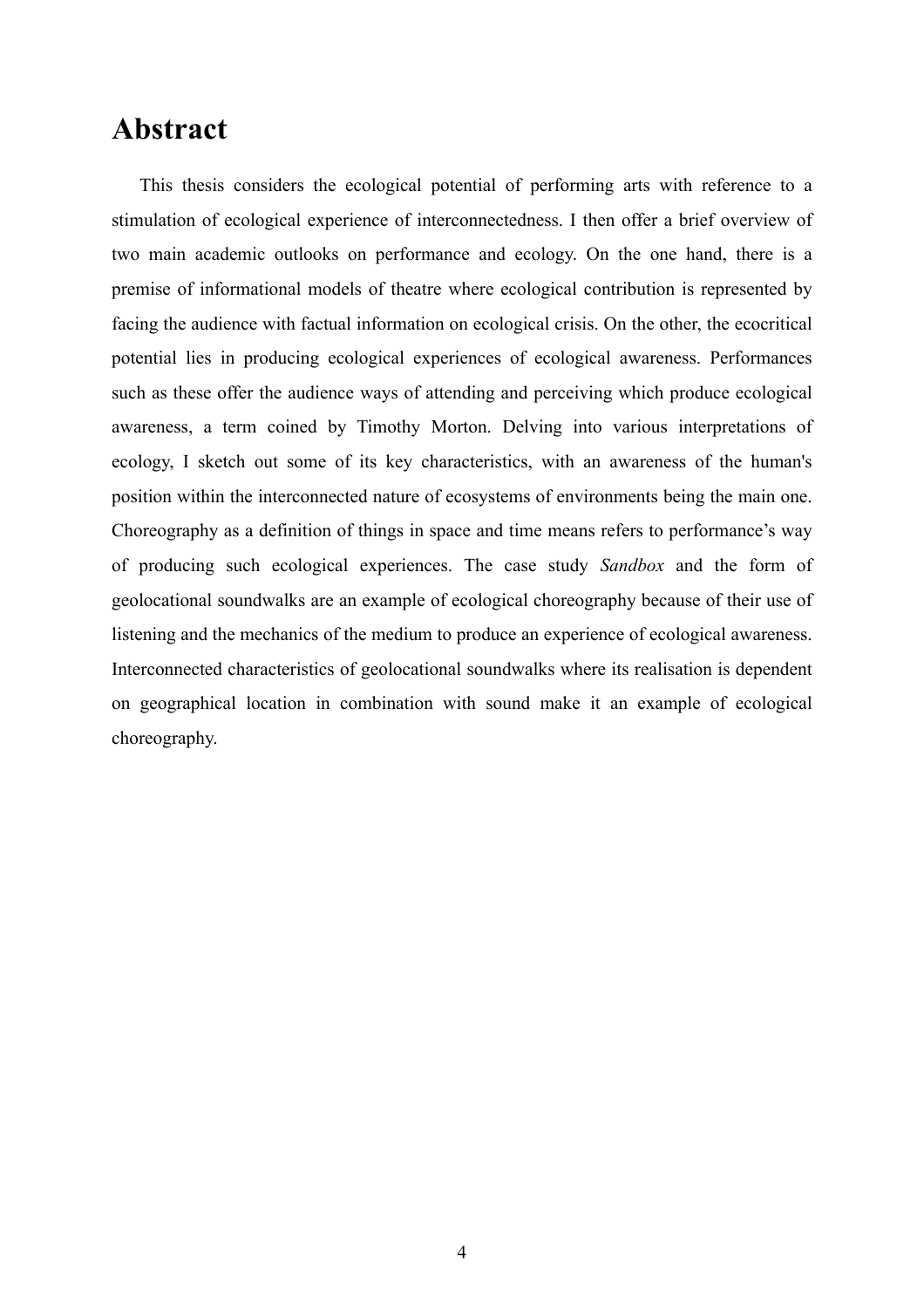# **Acknowledgements**

A great deal of thanks and gratitude to my supervisor Laura Karreman for listening and walking alongside me in this thesis. Your attention, generosity and care immensely were immensely helpful for overcoming the steep learning path that was this thesis. I hope that one day we get to meet at Ljubljana's railway station.

All of the love to Dramaturgy Studio 11 Group: Madie, Jesse, Irene, Tery and Kseniia. Sharing a space with you was never just a physical thing and I could never have imagined that going back to 'school' could be so fun. It was the support and encouragement that made writing the thesis a somehow not so lonely process. I could have done it without you, but it wouldn't have been so fun.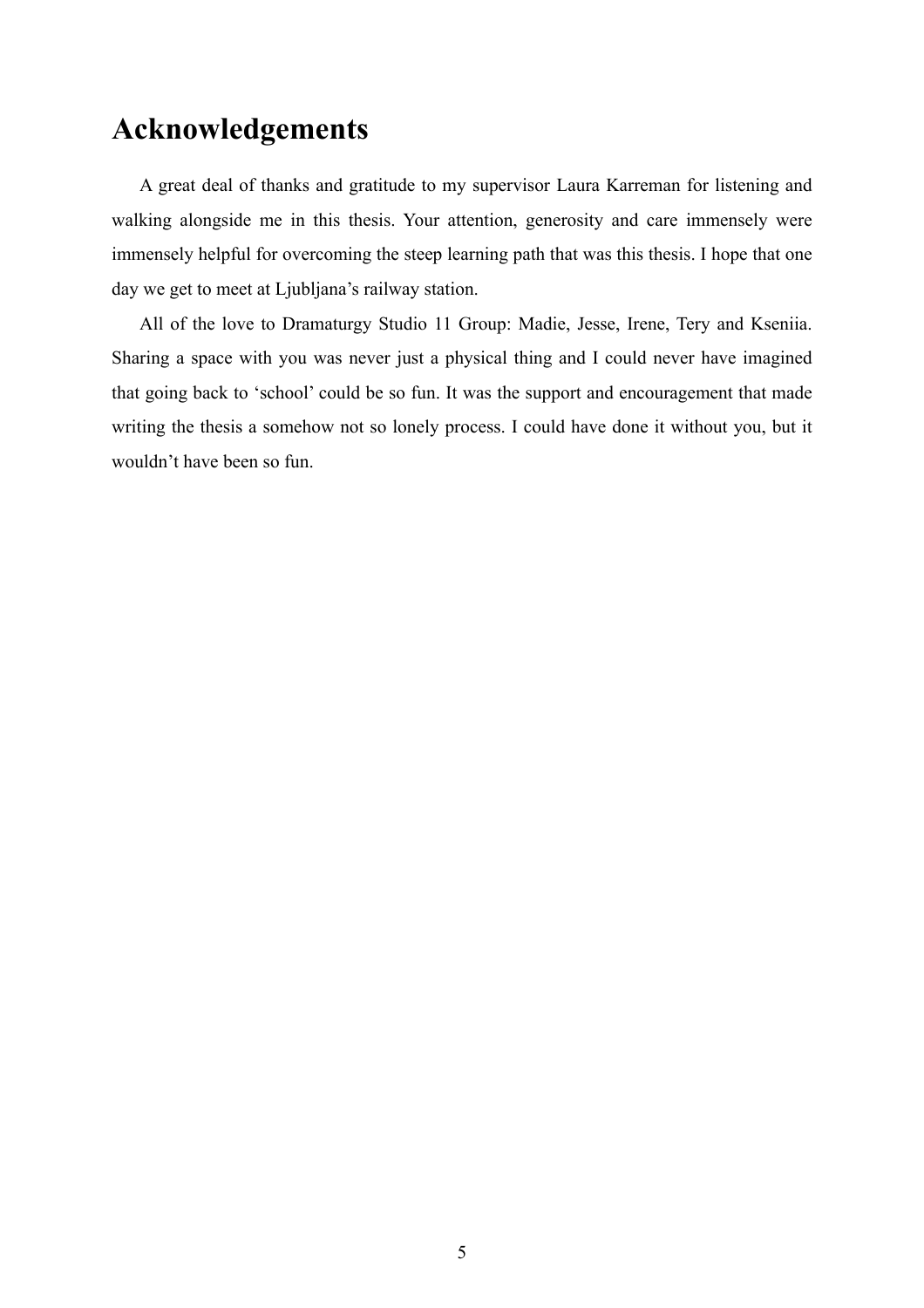### <span id="page-5-0"></span>**Introduction**

In order to exist on this planet, we as humans are inextricably dependent on a whole range of other human and non-human actors. The air we breathe, the food we eat, and the climate we exist in are all the result of the complex workings of a set of ecosystems. At the same time, we humans are part of them too. Our actions directly shape the lives of the ecosystem's other participants. Current environmental crisis is in my perspective a crisis of interconnectedness. Moreover, within everyday lives of humankind, I detect a lack of awareness of the interconnected nature of ecosystems we as humans are a part of. In pursuit of changing humankind's outlook on the environmental crisis, I believe that human audiences should be aware of their own entanglement in complex webs of ecosystems. Furthermore, I find that performance practices are a space where, through performance processes, human audiences can momentarily experience a sense of this enmeshment.

This thesis contributes to the debate on ecology and performance studies by introducing the concept of ecological choreography. This concept is used to analyse a specific type of environmental performance: a geolocational sound walk titled *Sandbox*. My argument is that ecological choreography is a performing arts practice which helps its audiences experience interconnectedness which subsequently produces ecological awareness. In this thesis, I aim to show how performances have the potential to make audiences perceive a sense of interconnectedness that was not there before. Moreover, I propose a concept of ecological choreography as a form of organising elements in space and time which makes such perception possible. I demonstrate the application of this concept by looking at a form of geolocational soundwalk as a possible representative. I illustrate this through an in-depth performance analysis of one specific case study, a geolocational soundwalk *Sandbox* (2020) by Irena Pivka and Brane Zorman. My central research question is thus:

*How can Pivka and Zorman's geolocational soundwalk Sandbox be understood as a form of ecological choreography?* 

My sub-questions are:

- 1. What is the aim of ecological choreography?
- 2. How does ecological choreography lead to perceiving ecological awareness?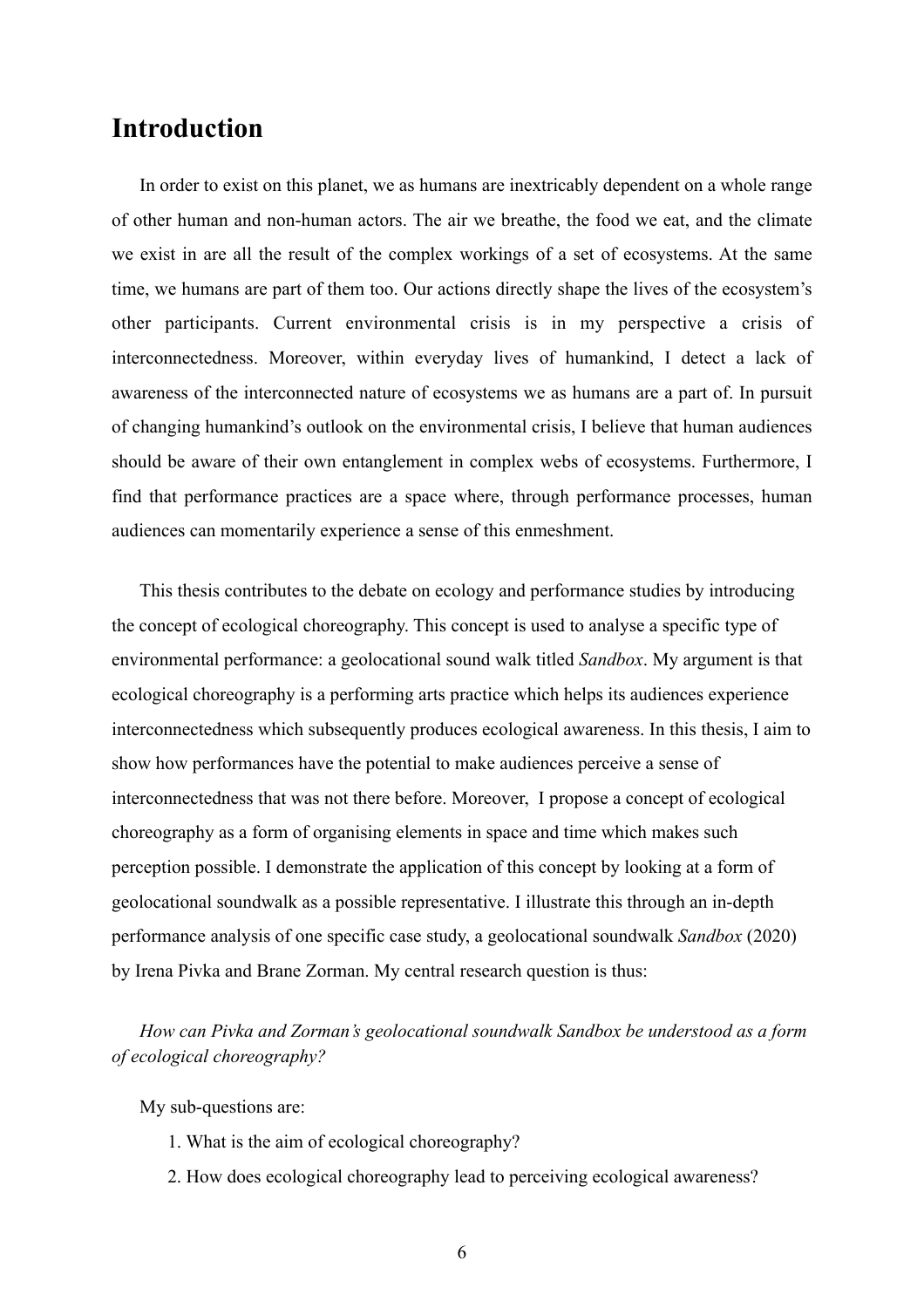#### 3. How do *Sandbox's* performance elements create ecological experiences?

In recent years, the academic debate on performance and ecology has been spurred on by publication by, among others, Carl Lavery, and Nigel Stewart. Both of them introduce theoretical frameworks in which they argue for physical and sensorial experiences as backbones of effective performances on ecology. In the article 'Dancing the face of place: Environmental dance and eco-phenomenology', Stewart introduces the phrase 'environmental dance' which is an "umbrella term for plethora of dance and somatic practices concerned with the body's relationship to landscape and environment, including the otherthan-human world of animals and plants" (32-33). Stewart's explanation suggests that the focus of environmental dance is forming and observing connections between the human body and everything else that surrounds it. His research, conducted within a phenomenological framework, considers various somatic-based dance practices to be environmental dances. By including approaches which are based on engagement and use of human body's senses Stewart's contribution to the academic debate highlights body's experiences as a key element in ecological performance.

Similarly, in his book *Performance & Ecology: What can Theatre do?* theatre scholar Carl Lavery argues that theatre's ecological input lies in what he calls "ecological experiences"(84). For Lavery these ecological experiences lead to "new ways of attending and perceiving" (84) where in addition to factual information about ecological topics humans can familiarize themselves with other non-human elements through physical experiences (81). Both Stewart and Lavery lay the ground for academic thought on performance and ecology where the central focus is on sensorial and physical, or rather embodied experiences of relating to a vast world of non-human presence.

My research in this thesis continues the path shaped by Lavery and Stewart. It is an attempt to expand and contribute to a strain of academic scholarship on ecology and performance and to accompany already proposed concepts such as environmental dance. I propose ecological choreography as an example of a form where embodied ecological experience is produced. If Lavery mainly discusses the result of ecological performances,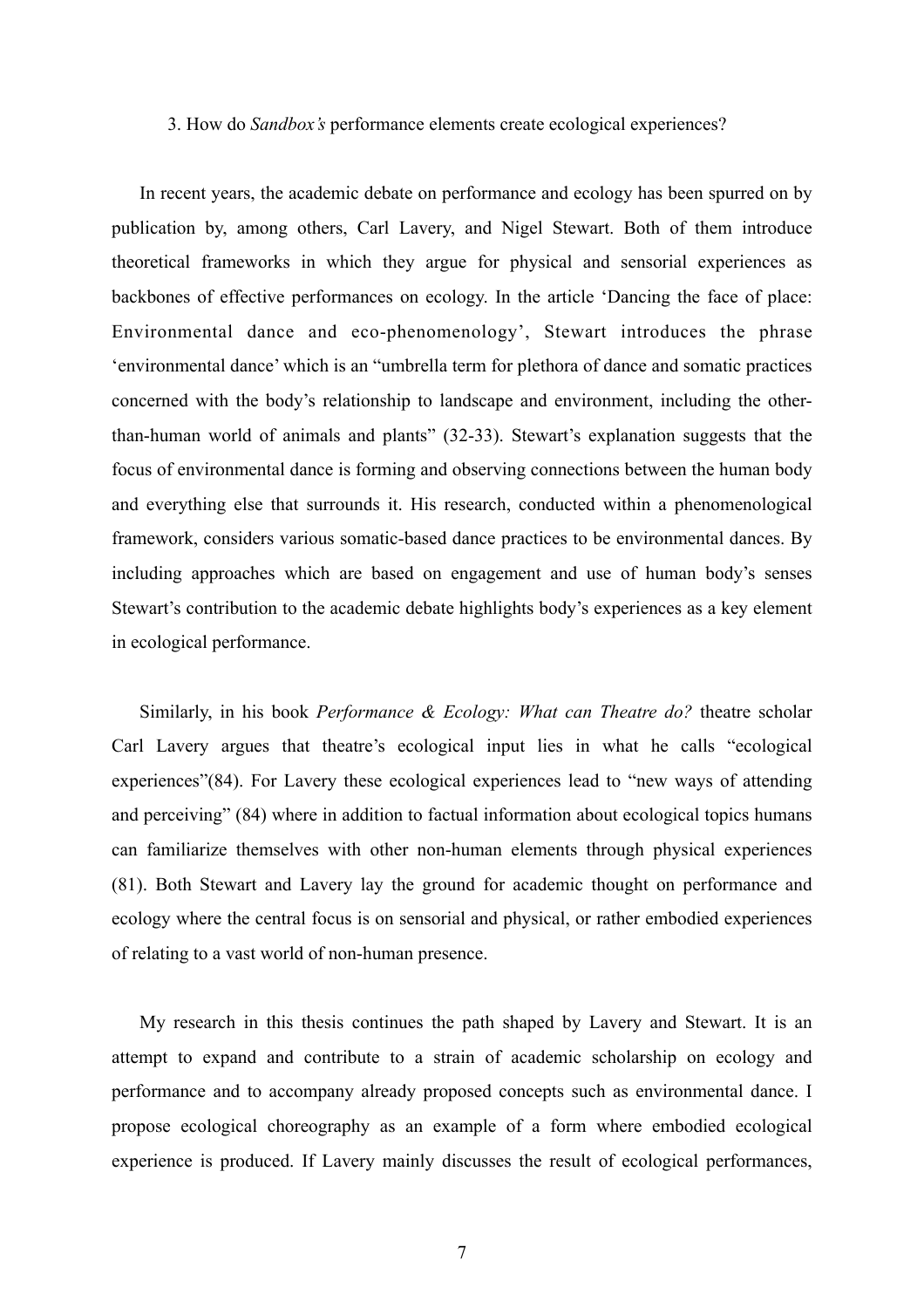with the concept of ecological choreography I aim to describe procedures which lead to ecological experiences. Thus, ecological choreography makes an effort to develop a theoretical framework focused on the mechanics of performance's structure.

#### <span id="page-7-0"></span>**0.1 Methodology and Theoretical Framework**

Approaching my research question, I conducted a qualitative literary research mainly comprised of texts from fields of ecology, environmentalism, acoustic ecology, and performance studies. In addition to building a theoretical framework, I also attended selected performance work *Sandbox*. Although its premiere was an organised event in the beginning of September 2020, its technology and design made it available for me to experience outside of set times on my own in the Spring of 2021. Additional support for performance analysis came from secondary sources documenting the original artwork, including reviews, openly accessible sound recordings, and a part of the script provided by the artists.

I begin the thesis with answering the first sub-question which inquires: What is the aim of ecological choreography? Turning to Carl Lavery I identify that the principal ecological contribution of performance practices lies in producing ecological experiences. These are not created on the basis of factual or fictional information in the form of dramatic texts, but are facilitated through practices which produce "new ways of attending and perceiving" (Lavery 84). A philosopher Timothy Morton introduces a concept of ecological awareness which describes an attention of humans where we are being aware of the complex interconnected nature of ecosystems and worlds we exist in. In search of performances inciting experiences of ecological awareness choreography as an organisation of things in space and time suggested by William Forsythe becomes a framework for thinking about how they can do that. A medium of sound and soundwalking as introduced by Hildegard Westerkamp is an example of a performance practice operating on the premise that the act of listening can heighten humans' awareness of their surroundings.

To demonstrate the application of ecological choreography, I bring into play a specific type of performance: the geolocational soundwalk. Before analysing a selected case study, I look into the form's characteristics to map what makes it such a compelling example of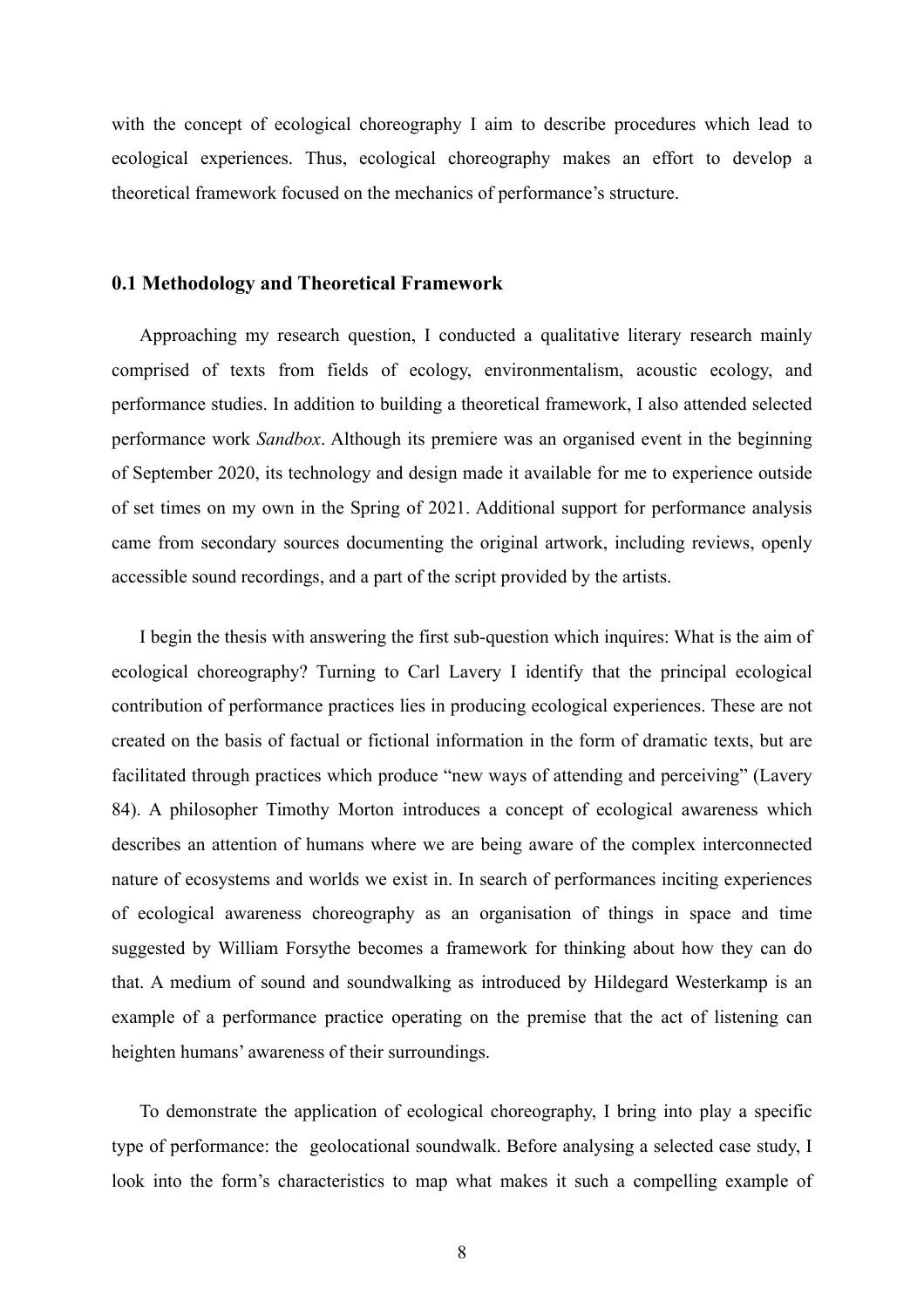ecological choreography. Through a summary of the history of the soundwalk as a research practice, I point out its inherent potential of offering sensual ecological experiences. To explain the potential of sound and listening when producing ecological awareness, I discuss supporting theories which are situated within the field of acoustic ecology. This is followed by an explanation how the particular form of a geolocational soundwalk fits the definition of ecological choreography. Its mechanics of interdependence of geographical location and sound where the first one conditions what audio gets played are the key characteristic. Secondly, I demonstrate how the use of audio in a geolocational soundwalk is one of the means of conjuring an experience is another way of raising ecological awareness. In the words of acoustic ecologists, listening can provide an intensive sensory engagement with a space and time and can stimulate a sense of interconnection. Geolocational soundwalk thus can be understood as a form of ecological choreography through an intertwinement of its organisation of elements in space and time. Additionally, the same ecological experience of interconnectedness happens through its use of sound as a means of storytelling.

Throughout the thesis, I define the concept of ecological choreography as a form that produces experiences of interconnectedness. In order to do so, I focus on a key component that describes the conscious knowledge of interconnectedness: ecological awareness. In Chapter 1, before I arrive at this concept, I introduce two current theoretical perspectives on incorporating ecology into performing arts practices. The first one represents ecological topics on a semantic level, most often through a dramatic text or other types of story telling. The second one advocates for staging ecology through the means of performance, referring to the experiences and sensations pieces can produce. Following this presentation, I explain why embodied experiences of ecology within performing arts are substantial for eliciting a conversation on ecological crisis of our moment. I begin by outlining scientific explanations of ecology which are focused on studying the interactive and interconnected qualities of environments. I follow by discussing some of the humanist concepts which cover the aforementioned interconnectedness before settling for ecological awareness by Timothy Morton.

Chapter 2 makes the connection from ecological awareness to ecological choreography. I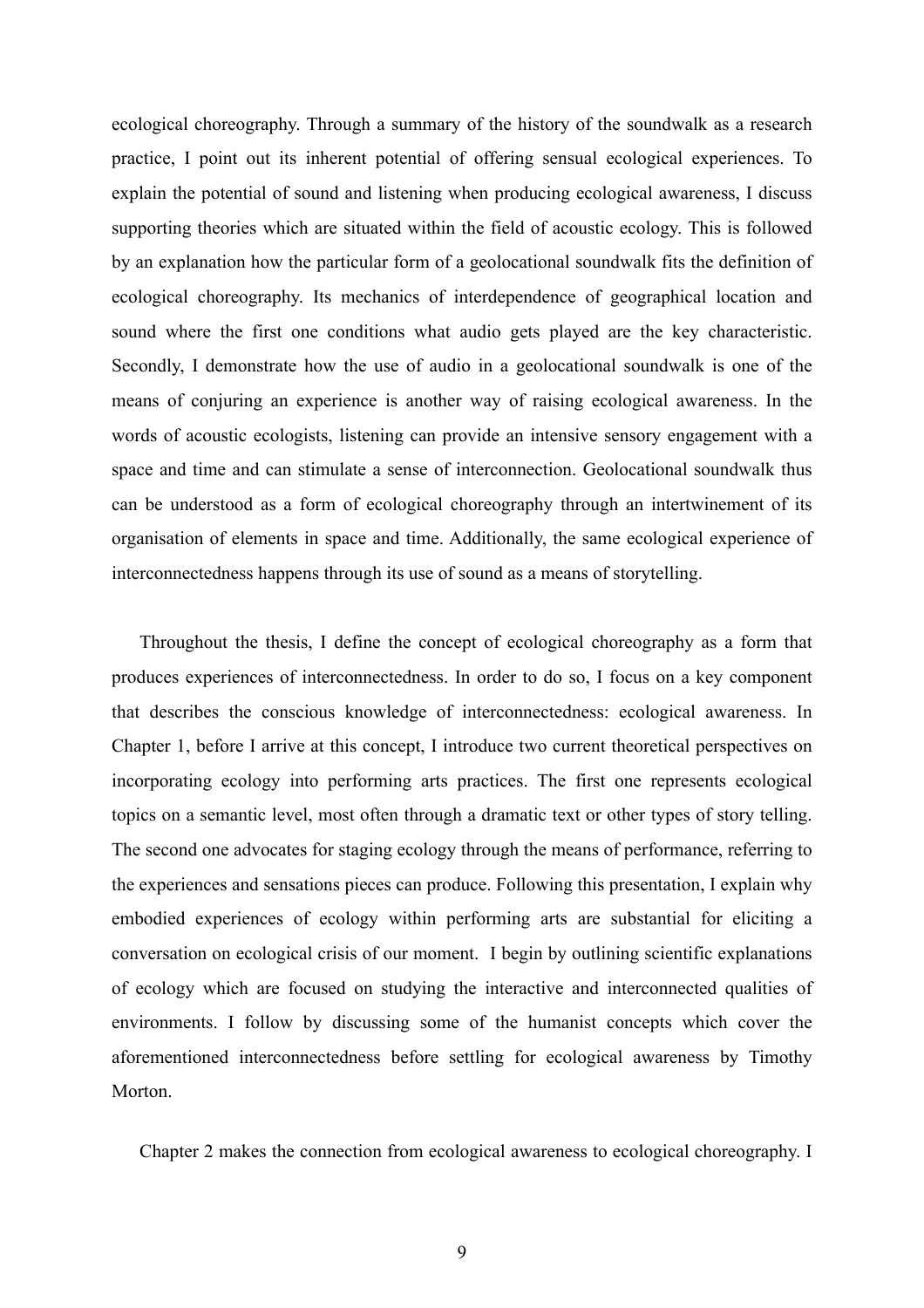commence by giving a short overview of how the definition of choreography evolved from description of dance making to denote an organisation of things in space and time. By opting for the adoption of the latter interpretation of choreography, I establish ecological choreography as an organisation of elements (in space and time) which creates ecological experiences. Moreover, I specify that these ecological experiences lead to a perception/a sensation of ecological awareness. Performances that are ecological choreographies achieve this with an organisation of its elements (in space and time) which not only creates such an experience for the audience. They epitomise the principle of interconnectedness within the relations of their elements as well.

Chapter 3 first outlines the field of the geolocational soundwalk by providing a selective overview of already existing works. The aim is to exhibit the field's relevancy and to indicate that the selected case study is not an outlier. Rather, by referring to works from artists like Ellen Reid, geolocational soundwalks prove to be a contemporary trend of multimedia performing arts. The chapter then discusses one case study: the geolocational soundwalk *Sandbox/Peskovnik* (2020), made by Slovenian artists Irena Pivka and Brane Zorman. A performance analysis describes how the work can be understood as a form of ecological choreography. Furthermore, I give an interpretation of its multiple elements such as the content of the audio tracks, the context of the chosen location, and its construction of time. I show that these elements additionally enhance performance's ecological nature as they address topics like more-than-human presence and non-linear time.

In the conclusion, I reflect on my research method. I continue with a discussion on the relevance of my research with a special attention paid to practices of walking. Taking into account the limitations on performing arts imposed by coronavirus measures, I indicate soundwalking's potential to operate even when staging performances within regular performance venues is not possible.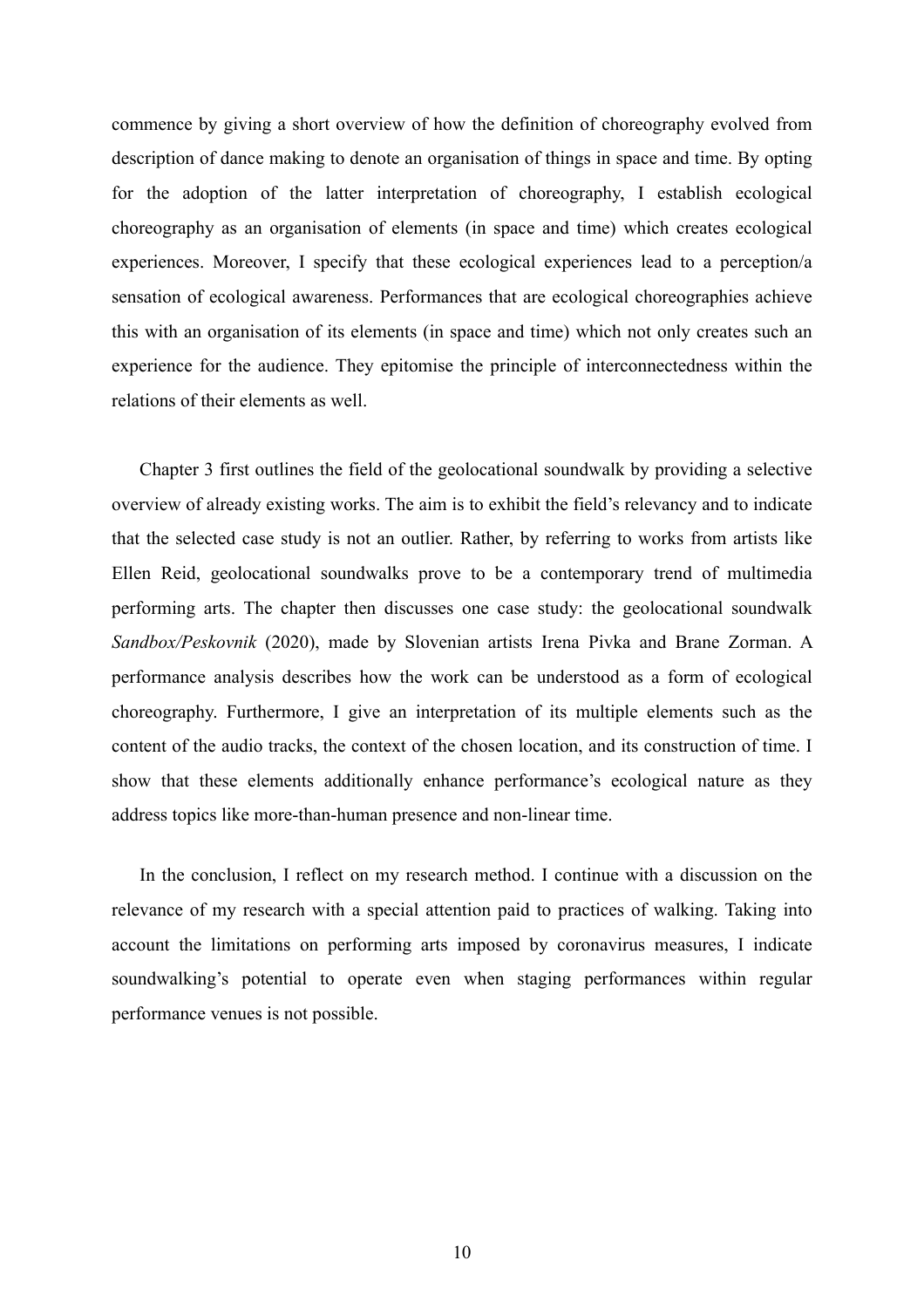# <span id="page-10-0"></span>**Chapter 1: A Performative Understanding of Ecological Awareness**

This chapter begins with an examination of two approaches to ecology and performance that currently shape the academic debate on ecology and performance. Informational models of theatre practice primarily aim to transmit information on ecology, environment and climate change to the audience. Critiquing these models, I explain why the valuable ecological contribution of performance lays in creating ecological experiences. To offer a detailed understanding of this phrase within my research, I first introduce a biological definition of ecology. Some of its main characteristics transfer into common non-scientific interpretations. Within these, I choose to emphasise the interconnected nature of ecosystems as the primary characteristic of ecology. Answering the chapter's sub-question, 'What is the aim of ecological awareness?', I translate interconnectedness to indicate ecological awareness' key component. Performances that produce such awareness for the audience incite ecological experiences of interconnectedness with other human and/or non-human parts of ecosystems.

#### <span id="page-10-1"></span>**1.1 Staging Ecology in Performance: Two Approaches**

A first approach to staging ecology in performance is an informational model focused on educating audiences about climate change and ecological catastrophe. Introduced by theatre scholars Deirdre Heddon and Sally Mackey in their article 'Environmentalism performance and applications, uncertainties, and emancipations', the term refers to performances focused on educating through storytelling (Heddon and Mackey 173). By educating the audience this performance model operates on what geographer Mike Hulme in a section of the book *Culture and climate change: Recordings* calls a 'deficit model' of communication (Butler et al. 84). Works based on the premise that the public has not yet been informed enough to understand the range and consequences of climate change and thus properly act upon it. Informational model of ecological performance considers achieving a 'broader awareness' about the causes and consequences of ecological catastrophe one of the crucial points of today's world. Offering information through various types of storytelling is supposed to address the audience's deficit knowledge. By presenting new information performances aim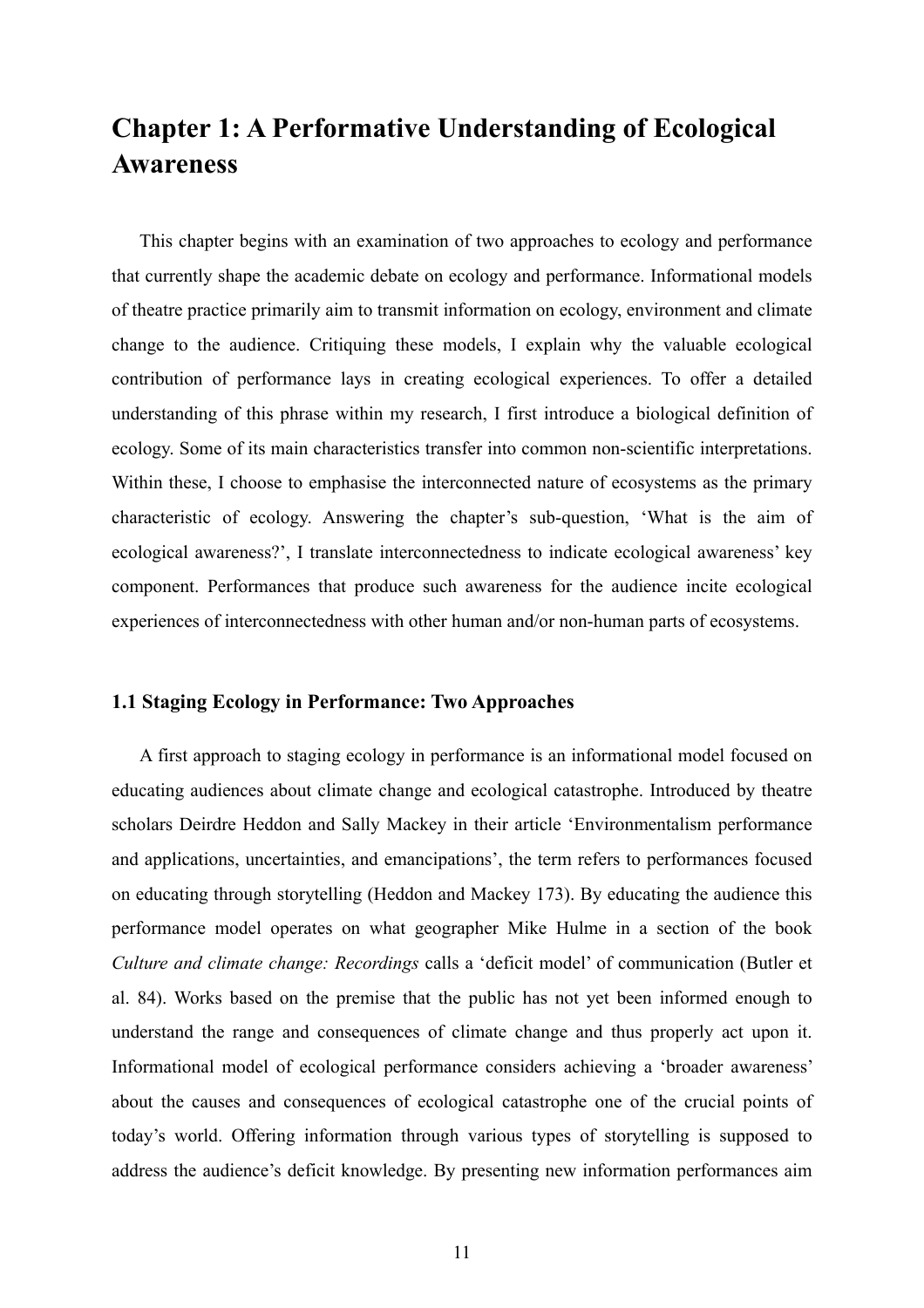to provoke a certain reaction in the audience. Devastating images painted by the facts can elicit compassion, sadness or an urge to fight. Informational model of theatre practice operates under the assumption that emotional and cognitive response to various types of information is key to audiences taking an active stance against climate change.

Performances which can be classified as informational models of theatre often narrate stories through text, asking the audience for a rational and emotional engagement with staged situations. The storyline or the setting may often talk about ecology, climate change, or environmental action. The nature of the stories is either activistic, thus calling for action or change, educative, or tragic, aiming for the empathy of the audience. However, such performances only tap into the rationality of human audiences without engaging them in a physical way. Information about the effect humankind's actions has on other parts of the global ecosystem does not incite embodied connection with the ecosystem's elements. The lack of such connection makes it harder to understand and care for how our actions affect and hurt others. Thus, we are more likely to ignore the effects of our actions. An answer to this deficit is creating embodied experiences of such interconnected relations.

Such embodied experience can be found in performances that surpass the informational model. They use means of theatrical medium to produce 'ecological experiences'. In the introduction to Performance & Ecology: What can Theatre do? theatre scholar Carl Lavery describes such experiences as "new ways of attending and perceiving" (84). Combined with factual information on ecology and climate change, Lavery argues that 'theatre's ecocritical potential is located in how the immanence of the medium poses a challenge to human intentionality' (Lavery 4). This is in accordance with the current fundamental concern of theatre scholars which is "no longer to decipher what the theatre text means but focus on what the theatre medium 'does'; in how, that is, its dramaturgical distribution of organic and inorganic bodies in actual time and space create sensations and experiences in the here and now" (Lavery 2). It is important to note the last part of Lavery's quote. For him, the key theme of doing ecology in theatre is the connection between how we distribute, arrange, and compose both the organic (audience, actors, etc.) and the inorganic (scenography, music,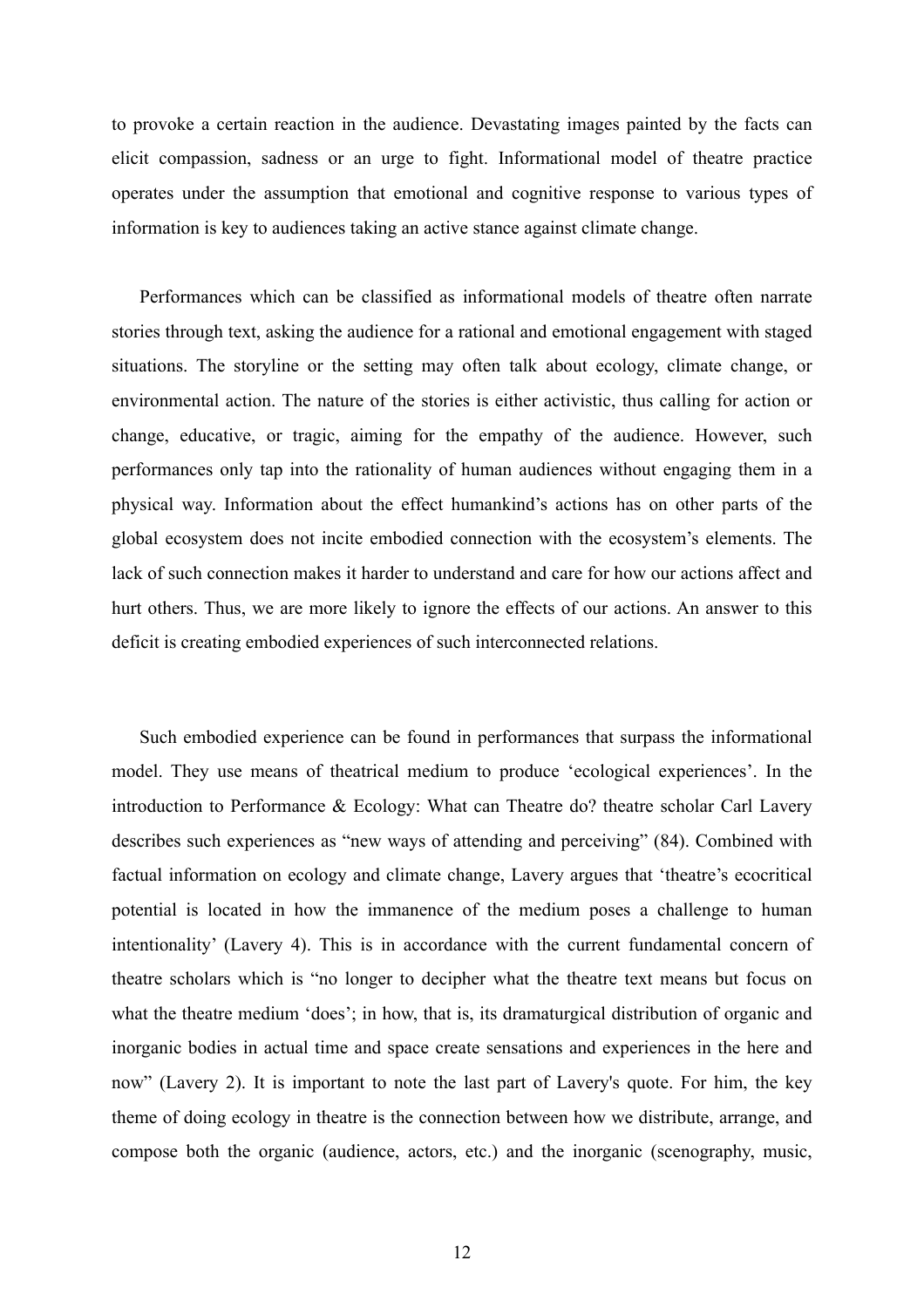performance space) bodies. Lavery finds ecological experiences within the qualities of performance this arrangement of inorganic and organic bodies produces. The emphasis, his quote suggests, is not on what this arrangement can tell us about ecology, but on how the experience challenges our intentionality and shakes up our actions, self-definition, and selfposition. In contrast to informational model of theatre, this type of ecological performance does not only aim to make us more aware or give us more information. It also wants to make us experience the ecology. By this, it addresses the aforementioned deficit of embodied connection.

Examples of performing arts practices which wish to create ecological experiences are numerous. They are usually focused on the attunement of the human body to the environment. An example is the work of Minty Donald in collaboration with a fellow artist Nick Millar described in Donald's article 'Guddling About: An Ecological Performance Practice with Water and Other Nonhuman Collaborators'. Donald uses ecological practice hoping "to become more attuned to our enmeshment with a more-than-human world that is in state of perpetual transformation" (Donald 593). Donald and Millar do that by incorporating water bodies, which are either transported, bottled, or otherwise find themselves leaving their original location. In one of their projects, titled *Watermeets: Nithsdale*, they drank water from a natural stream. By ingesting the stream water, they opened themselves up for biological, somatic and molecular interactions with water. Attunement of the body to the environmental body of water happened through a physical and affective experience of drinking it (Donald 593). Simon Whitehead's practice, introduced in the article 'Bringing It All Back Home: Towards an ecology of place' is on the other hand explicitly "interested in finding ways of making the body more attuned and keyed in to where it is" (Lavery and Whitehead 115). For example, in his works *Dulais*, Whitehead listened and recorded the rhythm of the river Dulais near his home with the use of an electric guitar, which he perceives as a body. Simply tuning the electric guitar and letting it respond to the rhythms of the river was a practice of attunement of the body (in this case through a guitar) to where it is (Lavery and Whitehead 115).

In the 1950s and 60s, Anna Halprin's practice represents an early sketch of attunement of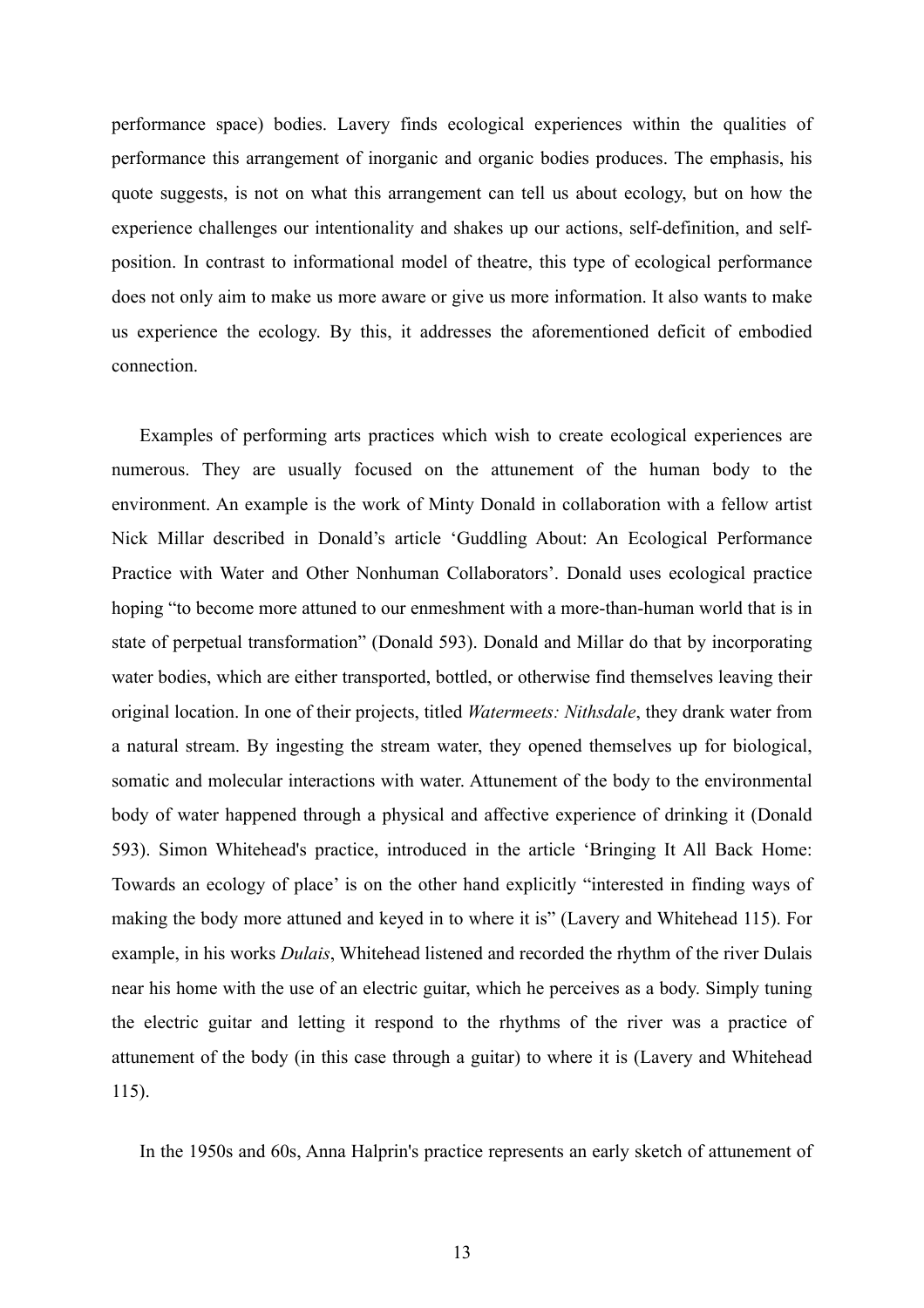the body to the environment. At her home in California, the deck for dancing (designed by her husband Lawrence Halprin) reached into the forest surrounding their house. In addition to physical closeness to the environment, Halprin's practice was built on kinaesthetic awareness. Arden Thomas describes how Halprin's body "enters into [a] relationship with the natural world" through body's awareness of its own movement and its response to the surrounding (Thomas 122-123). For Halprin, moving within the environment means responding and connecting with it. Sandra Reeve, a dancer-researcher, furthermore talks about "ecological movement practice", where movement is a way of "being among" and the body engaging in it is "an ecological body" (Reeve 50). These artists and scholars are concerned with making the body more aware of or attuned to the environment, implying that in this attunement, the senses and sensations are the building blocks. Implicitly, they reject the discursive model of informational theatre that I discussed above. Their practices do not reach for words or facts to talk about connections of the body and the environment. Rather, they attune the body by instigating physical experiences such as ingestion of stream water or dancing with the kinaesthetic awareness of the surrounding environment. Instead of the discursive nature of information in the informational model, the information in their practices is sensual and directly physically impacts the entire body.

A useful concept that can explicitly address this attunement comes from Ann Cooper Albright, an improvisation practitioner and dance scholar. In an epilogue chapter, 'Dwelling in possibility', to *Taken by surprise: A dance improvisation reader*, Cooper Albright argues that improvisational practices facilitate "an ecological consciousness"(Cooper Albright and Gere 261). For her, this consciousness is facilitated by a series of somatic exercises which train the body to be open to new awareness and sensations. This training is focused on being attentive to one's surroundings and environment. This helps experience one's body as part of an entire landscape rather than an instrument that views, arranges, or destroys that landscape (Cooper Albright and Gere 261-263). Although Cooper Albright does not describe the exercises in detail, the overarching idea of somatic movement is that the internal physical experience is emphasised; the techniques are designed to enable or train that. Cooper Albright's suggestion of ecological consciousness can be interpreted as the necessity of turning inwards to gain the sensibility to be aware of what is outside. She also suggests that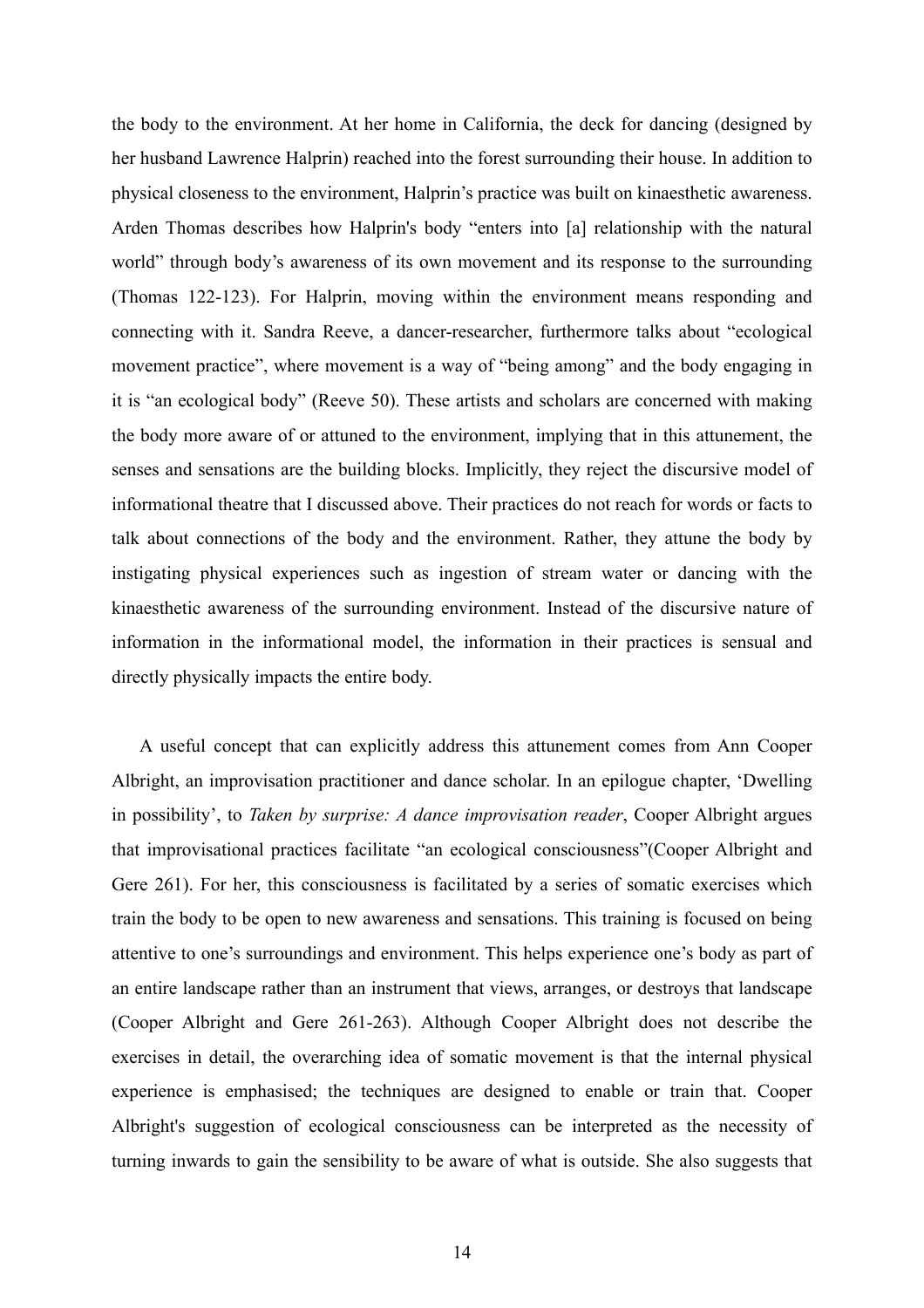this type of sensitivity creates a different type of connection or placement within the environment, while not changing anything in our material relation to it. This is in line with the sensorial ideas about performance and ecology that we looked at before. This practice does not make the dancers listen to lectures about the climate crisis or ecosystems and interdependence. Rather, it aims to make them feel it, position themselves differently within their experience of the environment.

An example of ecological consciousness at work are practices of Body Weather and Body/Landscape. Rosemary Candelario refers to Cooper Albright's concept to examine how the selected practices foster ecological consciousness. Candelario writes about them in her article 'Dancing with Hyperobjects: Ecological Body Weather choreographies from Height of Sky to Into the Quarry'. Dancers/people participating are tasked with embodying/moving, while being located within certain natural landscapes such as Grand Canyon. The movement impulse comes from attuning the body to the environment through a series of tasks, which are designed to help them recognise and respond to both internal (bodily) and external (environmental) stimuli. Examples of exercises aiming to heighten the focus on stimulations affecting the body are "a finger guide in which one person leads a blindfolded partner by the pointer finger for a period of time, stimulating the sense of touch by introducing different objects, textures, and impulses to the tip of the finger" (Candelario 49). There are a few key points that Candelario identifies about Body Weather and Body/Landscape practices. For her, "movement practices generated in relation to particular landscapes have the potential to shift participants into interconnected relationships with our environment" (Candelario 47). Recounts from dancers testify that "imagining a body as part of larger geography impacts their ability of sensations of inter-object relationships" (Candelario 54). Through these practices they experience "a shift in relation to the ecosystem", where they become its fellow object, instead of seeing themselves as human insertion. Additionally, Candelario thinks the training also "aims to develop one's awareness" (Candelario 48). She refers to constantly changing relationships of the body in response to challenging exercises. The examples demonstrate how it is not only the content, but the medium/the approach to movement and bodily research, which fosters a development of this ecological consciousness. It is facilitated by placing the body within the environment, while simultaneously activating it through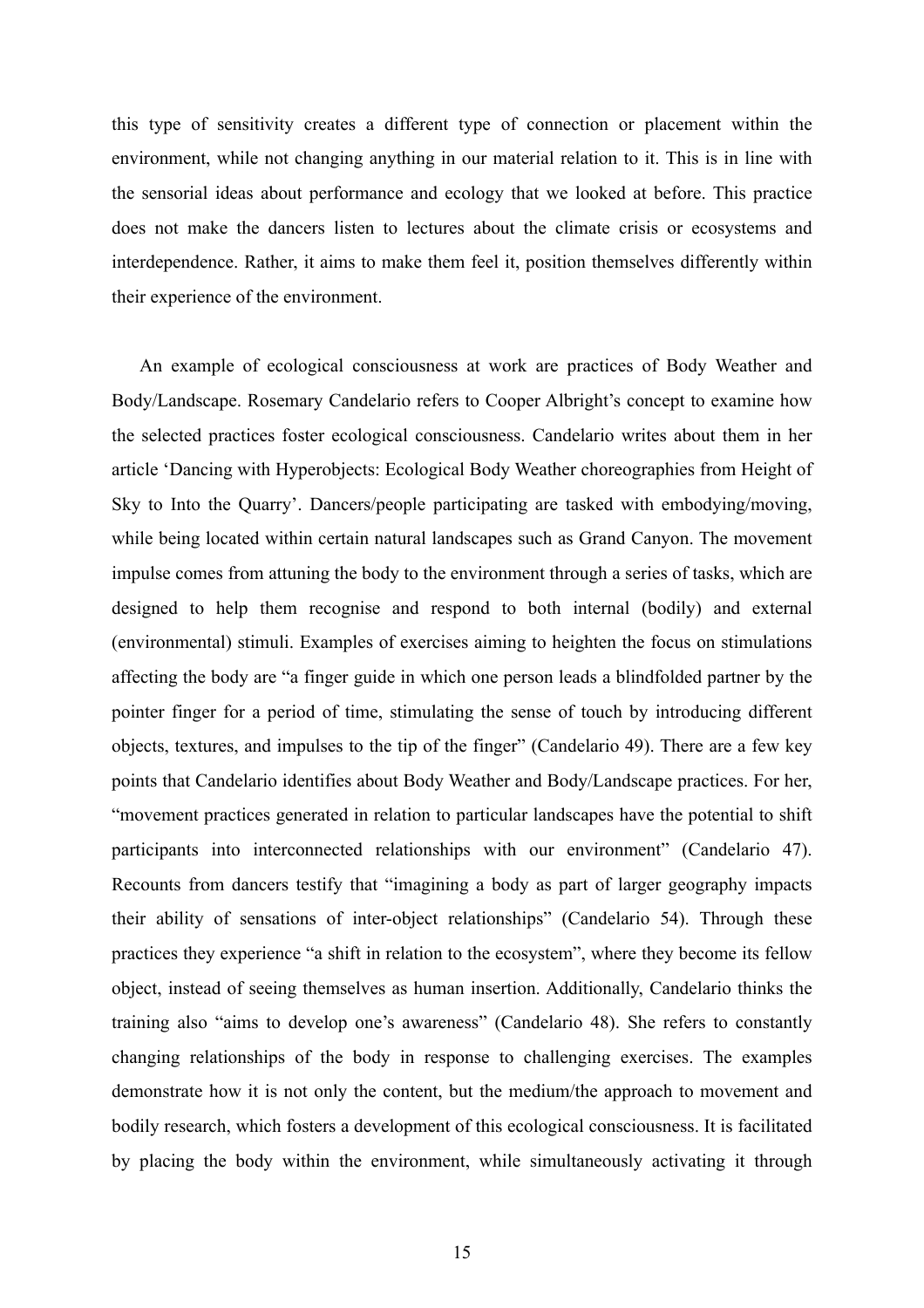exercises designed to heighten the awareness. In the examples of Body Weather and Body/ Landscape, the attunement, the production of experiences and sensations, the ecological consciousness is an intertwined two-part process. Candelario thus further develops Cooper Albright's idea which now exists as an intentional practice aiming to make a connection with a large environment. The concept is thus taken forward in more detail and is purposefully used within ecological performance theory and practice, whereas before it existed as more of a side-note to improvisational ones.

#### <span id="page-15-0"></span>**1.2 Ecology and the ecological as signifiers of interconnectedness**

The showcased examples already include exploration of the relations between humans and other non-human beings. However, they are more focused on the concept of the environment as a separate physical place which humans inhabit. When thinking about ecological choreography, I wish to go beyond this distinction of two separate entities. Practices which focus on attuning the body to the environment operate under the assumption that the humankind stands separately against the environment. Distinguishing between these two separate elements omits the complex nature of interactions between them. Although comprised of many non-human elements, the environment together with humans forms an ecosystem reliant on mutual interaction to thrive. Not only are humans dependent on it for survival, our habitation impacts its existence, which in turn loops back to our living. I am interested in the interaction and interdependency specific to ecosystems and suggested by the concept of ecology. Before diving into how performances can stage ecology and the ecological, I define in more detail what exactly I mean when I refer to the ecological in ecological choreography.

Since its conception in the 19th century, ecology refers to a scientific field concerned with interactions among organisms and their environment. Paraphrasing Ernest Haeckel, German zoologist, and naturalist who first coined this term in 1869, we can describe ecology as the scientific study of the interactions between organisms and their environment (Ghazoul 3). Lawrence B. Slobodkin, one of the pioneering ecologists of the 20th century, credited for aiding the field's transformation into modern science, writes about ecology in a publication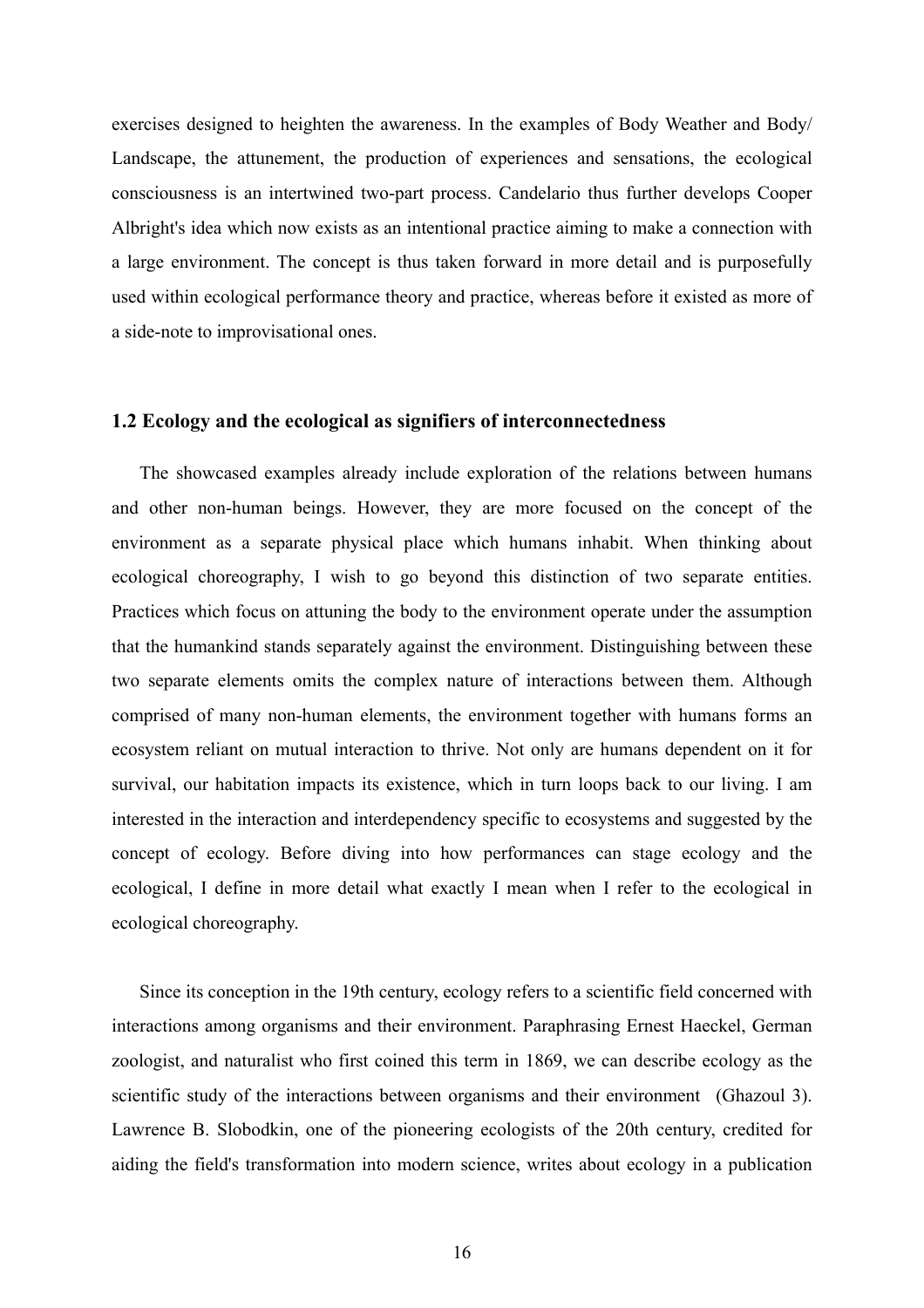intended for a wider audience with the title *A Citizen's Guide to Ecology*. He introduces it as a science that "studies interactions among organisms and between organisms and their environment in nature and is also concerned with the effects that organisms have on the inanimate environment" (Slobodkin 3). Jaboury Ghazoul offers another elementary definition in *A Very Short Introduction to Ecology*. He links ecology to a study of interactions among organisms and their environments, which wishes to describe patterns and understand the processes behind these interactions (Ghazoul 4). The main consensus is ecology's concern with organisms. However, the authors' focus is not solely on organisms, as we study them in the context of their interactions with the environment. Therefore, we cannot think of organisms and environments as separate units in the context of ecology. I interpret the inseparability of organisms and environments, based on their interactions, as interconnectedness. This is a term I derive from the ecology and object-oriented philosopher Timothy Morton.

In his book, *The Ecological Thought*, Morton, writes about ecological thought as "the thinking of interconnectedness" and as "a practice and a process of becoming fully aware of how human beings are connected with other human beings - animal, vegetable, or mineral" (16). He points to a shift away from ecology as a study of organisms and their interactions with the environment. Rather, he also places an intention on the feeling of interconnectedness which implies a mutual and dispersed, not centralised position in a network. Morton's philosophical thought complies with the interpretation of the ecological that I use in my research. More specifically, his idea of becoming aware of humankind's interconnectedness sits at the centre of the theoretical framework of ecological choreography.

If the ecological thought is concerned with thinking of interconnectedness, Morton's concept of "ecological awareness" directly addresses the state of mind. He proposes that to have ecological awareness is to be in a world in which "everything is relevant to everything else, but is also really unique and vivid and distinct at the very same time" (Morton 43). Within this concept he includes both the interconnected nature of organisms and environments as well as the awareness of it. While on the first glance this connects more to the informational model of theatre, which wishes to make people more aware of certain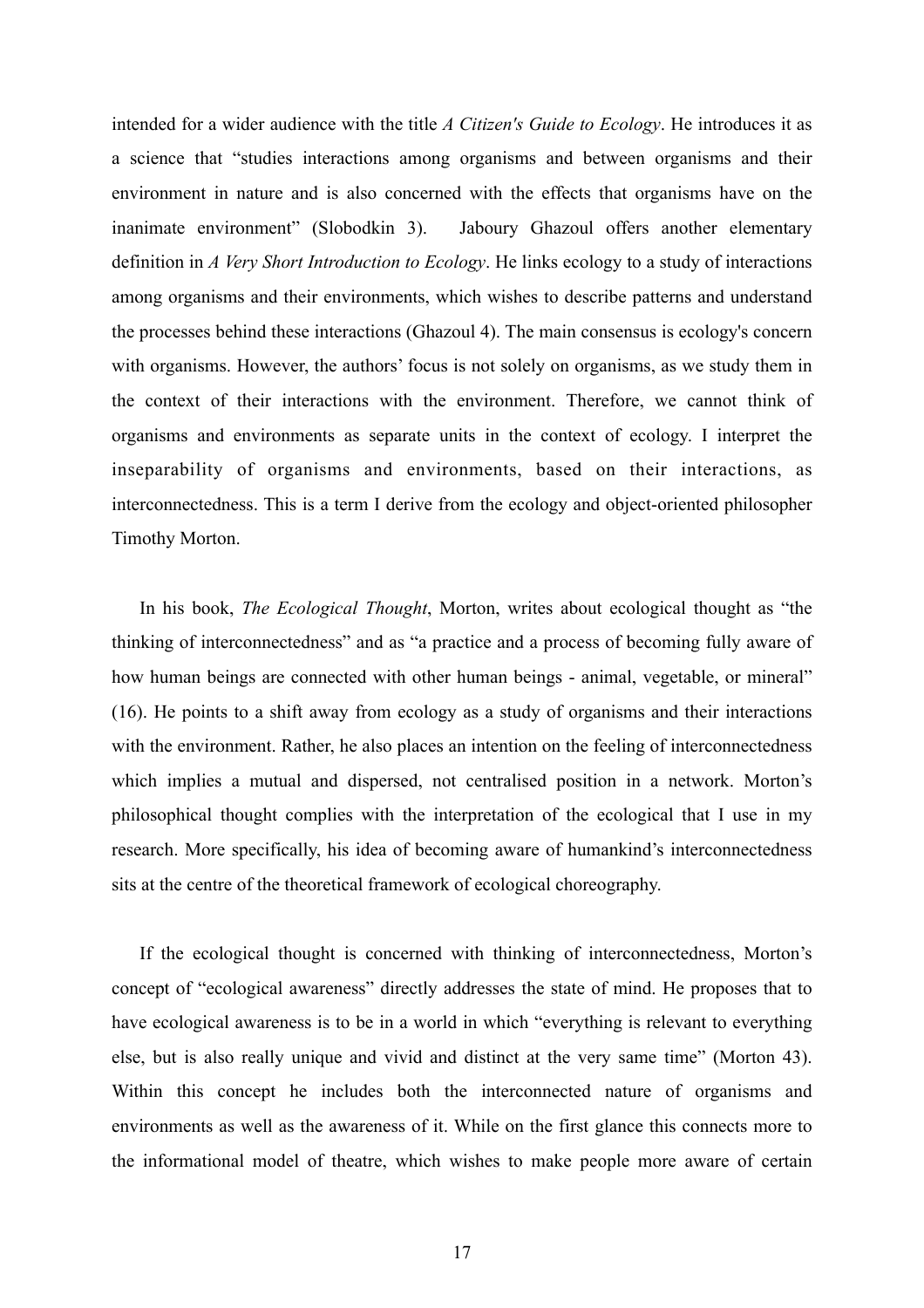issues, I propose a different use of this concept.

I wish to link ecological awareness to Lavery's theory of theatre as the medium for ecological experiences through the employment of sensations. Instead of only raising ecological awareness through offering information, I believe that the same can also be achieved through ecological experiences of interconnectedness. In this model, the audience encounters ecological awareness when a performance challenges their self-position. What it offers them, is an embodied/sensory experience a moment of enhanced presence in an interconnected system, designed to make them aware of the interconnectedness of the elements of a performance.

#### <span id="page-17-0"></span>**1.3 Three layers of the ecological**

The theory discussed above informs the ecological part of the concept of ecological choreography. The first layer is the ecological awareness of interconnectedness, the second is the connection to issues of climate change, and the third is the notion that we presuppose that theatrical medium can be used as means of raising ecological awareness. Here, I look at each individually for the sake of clarity, but it is important to note that I see them as inseparable from each other when used in the context of ecological choreography.

The first layer indicates interconnectedness. In the beginning of this chapter I introduced definitions of ecology as seen by ecologists and scientists. The definitions described ecology as the interactions of organisms and the environment, from which I extracted the concept of interconnectedness. Performances within my theoretical framework evoke an experience of interconnectedness. To describe this I opt for the concept of ecological awareness which indicates that the aim of practices within ecological choreography is raising the awareness of interconnectedness. All of this is encompassed in the first layer of the ecological within my notion of ecological choreography.

While one interpretation of the ecological implies interconnectedness, I also want to introduce a second layer which indicates awareness. This layer represents a connection of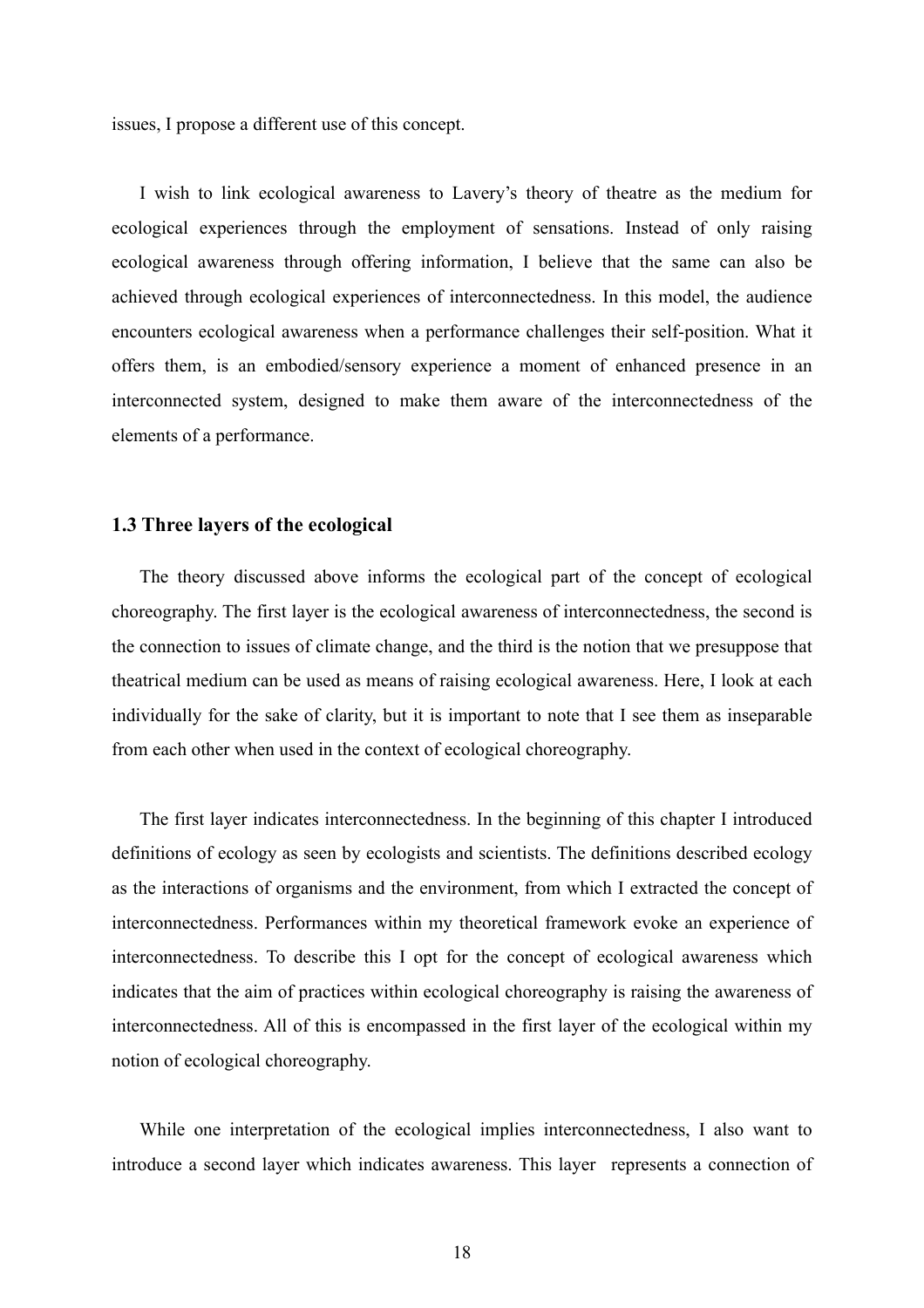my research to the discussion of performing arts as one of the ways of addressing the ecological crisis. This layer of ecological wishes to raise awareness of degradation and environmental changes as consequences of climate change. The lack of awareness of interdependent relations within the global ecosystem is perceived as one of the causes of the current climate crisis. The second layer of the ecological considers the wish to raise awareness of the interconnectedness as one of the key components in ecological performances. It includes addressing the topics of interconnectedness in combination with ecological awareness instigated by embodied experiences. It is the interweaving of the two layers which is stored within the ecological of ecological choreography. Interconnectedness and awareness of it is crucial for a more intensive relation and understanding of ecological crisis.

The last one of the layers of the ecological is the production of ecological experiences. It is not explicitly connected to what ecological is, as was the case with the previous two interpretations. Rather, it signifies that the concept of ecological choreography is based on the power of theatre to produce ecological experiences. What that means is, that ecological for me does not mean being witness to human tragedies/human stories. Rather, I am looking for performances engaging audiences on the sensory level in order to evoke in them experiences of interconnectedness. To summarise, this interpretation of the ecological represents a way of thinking about (making) theatre and performance, and a way of designing performance processes, which then evoke the previous two interpretations of the ecological for the audience.

While in section one I have shown that practices such as Body Weather and Body/ Landscape that are very efficient in evoking ecological consciousness in performers taking part in them, their limitations stem from their nature as a practice. As Candelario writes her articles from her own experience of partaking in the movement workshops, she also quotes other dancers or participants. Thus to have an ecological experience, participating in an extensive practice seems to be a prerequisite. Participants travel to remote areas selected by the people leading the workshops, thus severely limiting accessibility to ones living in areas where a practice like this is being developed, and/or ones being able to afford to pay for the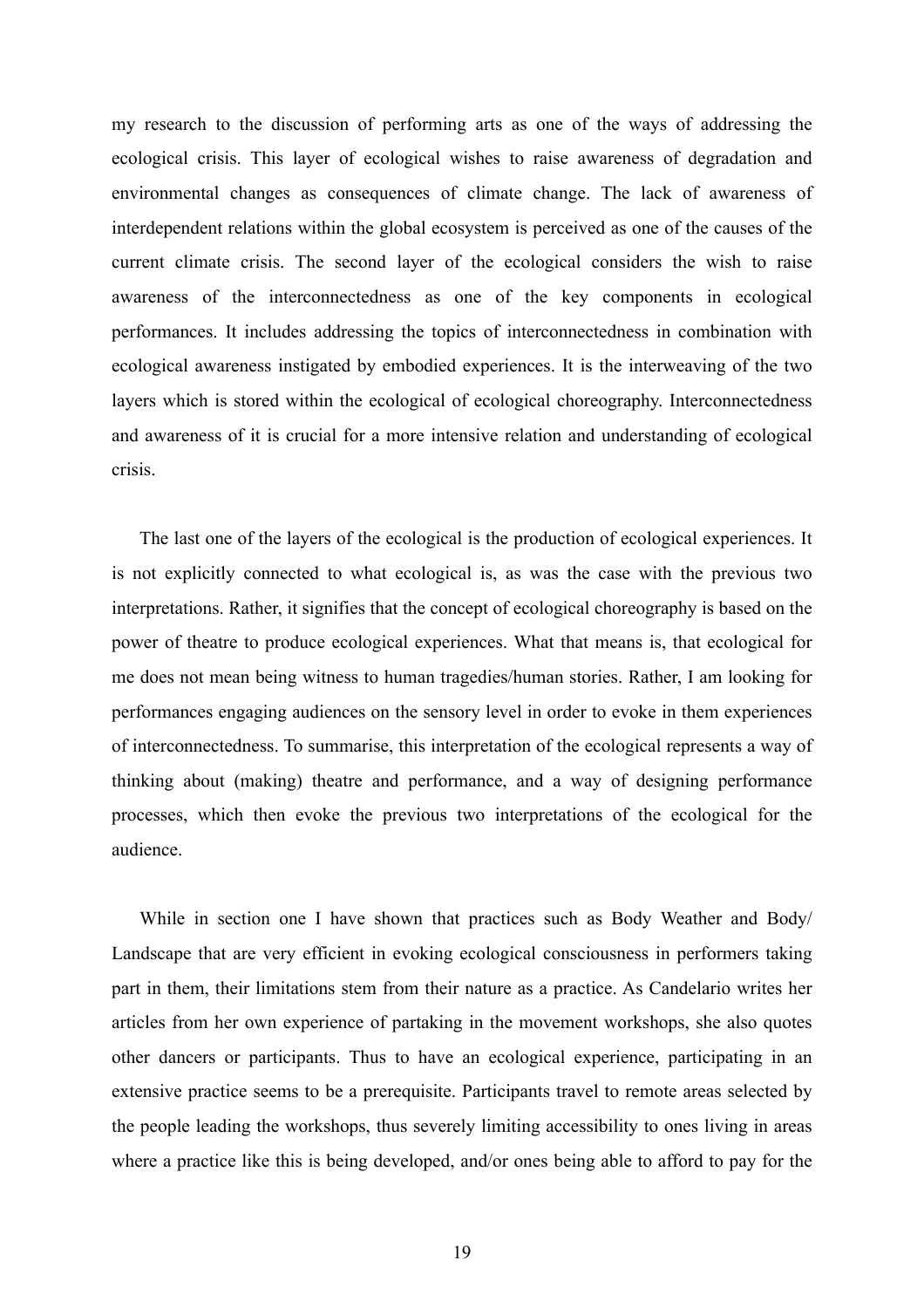travel costs and participation fee. Instead of looking for works which are designed as workshops, or condition attendance with fees and travelling far, I look for a form of ecological choreography that is accessible. It can be designed to be performed within cities, villages, parks, and without costs of travelling and spending a fair amount of time away. It need not be expensive, except for a small fee, thus available to a wide and diverse audience. I aim for ecological choreography to be a form one can encounter without necessarily having a huge dedication to exploring ecological consciousness.

I have until now discussed what layers of interpretation are hidden within the ecological of ecological choreography. I have also established that experience of ecological awareness can be facilitated through theatre. The next question that pops up is how this is facilitated. What are the principles, dramaturgies, decisions, or if we borrow the words of Carl Lavery, how theatre's "dramaturgical distribution of organic and inorganic bodies in actual time and space creates sensations and experiences in the here and now" (Lavery 230). How does the distribution of organic and inorganic bodies in space and time evoke ecological experiences? To further develop a theoretical basis that helps answering this question, I now turn to the concept of choreography.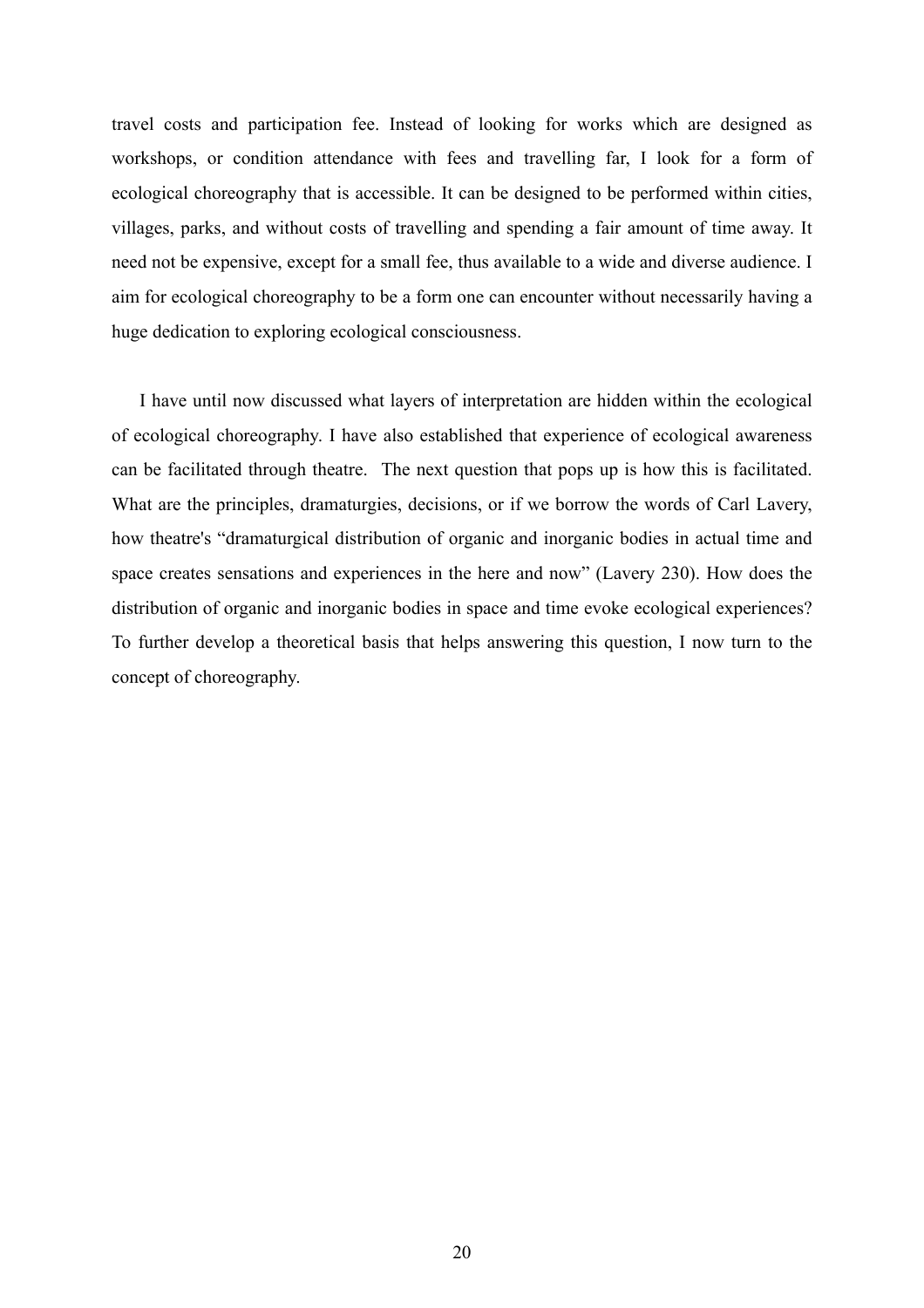# <span id="page-20-0"></span>**Chapter 2: Constructing Ecological Choreography through Aural Sensations**

This chapter starts with a short overview of how the definition of choreography evolved from a description of dance making to a broader notion, namely: the organisation of things in space and time. In this research I build on the latter interpretation of choreography. I thus establish ecological choreography as an organisation of elements (in space and time) which creates ecological experiences. Moreover, I specify that these ecological experiences lead to a perception/a sensation of ecological awareness. My argument is that ecological choreography is a performing arts practice that helps its audiences experience interconnectedness and subsequently ecological awareness. I then introduce the form of geolocational sound walking. I look into the form's characteristics to map out what makes it an example par excellence of ecological choreography. Through a summary of the history of sound walks as a research practice, I point out their inherent potential of offering sensual ecological experiences. To explain the potential of sound and listening when producing ecological awareness, I map out supporting theories which are situated within the field of acoustic ecology.

#### <span id="page-20-1"></span>**2.1 Choreography as an organisation of things in space and time**

In the previous chapter I explained the three layers of ecological which constitute ecological choreography. What is still missing is the answer to the question of how such time and place-sensitive ecological experiences are evoked. In order to answer this question, I will look into theoretical research on the concept of choreography. Starting from a definition of choreography as an organisation of things in space and time, the second part of this section looks at choreography as a tool for constructing ecological experiences. I also elaborate in more detail the power of the choreographic medium.

The conventional interpretations of the term locate choreography as inseparably connected to dance. Jo Butterworth and Liesbeth Wildschut, editors of the book *Contemporary Choreography: A Critical Reader*, write in its introductory chapter that "choreography is the making of dance" (Butterworth and Wildschut 1). This outlook is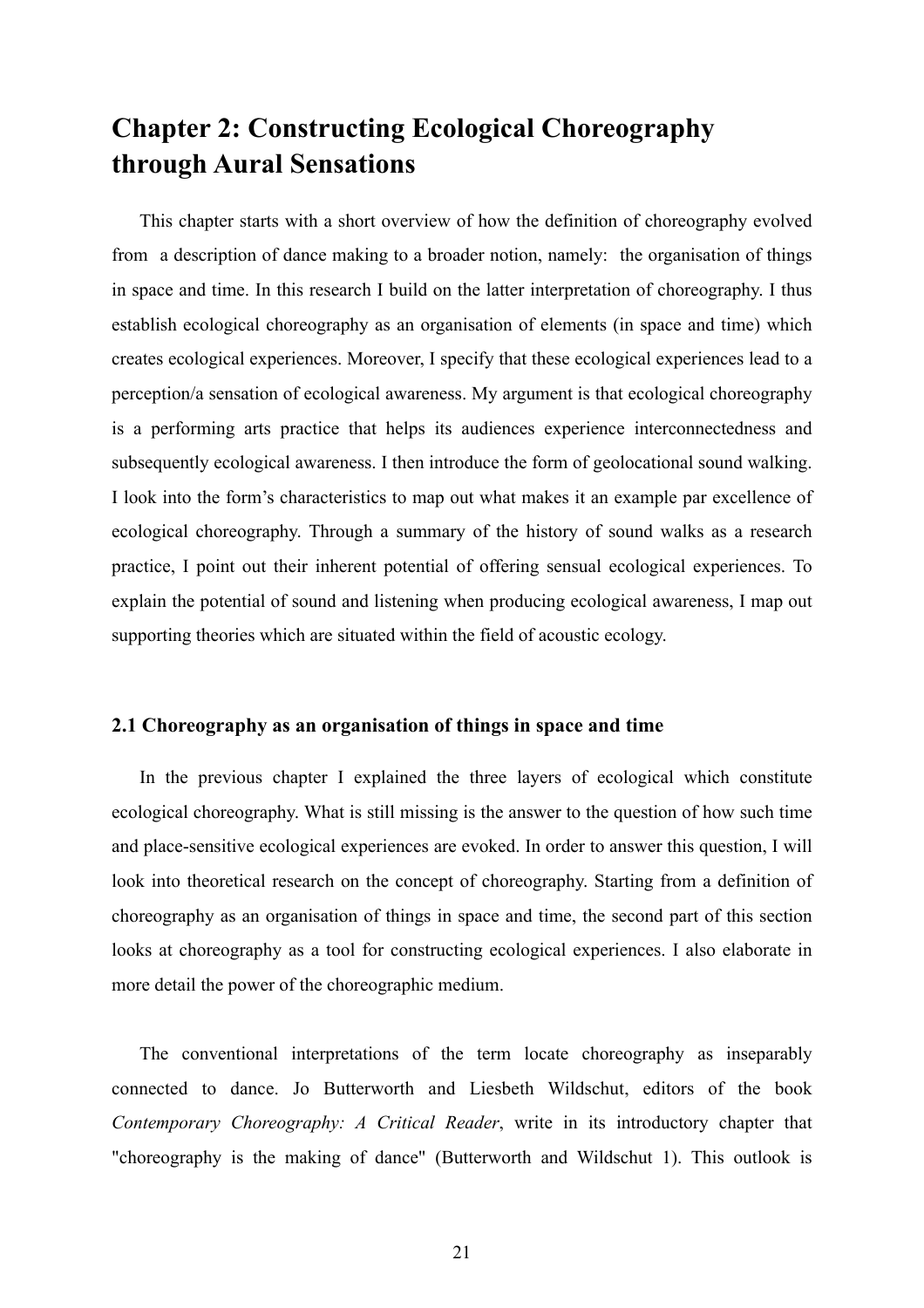affirmed by many dancers, choreographers, dramaturges, and theoretics in submissions to an open call of the Austrian dance web journal Corpus that asked 'What is choreography?'. Raimund Hoghe sees it as "writing with the body", while for Julia Wehren it means "a set of rules which organise body movement in space and time" ("Corpus"). Ana Vujanović echoes that choreography designates "the composition of movement and the system of visually retracing or writing various kinds of movement down, referring to choreography as the craft of dance in general" (Vujanović 2). Although the link between dance and choreography would be useful if I were to focus solely on ecological dance practices, my aim of ecological choreography reaching a wider scope invites a further exploration into what else the term choreography may refer to.

Starting in mid-1990s, in addition to composition of movement, choreography also refers to organisation of things. William Forsythe's idea of choreography as "organising things in space and time" ("Corpus") lays the ground for this interpretation. Various submissions to a web journal Corpus by choreographers like Xavier le Roy and Jonathan Burrows align with it. While Le Roy understands it as "artificially staged action(s) and/or situation(s)" ("Corpus"), Burrows thinks "choreography is about making choices, including the choice to make no choice" ("Corpus"). Jan Ritsema says that "choreography is thinking about the organisation of objects and subjects in time and space on stage" ("Corpus"). What I see here is the absence of its connection to movement and a shift towards a description of the choices and thoughts designing a choreography. With this, the question of what is choreography can thus apply to various phenomena if looked at from a perspective of organisation or choicemaking. Such an angle enables me to think of choreography within ecological choreography without making an explicit connection of movement. Rather, I argue that ecological choreography is about how elements of a performance are organised as to initiate ecological awareness.

Although ecological choreography is a new concept that I am proposing in this research, there is already a discussion on ecological choreographic practices. Tamara Ashley, a dance scholar specialising in the research of ecological perception and environmental change, discusses ecology and choreography in her article 'Ecologies of choreography: Three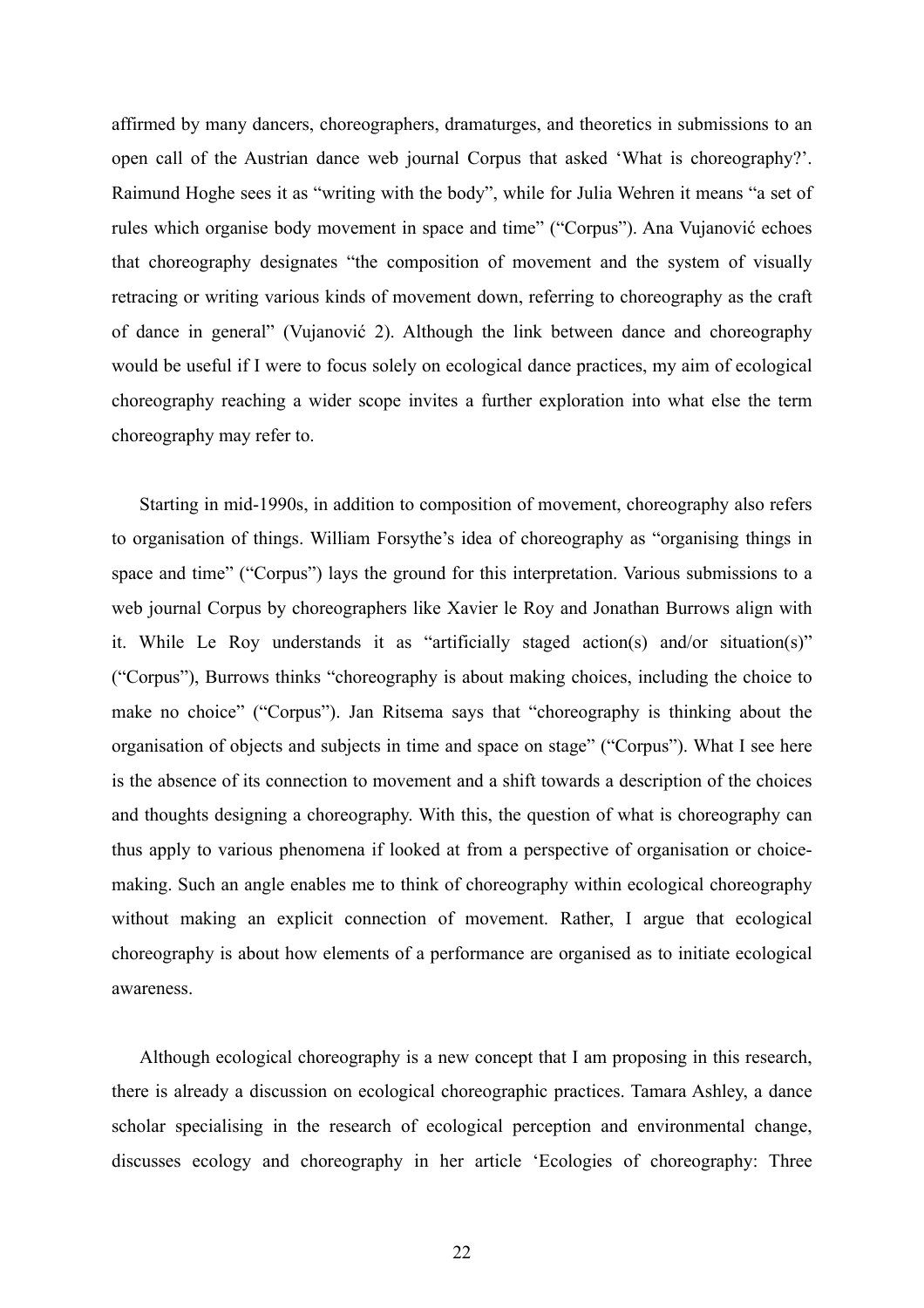portraits of practice'. She explores it through depicting the work of Eeva-Maria Mutka, Tim Rubidge and Nala Walla. In the same vein as authors I introduced in the first chapter, Ashley accentuates that the artists' work can be linked to "a body of somatically informed research by dance artists who have developed methodologies and ways of working that seek to develop more participatory relationships with nature in the creative process" (Ashley 27). Summarising the argument that such practices are committed to particular locations and the artists' unique (somatic) connection to them, according to her, ecological choreographic practice is "place-sensitive, person-sensitive, and time-sensitive" (Ashley 37). Ashley's proposal marks a territory of ecological choreographic practices as a concept with an emphasis on the facilitation of ecological experiences. It does this through performances which cannot be simply transported from one place to another, but are tied to specific locations. This is tightly connected to a sensory experience, thus linking ecological choreographic practices to ecological experiences discussed in the previous chapter.

Ashley's proposal of ecological choreographic practices as processes focused on creating ecological experiences is an important basis for my concept of ecological choreography. Her focus on the sensory experience connects back to the embodied experience of ecology I discussed in the first chapter. There, Carl Lavery argues that theatre's ecological potential lies in creating ecological experiences. Furthermore, these experiences are not to be based solely on discursive information but are more powerful when presented through an embodied experience. Ashley's inclusion of somatic practices as a key part of ecological choreographic practice indicates that the concept she proposes is also focused on embodied models of ecological experience. Ashley also addresses the layer of interconnectedness by mentioning artists' relationships with nature as one of the main components of their artistic practice. Through somatic work, they form an embodied connection with the places they work in. However, the nature of such connection, although time, place and person-sensitive, is not explicitly focused on the interconnectedness of ecological ecosystems. Here, my concept of ecological choreography makes one step forward. Instead of an ecological experience simply being about connection to a place, ecological choreography is about reciprocal and complex interconnectedness between various elements of ecosystems. Furthermore, Ashley's concept refers to artists' practices in relation to the environment they work in. My concept of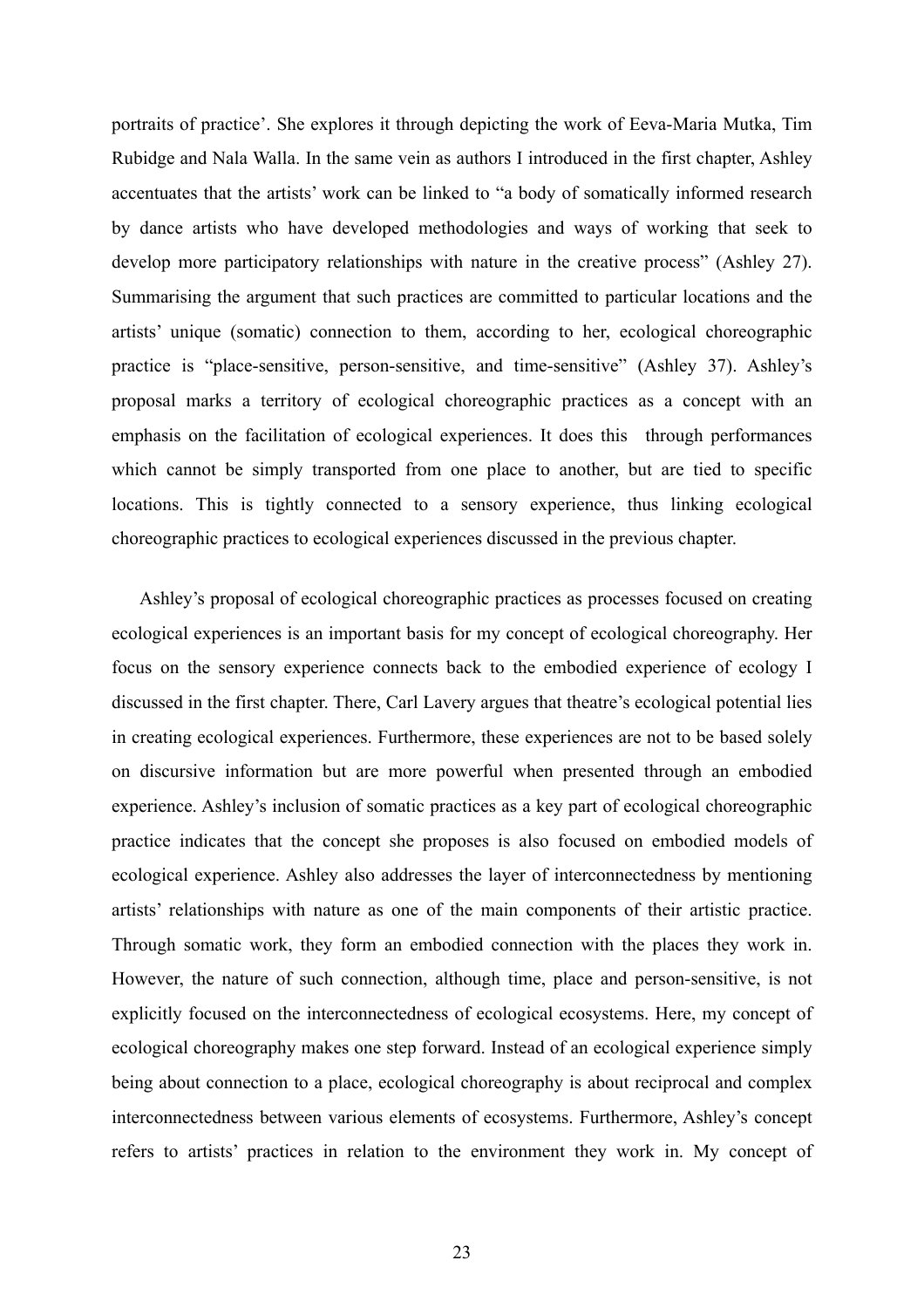ecological choreography, however, describes a form of performances which are focused on producing the ecological experience for audience. Ashley also mainly puts the attention on the somatic experience, while other elements such as sound and physical objects appear as the surroundings to which the body connects. By incorporating a definition of choreography as an organisation of things in space and time, ecological choreography intentionally focuses on the composition of all elements in the performance.

#### <span id="page-23-0"></span>**2.2 Listening and 'listening'**

The field of acoustic ecology has long recognised the potential hidden in sound as a medium for sensory engagement. Scholars in this area have created an opus of work which intends to not only document the aural environment but is also deeply concerned with addressing the umbrella of ecological topics. Many scholars of the field conclude that sound carries an ability to stimulate a sensation of interconnectedness to the place and time. In the article 'Acoustic Ecology and Ecological Sound Art', published as a chapter in the book *Sound, Media, Ecology*, Australian sound artist Leah Barclay makes an argument that "active listening can make us feel immediately present and connected to our surrounding environment" (Barclay 154). Similarly, Fabrizio Manco recognises in his doctoral thesis 'Ear Bodies: Acoustic Ecologies in Site-Contingent Performance' that "sound in its alterity and as an interactive phenomenon of vibration can be understood ecologically, in other words as an interrelation with our perception, our bodies and other systems and environments (Manco 163). Furthermore, the acoustic ecological potential of sound lies in the destabilisation of anthropocentric perspectives. In words of Anja Kanngieser, it can offer "space from which to challenge hegemonic and violent forms of subjectivication" (Droumeva and Jordan 2). Manco looks at sound from a similar perspective, where the potential of the shift in power is to be found in a shifting of perception. For him, listening "could become an understanding towards ethical concerns, as reflections on sound and the world" (Manco 170). Acoustic ecology is both an "interdisciplinary framework for documenting, analysing, and transforming sonic environments" (Droumeva and Jordan 10) and as more of an aesthetic approach where "recordings are predominantly produced for aesthetic listening experiences" (Barclay 160). It builds from the belief in the affective potential of sound, more specifically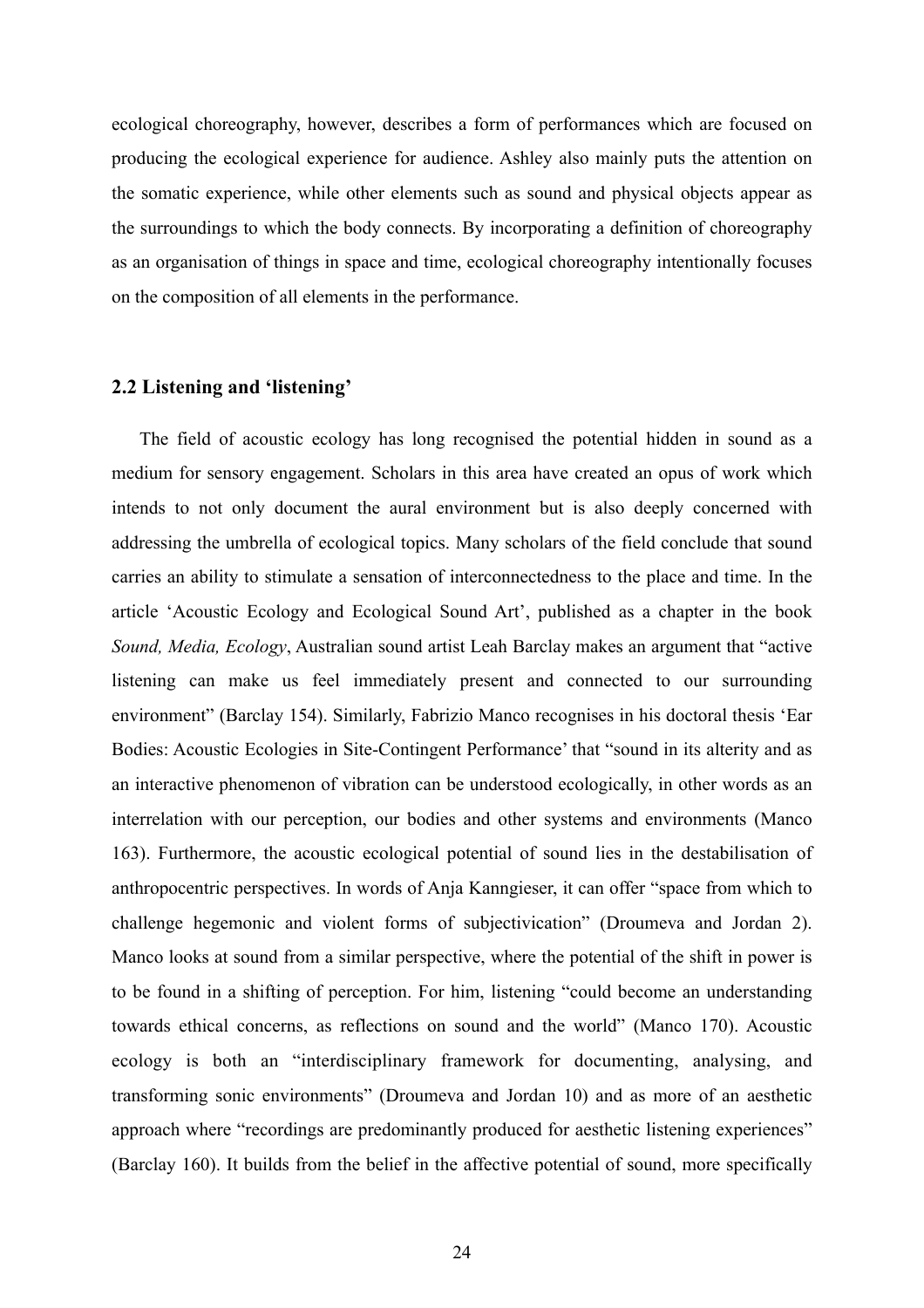in the acts of listening and hearing. With its engagement of the senses, especially hearing, we can introduce it as an artistic practice that actively thinks about addressing the spectator with topics of interconnectedness. Contemporary acoustic ecology and ecological sound art have both moved towards creating aesthetic and creative experiences instead of solely focusing on education and research. Their ability to engage the spectator through aural components predates such research and use of sound in the field of theatre.

Within the theatrical event, sound has been until recently mainly explored from either a technical perspective or as one of the designed elements of the performance. In recent years more attention has been paid to sound's role in the experience of the spectator. Phenomenological research of sound and theatre, which foregrounds exactly how the perception of the senses shapes spectator's reception of the (theatrical) event, suggests a reshaped understanding of attending a performance. If conventional theatre assumes that visual elements dominate spectator's experience, as states theatre composer, sound designer, and scholar Ross Brown in his book *Sound: A Reader in Theatre Practice*, aural phenomenology busies itself with toppling that idea. Not only does it focus on hearing with one's ears but additionally zeroes in on "the ways in which we sense the world around us by means of 'the closely interrelated skin/air senses' "(Brown 214). The spectator's presence is not based solely on the act of looking anymore, as Brown is pointing us towards a participation grounded in a complex matrix of all our bodily senses (such as touch, smell).

Theatre scholar George Home-Cook's affirmation of auditory components presents a frame of thinking about the potential of soundwalk within performance practices. In his book *Theatre and Aural Attention: Stretching Ourselves* he deals with actively assigning sound a role in spectator's attendance of the event. For him, attendance is based upon the same coincidence of senses that Brown refers to. However, while Brown clearly distinguishes between listening and hearing as two differing modes of presence, where the first one represents attention and the second one a distraction, Home-Cook opposes that idea. In his opinion, we must understand "aural attention, alongside other acts of attending, as a mode of 'dynamic embodied attending in the world' where the binaries of activity versus passivity, listening versus hearing, are set in play" ( Home-Cook 37). Home-Cook's outlook, which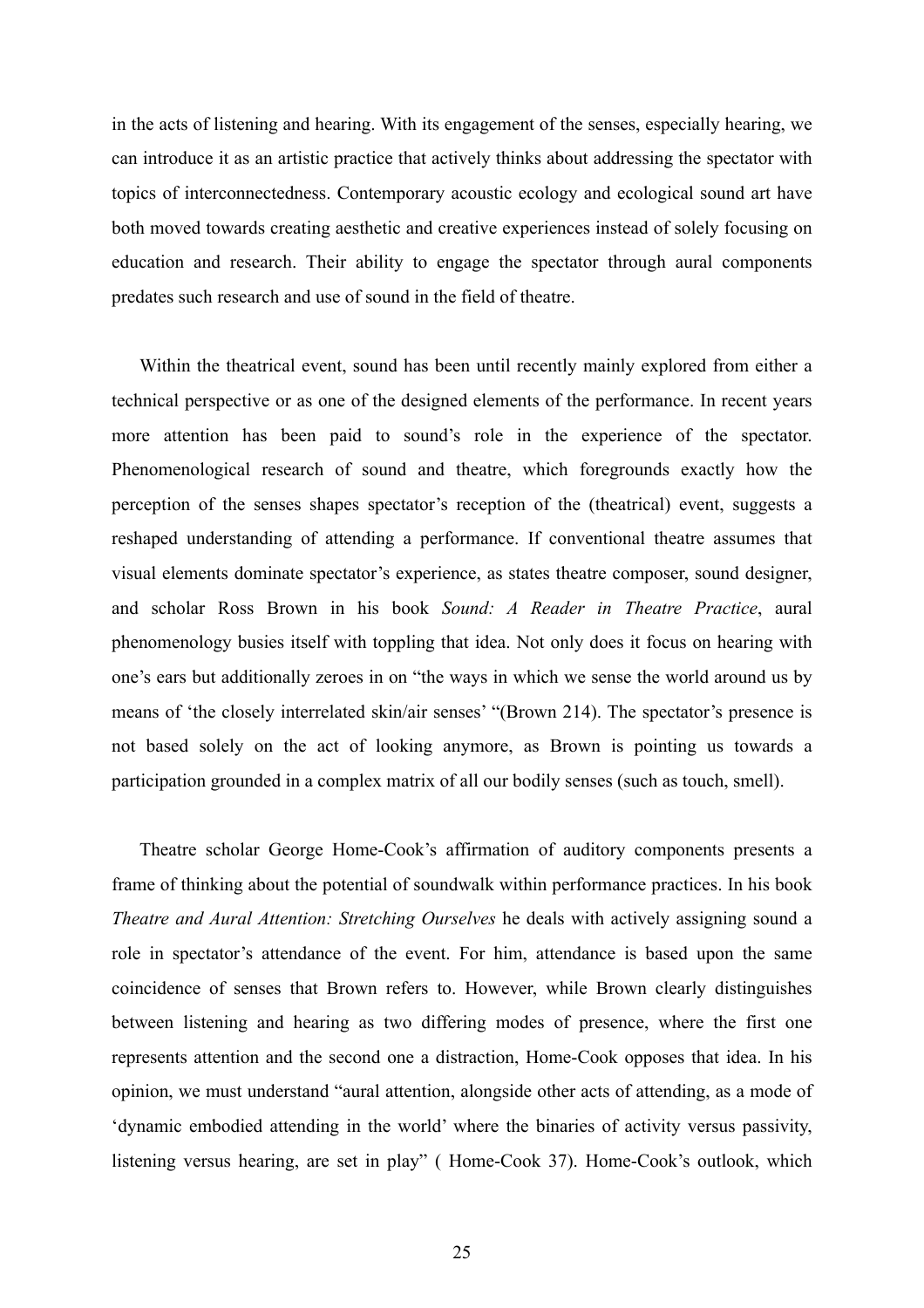sees sound as one of the components of embodied attendance, suggests that aural or auditory components strongly influence spectator's experience of a performance. Soundwalk as a theatre event thus offers the participant an embodied attendance because of its use of sound. In comparison to other theatrical events where the primary focus of the work may not lie on sound, soundwalk presents itself as the suitable form of ecological choreography.

Engagement of the senses, or in the example of acoustic ecology focusing on hearing, closely connects to the previous discussion around ecological consciousness. Both areas identify bodily senses and sensations as means for evoking ecological experience in the spectator. Dance scholars like Cooper Albright and Candelario lean on practices of stimulating the body which utilise physical exercises of dance improvisation or somatic practices sometimes situated outside the usual practice studio. Artists dwelling in acoustic ecology concentrate more on the auditory encounter, which does not necessarily exclude the body in its entirety. It does not place emphasis on it as a whole as much as dance practices do. Inducing ecological experience in the spectator thus happens through two differing engagements of the spectator's body. Both of them have in common the intention and attention on how to engage the senses. In contemplating both of these artistic embodiments of ecology side by side I do not only recognise a common understanding of sensorial approach to inciting ecological experience. I also discern an undefined space where my notion of ecological choreography finds its place.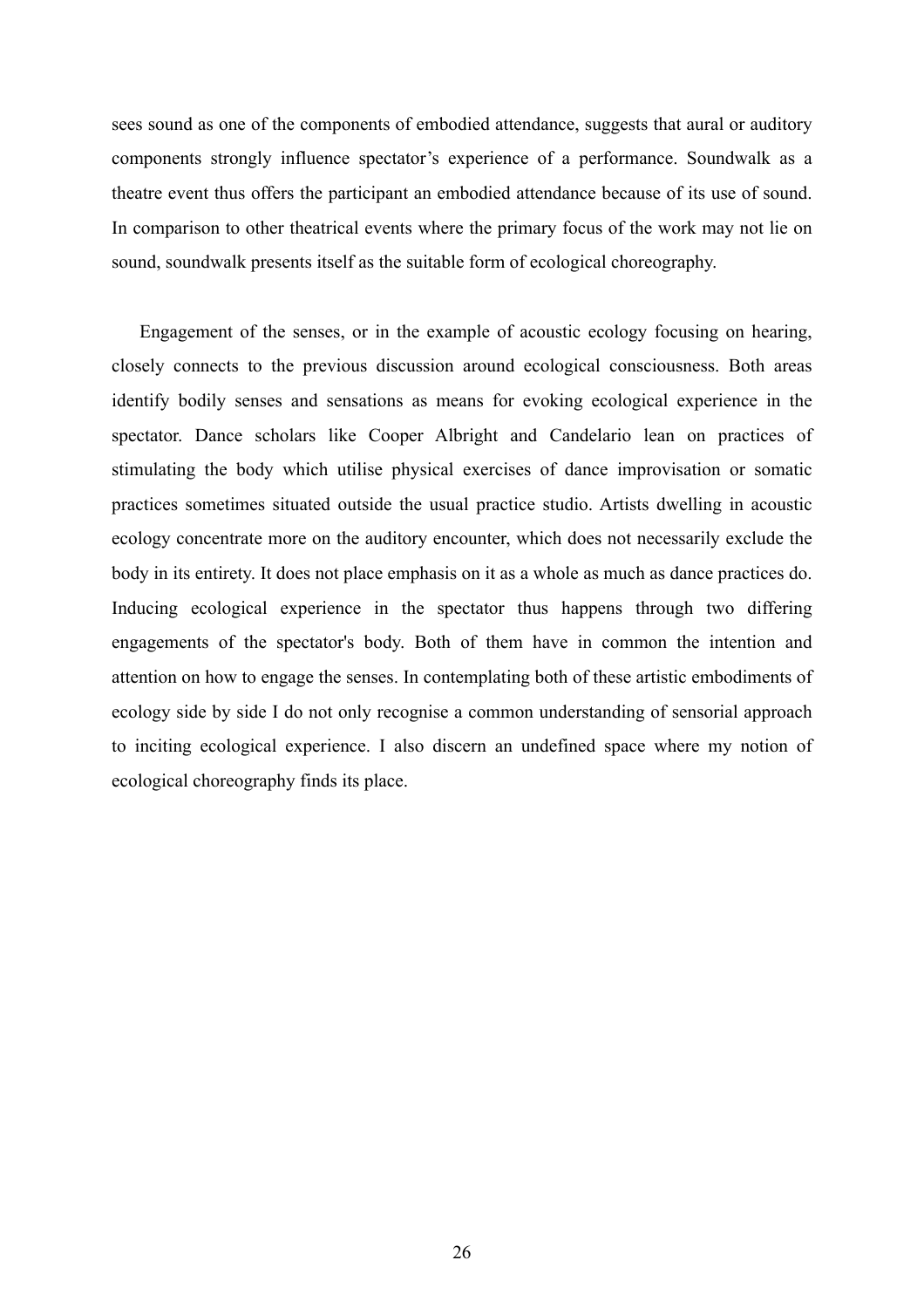# <span id="page-26-0"></span>**Chapter 3: Geolocational Sound Walk** *Sandbox* **as Ecological Choreography**

In the beginning of this chapter I introduce some of the latest examples of geolocational sound walks. Some of them include topics that do not have any relation with ecology, while others represent both the form and a similar topic to my case study. In the second part of the chapter I present a performance analysis of my case study, *Sandbox*. I both demonstrate how as a geolocational soundwalk represents the concept of ecological choreography as well as what are some other themes which appear in the performance. They address the degradation of public spaces and nature's takeover of them when left alone as well as imagine the future through storytelling of non-human mythical figures.

#### <span id="page-26-1"></span>**3.1 Soundwalk as a practice of embodied ecological experience**

Ecological choreography thus organises things in space and time to create ecological experiences. They in turn raise ecological awareness of interconnectedness. To look in more detail at how ecological choreography operates, I propose a practice of geolocational sound walking as an example. I explore how its characteristics can be understood as an example of ecological choreography.

The history of artistic practices collected under the umbrella term soundwalk, starts in the 1970s and is connected to ecological research. The term was coined by members of the World Soundscape Project led by composer R. Murray Schafer. The project was formed as a research and educational group at Simon Fraser University. It started from Schafer's wish to draw attention to sonic environments as well as the noise pollution in Vancouver's soundscape (Droumeva and Jordan 5). Focusing on listening and/or recording while simultaneously moving through a place, the soundwalk is a creative and research practice exploring the relationship between participants and their sonic environment. Primarily situated within the field of acoustic ecology, its beginnings were not so much artistic as they were sound-research oriented. The discipline itself looks at the relationship between humans and their environment as mediated through sound. They were dedicated to bringing the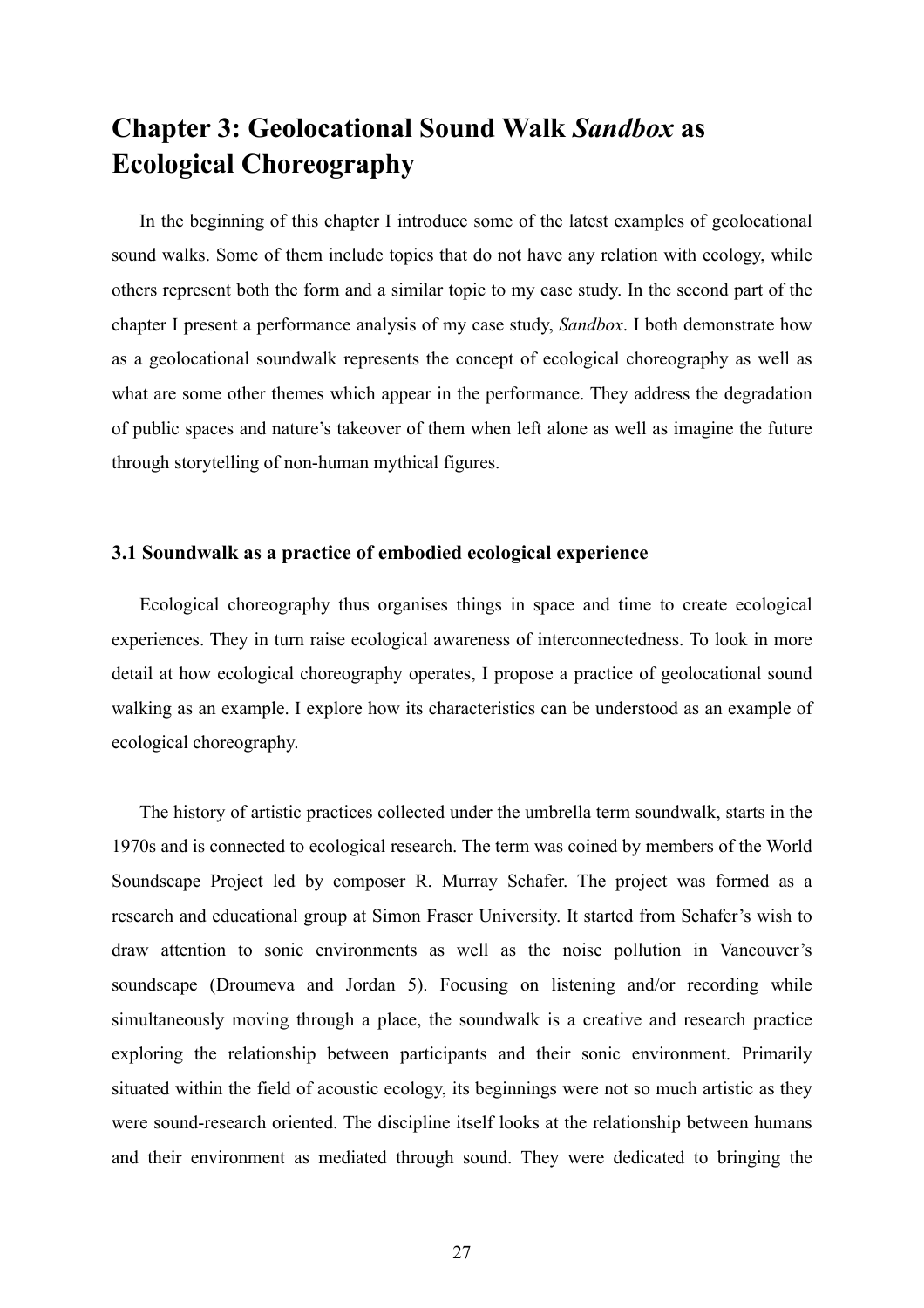attention of the audience to everyday acts of walking and listening with a special attention on the often ignored moments. Soundwalk primarily existed as an educational and research form.

Only with the appearance of the audiowalk the expansive field of the soundwalk entered the creative field as well. With the audiowalk the focus shifts onto a narrative, while the environmental sounds become a soundtrack. In audiowalk sounds are not limited only to the recordings of everyday soundscapes, but could include texts or stories read by human voices. The story told through these texts suddenly becomes the main focus of the listener, while soundscapes operate as a background, supporting the narrative (Barclay 164). I identify that the evolvement of soundwalk into audiowalk also indicates the form's move into performance practices. If soundwalk's aim was to educate and attune its listeners to sonic environments and noise pollution, they were designed with this thought in mind. Audiowalk, on the other hand, wished to tell a story through its use of narrative elements. Moreover, while audiowalk also could direct the listener's attention towards sonic environments, the educational nature of such walks was second to the narrative one. Still, in contemporary performance and audio practices the term soundwalk is used for practices which are similar to an audiowalk.

One of the pioneers of soundwalking practice, Hildegard Westerkamp, contextualises it as an ecological practice as well. Westerkamp, a collaborator in R. Murray Schafer's World Soundscape project, is a scholar and composer in the field of soundscape composition and acoustic ecology. She states that "like all human beings we are listeners and sound makers in this world and therefore active participants in the creation of our soundscapes" (Westerkamp in Carlyle 46). In her words, soundwalking is thus "a practice that wants to bring our existing position-inside-the-soundscape to full consciousness" (Westerkamp in Carlyle 47). The position inside-the-soundscape can be compared to the interconnected position of ecological experiences I have discussed before. Experiences instigated through a soundwalk are experiences of ecological awareness. They emphasise its aural level, thus representing an example of ecological choreography focusing on the sound. The element of sound is here the primary medium of evoking ecological experiences and raising ecological awareness.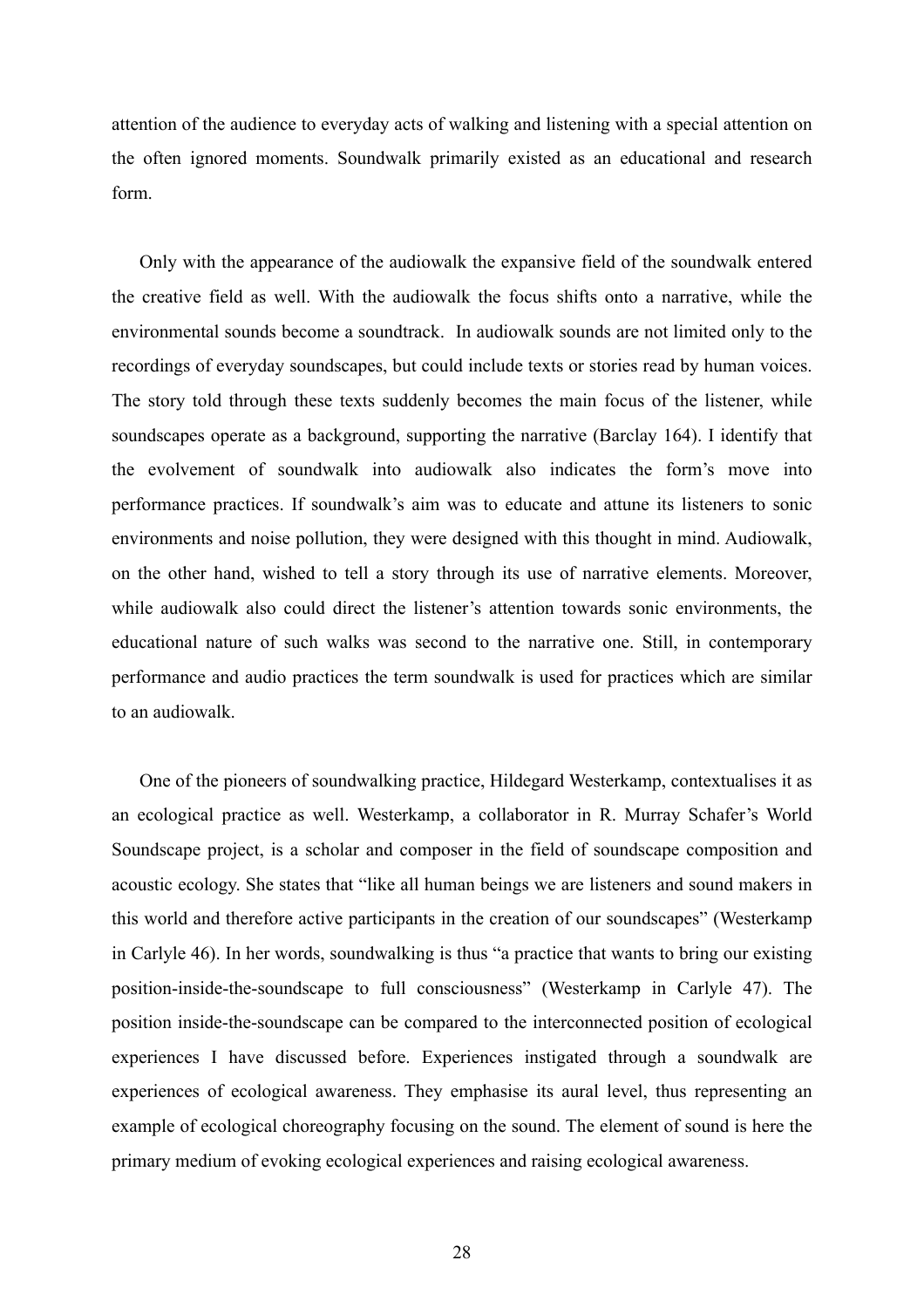#### <span id="page-28-0"></span>**3.2 Geolocational soundwalk as a genre of performance**

Geolocational soundwalk has been a contemporary trend of artistic practice in the past few years with the rise of platform offering the technology of attending one as well as prominent artists and art festivals creating and curating such works. The recent pandemic of Covid-19 with its imposed limitations on artistic events only pushed the form of soundwalk to the forefront due to its relative accessibility even within pandemic measures. The most prominent platform used both by creators and listeners of geolocational soundwalk is Echoes, founded by Josh Kopeček, after wanting to make a GPS-triggered audio tour of Hanoi. The platform hosts sound walks such as *Entangled Formations* by Anne Cecilie Lie which was first designed specifically for the Prague Quadrennial of 2019. Its new iteration made for the city of Bergen connects the walking landscape of Norwegian city with the soundscape of various bird inhabitants of Prague. By walking through a small part of Bergen, the listener's route mingles with recordings of birds, creating "a non-linear narrative of past, present, and future" ("Echoes"). Similarly, Ellen Reid, a composer recently awarded a Pulitzer Prize in Music, created a soundwalk for various parks around the world. The work title *SOUNDWALK* is available through an app designed by the team behind Echoes and offers the listeners an option to participate in cities like Los Angeles, San Francisco, New York, and Greece. When walking the path presented on the app, listeners listen to music composed to illuminate the natural environment. Another one of the walks found on Echoes is *A Garden Through Time*, produced by 365 Leeds Stories. The work uses geolocational technology to connect audio and various places around Leeds. The narrative touches upon Leeds' history of colonialism and slavery by describing the flora in the city's Bearpit Gardens. In addition to Echoes, another platform dedicates itself to promotion of both soundwalks and geolocational soundwalks. Walk Listen Create or WLC, maintained by Babak Fakhamzadeh, Geert Vermeire and Andrew Stuck, is an online platform which catalogues the publications of artists within the practice. Additionally, they organise Sound Walk September, a yearly global festival which is dedicated to the art of soundwalk. My selected case study, *Sandbox* was amongst the honorable mentions. Alongside a festival and online catalogue like WLC, the aforementioned examples of Reid and Lie, demonstrate that the form of geolocational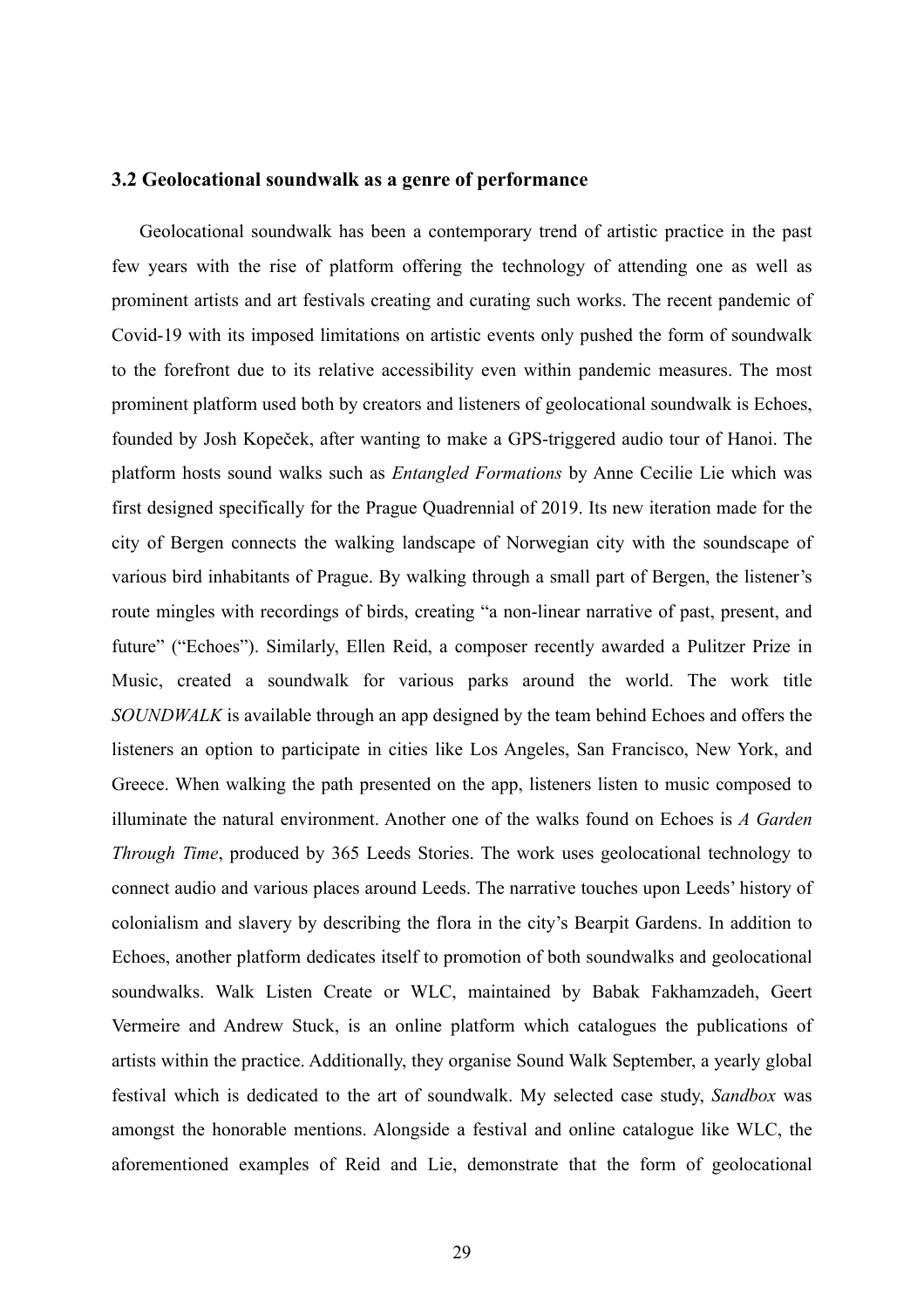soundwalk is a contemporary trend on the rise.

#### <span id="page-29-0"></span>**3.3 Geolocational soundwalk as ecological choreography**

In the case of a geolocational sound walk both the aspect of listening as well as the element of walking are of equal importance. This makes it a performance format that engages both of the methods of facilitating ecological experience we have encountered so far. On the one hand, through the act of listening to the sound tracks of changing environments the attendee experiences what Leah Barclay describes as "profound interconnection and empathetic responses" (Barclay 157). This happens simply through the act of active listening triggered by the participation in the walk. On the other hand, listening while walking, or moving through the location with a focus on listening helps to "literally to immerse in the place, and to better understand its genius loci" ("Walk Listen Create"). Moreover, in addition to listening as one of the senses, we are taken back to the idea of Joanna Stone and her environmental dance where she introduces a different type of 'listening' (Stone 2). For her, this is a bodily practice in the likes of attunement, but for me it is a connection that unites both of the performance elements united in a geolocational walk - sound and walking.

Pivka and Zorman, creators of my case study, think similarly. For them walking is a primary means of exploring a place. They state that "a sound walk employs walking as an "instrument" for listening and sensibilization to fully experience the landscape while simultaneously perceiving its changes" ("Walk Listen Create"). In my case study *Sandbox* listening thus means both paying attention to the sound excerpts of the environment while simultaneously 'listening' to it by walking the path with an impression of soundscapes still in one's ear. An ecological experience of interconnectedness can already be identified in the inseparable link between the two modes of listening which in the case of a geolocational sound walk cannot be thought of separately. Rather, they happen in dependency of each other as oral listening aids the body in 'listening', while physical engagement with the space ('listening') is encouraged precisely because of the soundscape.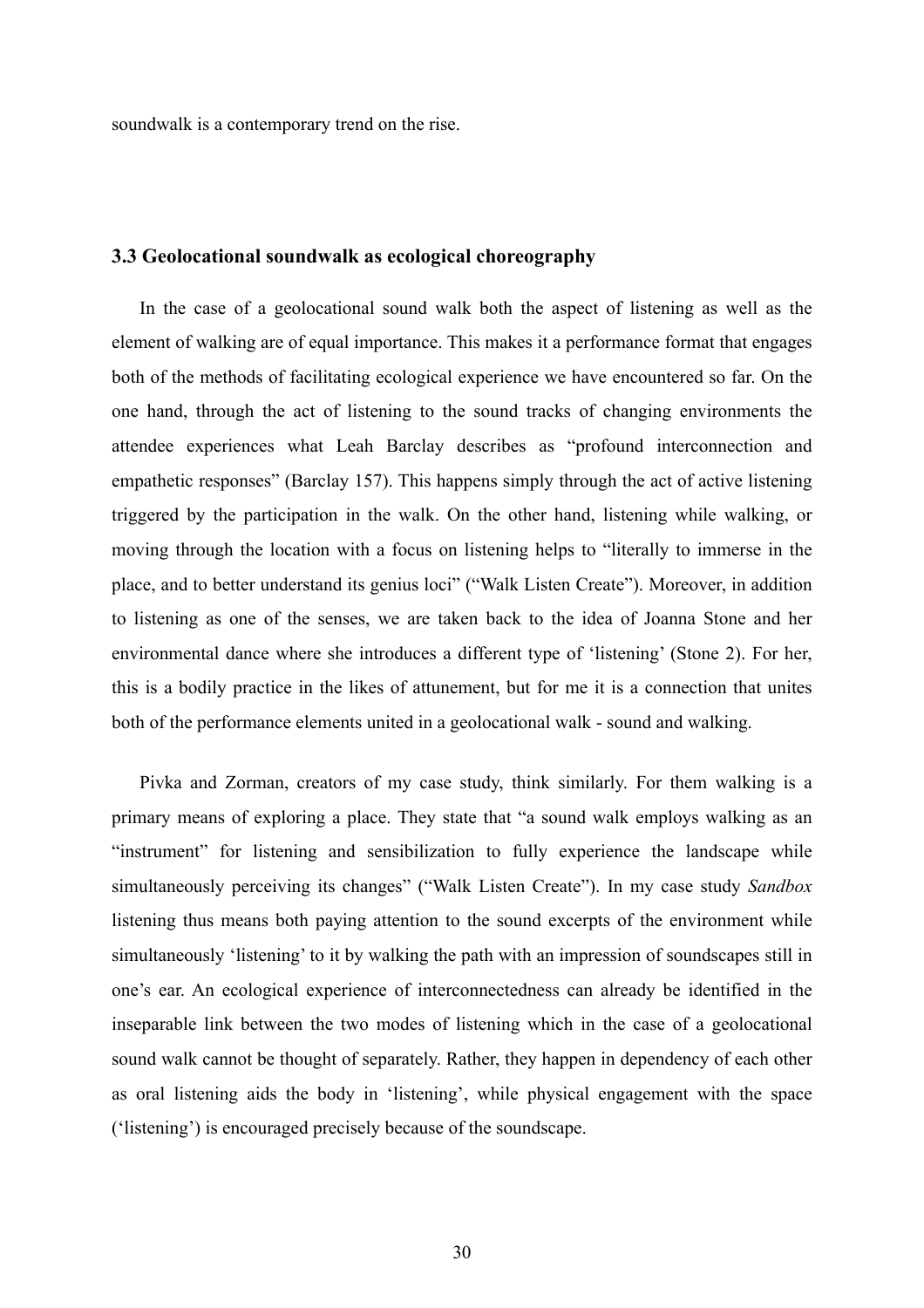#### <span id="page-30-0"></span>**3.4 Choreography of simultaneous audio timelines**

In September of 2020, amidst a short window of time between the first and the second wave of Covid-19 pandemic, Irena Pivka and Brane Zorman presented *Sandbox* (in Slovene *Peskovnik*). This geolocational multimedia performance takes place on a northern strip of Ljubljana's railway station, where a spectator is invited to take a walk along a pre-determined path. This encompassed area has for years been dedicated to a construction of Ljubljana's new public transport passenger centre that would replace two older bus and train stations unfitted for the current (pre-pandemic) flow of travellers and commuters. However, after 10 years of project development, the area remains semi-degraded, while the starting date of construction has been pushed back many times and is yet to be precisely defined. Simultaneously to walking along this path, participants listen to a set of audio tracks via a mobile app Echoes. These tracks correspond to certain location points along the map. This technology of matching sounds to geographic points is the basis for geolocational performances.

The soundscape heard in the tracks was filmed during the first period of lockdown between March and September 2020, when all public life, including public transport systems, in the country were completely shut down. Usually bustling city landscapes had experienced less noise pollution, which invited the authors to tape both this period of lockdown and following gradual transition back to usual with easing of public life restrictions. The captured soundscape is split across numerous shorter tracks, each of them descriptively named by the sounds we can hear in them; for instance Train or Ambient station. These range across two sides of the spectrum. On the one hand, we are enveloped with the repetitive clicking and sliding of trains travelling along the train tracks, or we can hear the melody of arrival and departure announcements from the speakers of the station. These sounds are countered by clips where none of the human-produced noises audibly detectable, as only bird and other critter chirping pops up. In between, two times a human voice intervenes, inserting wordbased language into otherwise non-verbal soundscapes. The first short insert talks of a future 'žalik žena', a mythological creature from Slovenian Caryinthian history, which aids farmers and shepherds, as well as offering solace to people in need. In comparison to this poetic text, the second speech insert contemplates the context of the path we are walking from a socio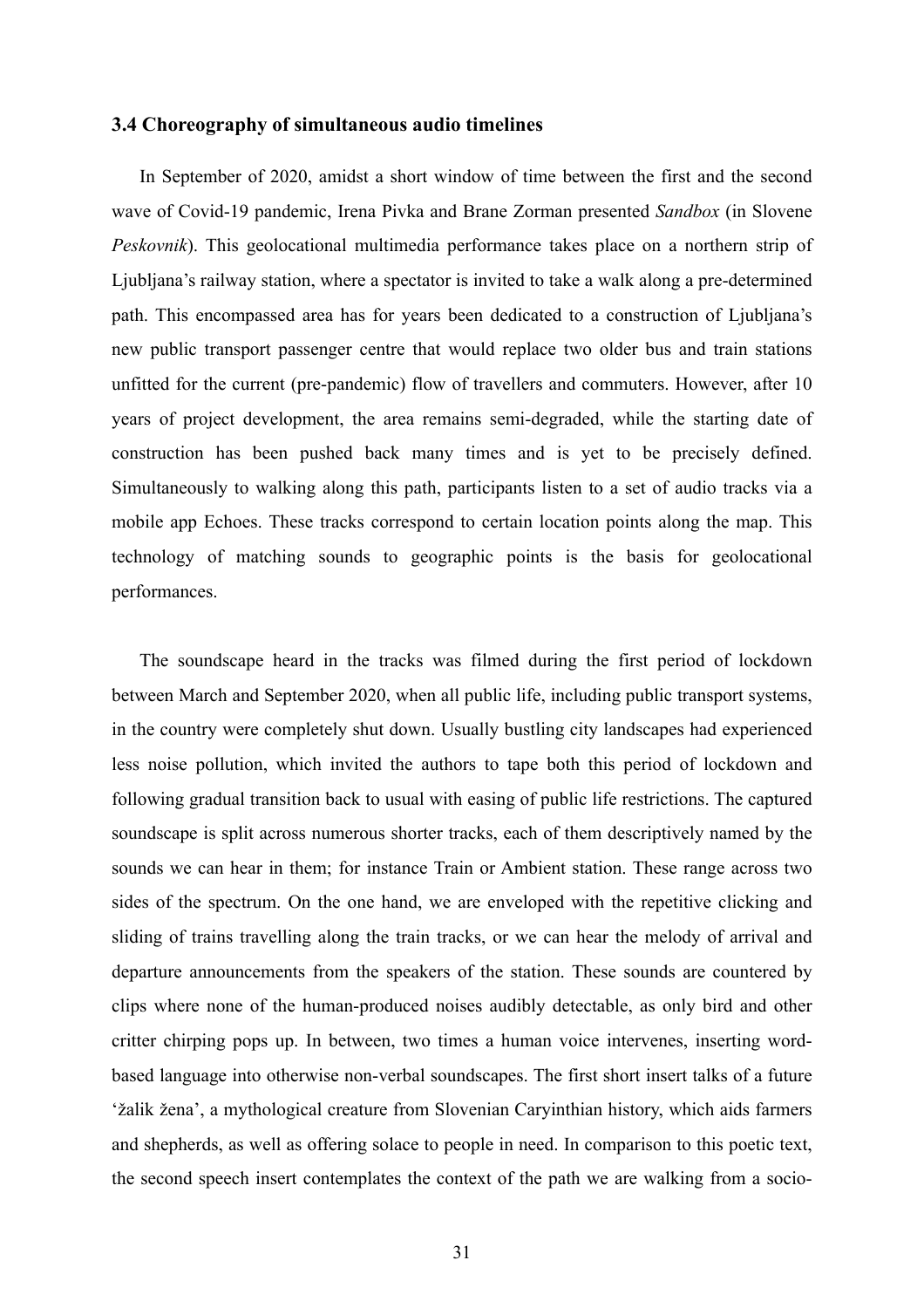geographic perspective, pointing it out as a public space where various capital interests clash. This female sounding voice additionally imagines the place we are inhabiting in a kind of post-apocalyptic future when the only soundscape to be detected will be devoid of humans.

#### <span id="page-31-0"></span>**3.5 Place, person and time-sensitivity of geolocational sound walk**

Throughout this thesis we have been coming into contact with a variety of performing arts practices which could be described as ecological, through which a repeating characteristic of site-specificity has arisen. In the first chapter we encountered artist Simon Whitehead, whose practice is inextricably connected to various local places, most recently his home landscape of Abercych, Wales. Afterward we came to know practices of Body Weather and Body/Landscape which are based on the participants' attunement to natural landscapes and their subsequent movement based on the stimuli from the location. At the beginning of the second chapter we encountered Nigel Stewart's concept of environmental dance with its several categories. One of them were site-specific dance works, which are "improvised at, or choreographed for, particular indoor or outdoor rural or urban locations;" (Stewart 32). A similar feature, but this time connected to choreography, was Tamara Ashley's recount of three locally based artistic practices which "can be understood in the context of their respective commitments to the cultivation of a location specific ongoing practice as choreography" (Ashley 26). The specificity of place which she alludes to is then captured in the 'place-sensitive, person-sensitive, and time-sensitive' nature of ecological choreographic practice. Although the collection of ecological performance practices connected to a place is vast, we will be travelling forward with Ashley's articulation.

Time, place, and person sensitivity are embedded into the mechanics of the *Sandbox* as a geolocational sound walk. Due to its form in which geographical location itself is a basis for the order and the timing of audio tracks, the first layer of time- and place-sensitivity is comprised of the intersection of the two. The second layer of time- and place-sensitivity arises from the decision to record a specific location through various time points and incorporate the recording into the walk within the same place. Only as the attendee is walking along the train tracks after the lockdown, they are privy to hearing the audible difference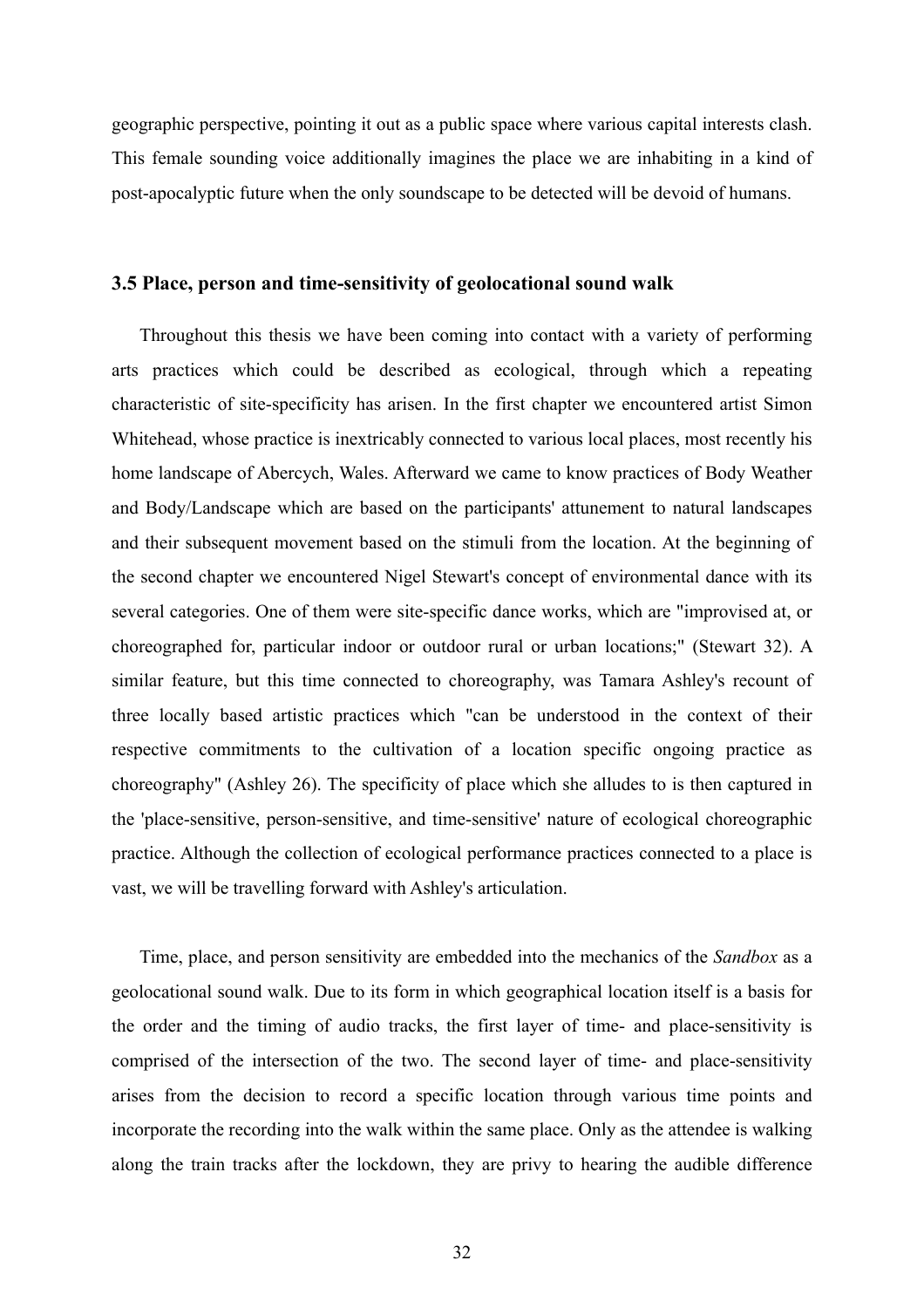between the soundscape of the public life lockdown and the noisiness of the after. Similarly, transferring the performance to another area would cause a discrepancy between the walking and the listening, which would disturb the intention of the simultaneous audio and physical experience. The audience would be deprived of the key parallel of a soundscape of before (devoid of human produced noise) and after (bustling cityscape) of the train track area which is at the heart of the performance. The third layer of time- and place-sensitivity appears through the creators' choice of the location which hides in itself multiple stories; in periods of 'normality' the closeness of the train station produces a loud soundscape, thus the absence of such sound comes across even more.

Moreover, as mentioned before, the place is at the intersection of an yet-to-be-realised infrastructural megaproject of a public transport hub, but is currently closer to a piece of a 'third landscape'. Defined by Gilles Clement, in his 'Manifesto of the Third Landscape', the term designates "the total amount of the spaces where man leaves the evolution of the landscape to nature alone" (Clement). It refers to spaces which have already been altered or inhabited by humankind but were eventually abandoned to the point where non-human life took over - think of abandonded and overgrown train tracks, forts. The time- and placesensitivity of such location emerges from not only the unique situation of the place but also through capturing it in this moment of in-between where the image of the third landscape is telling us a story of a landscape after the anthropocene.

#### <span id="page-32-0"></span>**3.6 Non-linear time and non-human figures**

*Sandbox*'s soundscape moves within non-linear posthumanist time structures as well. By intertwining sounds belonging to humanly constructed parts of the environment such as train tracks, and ones telling us of a short period of time where due to the unusual circumstances of lockdown these noises suddenly disappeared, Zorman and Pivka create a performance for simultaneously thinking about the present and the future, disrupting the linearity of anthropocenic time. Their juxtaposition of two soundscapes which would normally belong in separate environments but are actually recorded at the same location unravel in the ears of the attendee an impression of a circular time. They are simultaneously listening to the past, the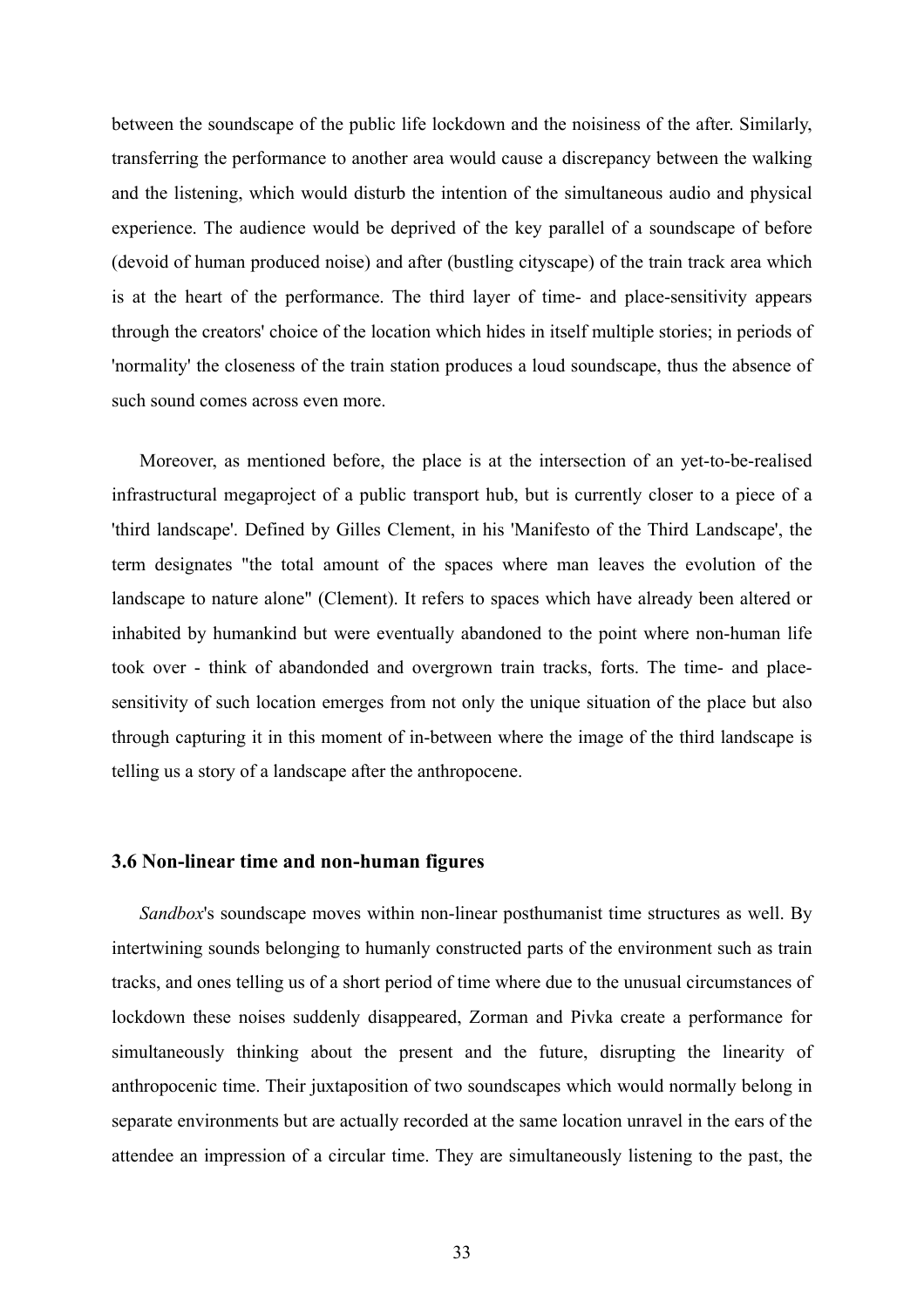present and the future, since all of the sounds existed before the performance, during its happening, as well as in the future. Or, as Zala Dobovšek writes of the temporal ambiguity of the abandoned landscape: "The dilemma inside of this metaphysical rhetorics, where we do not know if it's illustrating a projection 'forward', or a far-reaching look 'backwards', establishes that distinctive note of experience, which reminds us of nature's and world's cyclicality expanding beyond our [humankind] minute stay" (Dobovsek). While listening to the absence of civilization's noises, to the silence of the nature, the audience are witnessing a soundscape which implicates both a past state of the location they are currently tracing with their walk, as well as its futurity if/when humans no longer inhabit it.

The spoken word which alternates with the sound clips offers a poetic sketch of the circumstances on the one hand, while on the other it introduces the notion of potentiality. At the beginning a voice is remembering how "in the beginning of May, [...] everything felt empty and silent", but how now "the peaceful atmosphere is disturbed by the sounds of the train, the air plane" ("Walk Listen Create"). It describes their walking down the train tracks and over the parking lot, before turning to wondering about what will happen in that spot someday. They wonder if "Maybe/perhaps, someday, there may be a field here. A vast meadow with a view. This space in the city centre, this traffic hub, this sandbox, this space of potential will be overgrown by vegetation" ("Walk Listen Create"). This warped temporality of past and future potential brings to the forefront the interconnectedness of ecology, but does not fall into a trap of designating the human presence an essentiality. Pivka and Zorman find a non-human perspective especially important. They say that "*Sandbox* is not a story about a human and humankind but rather about a humanless world; a grounded universe that evolves in our absence, about flora and fauna and their parallel existence, here all the time, present and mindful, but fully perceived only when human arrogance subsides" ("Walk Listen Create"). Although the parallel time tracks reveal how humans' actions impact the landscape and the environment, a time without it can (and already did) exist.

In the last part, in this looking towards the future and to the past, a figure of Žalik žena appears when a voice enters the recordings. In my interpretation, her character is a metaphor for the ecological I have been talking about until now, as the voice tells us about her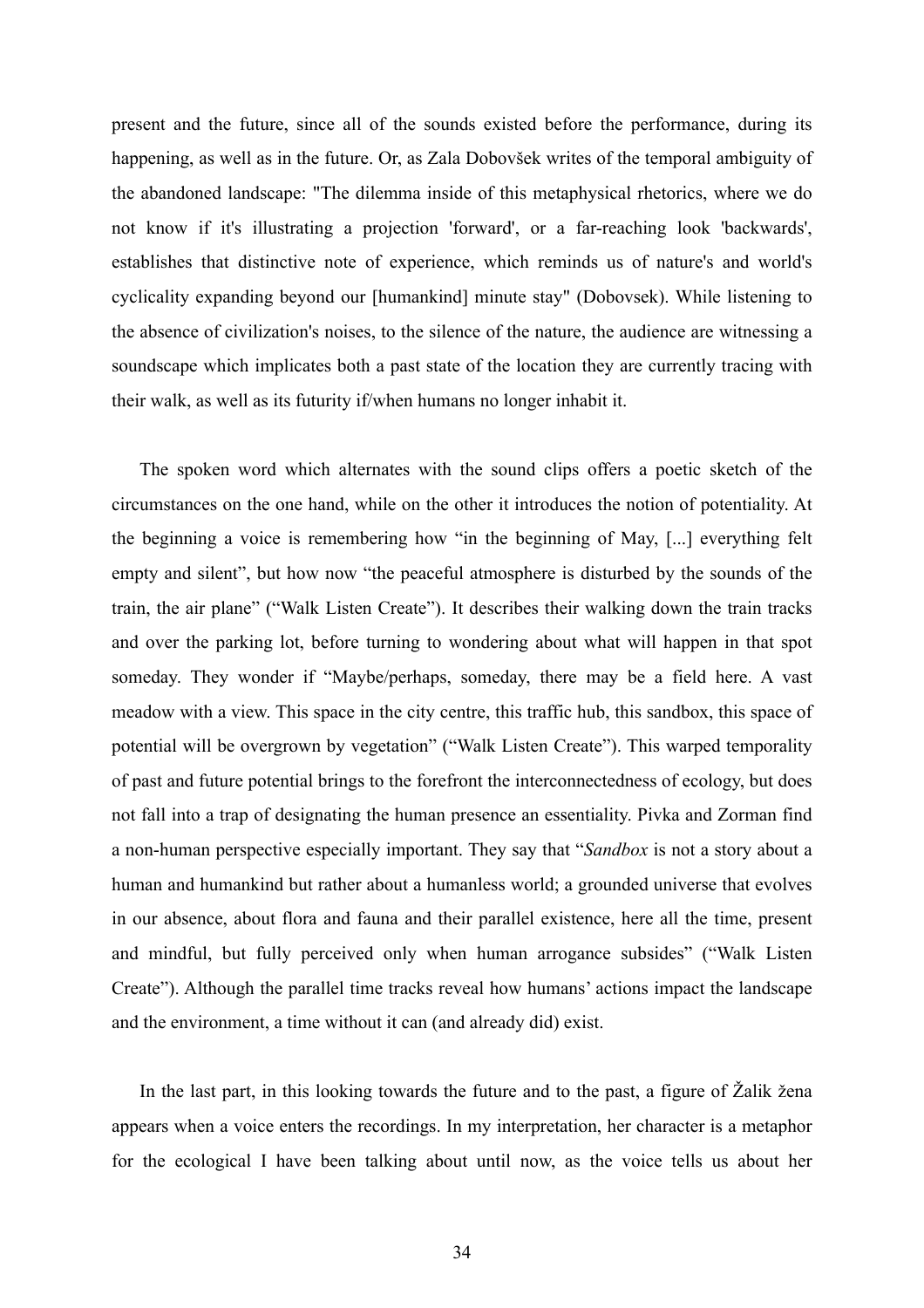presence. She will be walking in the same spot the spectator is walking and she will be "sharing this sensitivity for co-existence; with the landscape, with vegetation, with an overcrowded dying species" (Pivka and Zorman). Hidden in the sensitivity for co-existence, her image carries a notion of interconnectedness as outlined by ecology which we encountered in the first chapter. The organisms which form an ecosystem are bound together by a precarious web of interactions, each element or organism equally important. Žalik žena as a mythological figure does not inherently embody such interconnectedness, however, Pivka and Zorman choose to portray her as a carrier of such sensitivity. Not only is her manifestation a story about a future state of co-existence, by making a parallel of her walking down the same path, the voice opens the space for the Žalik žena to be a future iteration of the spectator. While the latter is tracing the route of the Sandbox, the performance invites them to identify themselves with Žalik žena who could be walking down the very same path. Such identification opens up the space for imagining the attendee as the one having the aforementioned sensibility. Through this section, the performance gently invites the spectator to listen to the audio landscapes, but does not explicitly place on them the imperative of having to become ecological. Rather, the opportunity to identify or stream towards a Žalik žena is suggested, imagining a post-apocalyptic time without humans (as Žalik žena is a fairy-like creature). Such portrait of the future may also point to a (utopian) idea of a blurring of the distinction between (the value of) human and non-human creatures.

In the mechanics of the geolocational walk I perceive a manifestation of staging ecology through the means of the theatrical medium. Its mechanism connects short auditory tracks to specific locations on the walking path of the spectator includes an interconnected set of elements as a condition for the event. When the spectator is at the exact location, there is a track assigned to those coordinates, meaning that the overlap of three performance elements culminates in the happening. Simply told, the connection between these three elements exemplifies the principle of interconnectedness taken over from ecology as the change or fault in the execution of one of them significantly alters the performance itself as well as the spectator's experience. Additionally, the design of such performance submerges a spectator in the world of interconnectedness already at the beginning as they are made aware of how their location, their walk and the audio are interlaced with each other. The performance produces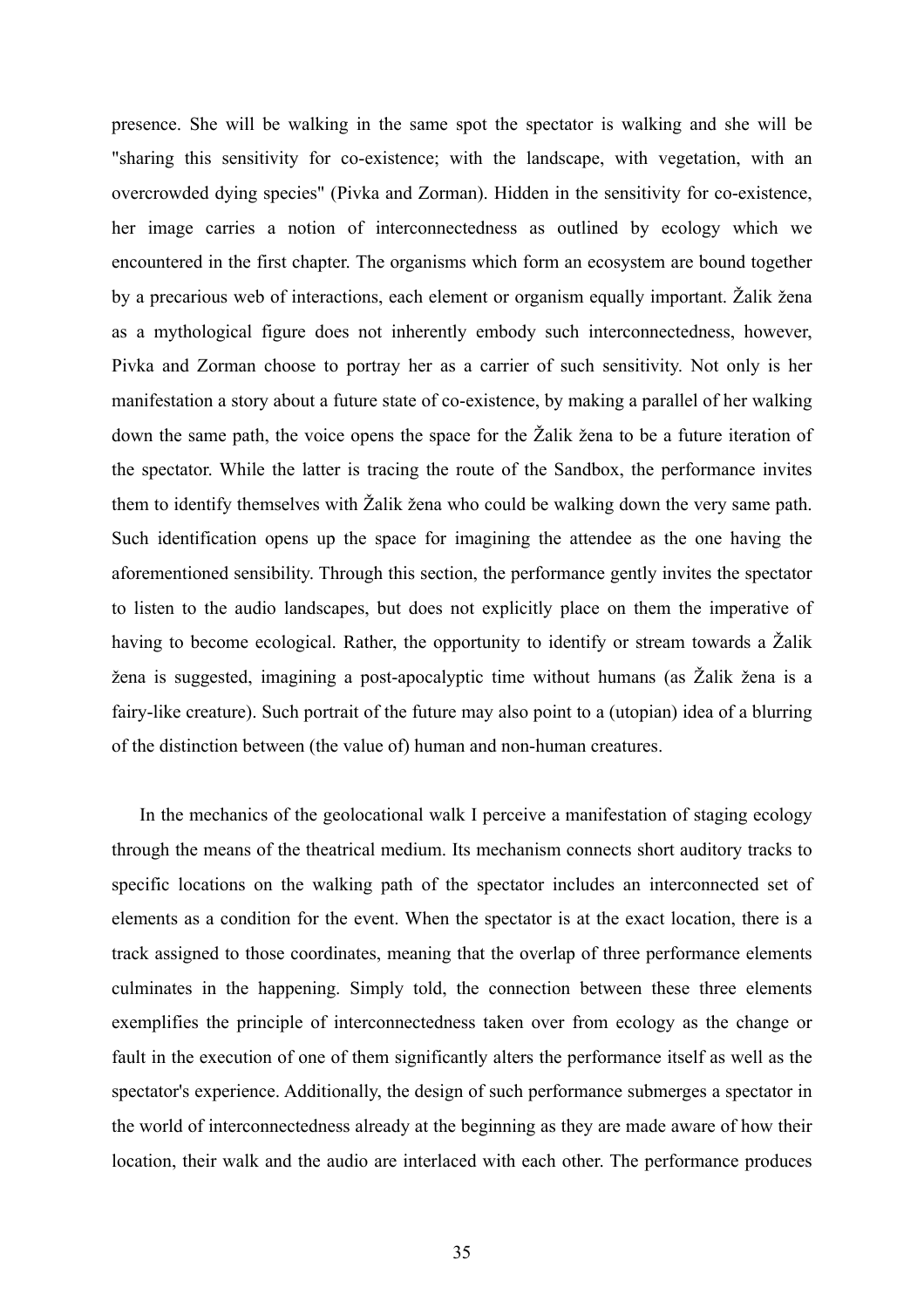an ecological experience of interconnectedness through an intersection of inhabiting a certain place both through a physical presence and auditory attention. Attendees simultaneously experience an immediate contact with the landscape, which they are hearing (about) within the sound recordings. These are not simply a soundtrack to a walk, which would suggest an imbalance between the two constituent parts of the performance, but intertwine with what the participant is privy to when walking alongside the train tracks. While following this path, they aurally encounter the prerecorded sounds of passing trains that serve as an indicator of the human presence in this landscape. Later, they listen to recordings where this noise is absent and the chirping of birds takes over, which emphasises the state of the landscape when the human activity quiets down. While it is true that the branch of theory about ecology and performance, represented for example by Carl Lavery, who argues for the potential of theatrical medium to produce ecological experiences, focuses on the affect the performance has on spectators' bodies, I argue that geolocational sound walk does exactly that.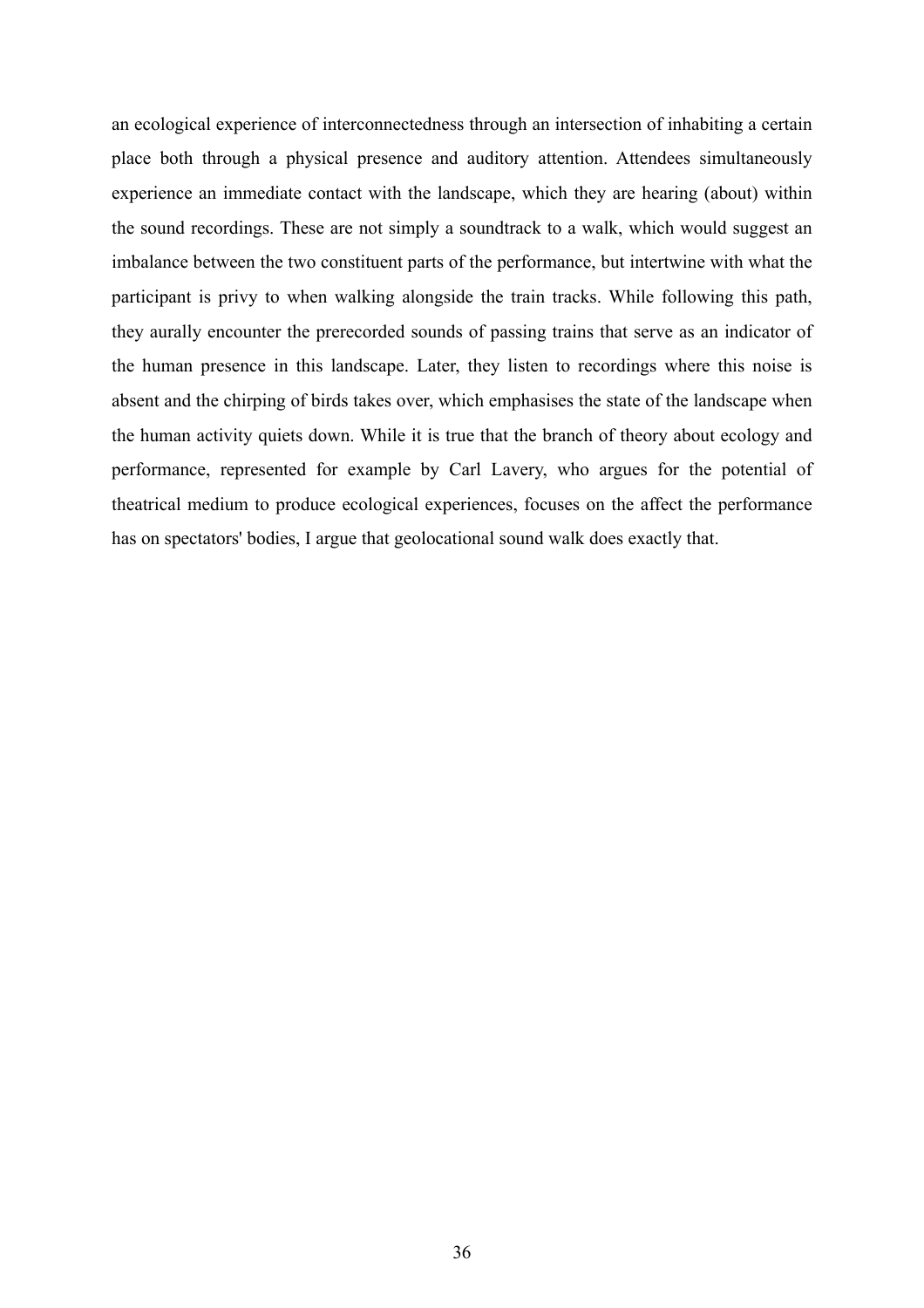### <span id="page-36-0"></span>**Conclusion**

My research on the geolocational sound walk as ecological choreography introduces two new concepts into the field of ecology and performance. Firstly, the notion of ecological choreography itself as an idea at the intersection of two distinct fields of ecological performance and dance proposing a term to address, name, or analyse performances that stage/facilitate ecological awareness through organisation of things in space and time in a manner of interconnectedness. Secondly, I explore the form of geolocational soundwalk which is once again positioned at the junction of acoustic ecology and performance. I forefront a connection between the fields, both of them believing in the power of their own medium (aural and performative), to highlight the case study as an example of interdisciplinary performance.

Geolocational soundwalk is an example of ecological choreography due to its characteristics of practical mechanics and the use of sound. Relying on a combination of geographical location and sound excerpts instigated by these coordinates, its audience experiences interconnectedness immediately when encountering the medium itself. The interdependence of its elements is ingrained into the artworks structure and any misssteps from the audience which disturb the interconnectedness are visible, revealing the web of complex connections. As this form of soundwalk comes from the field of acoustic ecology, it focuses importance of sound in instigating ecological awareness. The act of listening, scholars of this field argue, is the basis for a heightened awareness of your immediate environment. In combination with presenting topics such as degradation of public space and the return of natural sounds during the pandemic *Sandbox* produces an experience of interconnectedness for the attendee. When listening to sound excerpts and stories about the physical place they are walking, the web of connections between the location, the mechanics of soundwalk as well as ecological topics is revealed. Stories told through sound describe both how human life impacts the soundscape of cities as well as imagining a future with no humans. Both with the medium as well as with stories told *Sandbox* as a geolocational soundwalk produces ecological awareness of all these connections. The embodied experience, which is the ecological contribution of performance, is what makes this soundwalk an example of the concept of ecological choreography.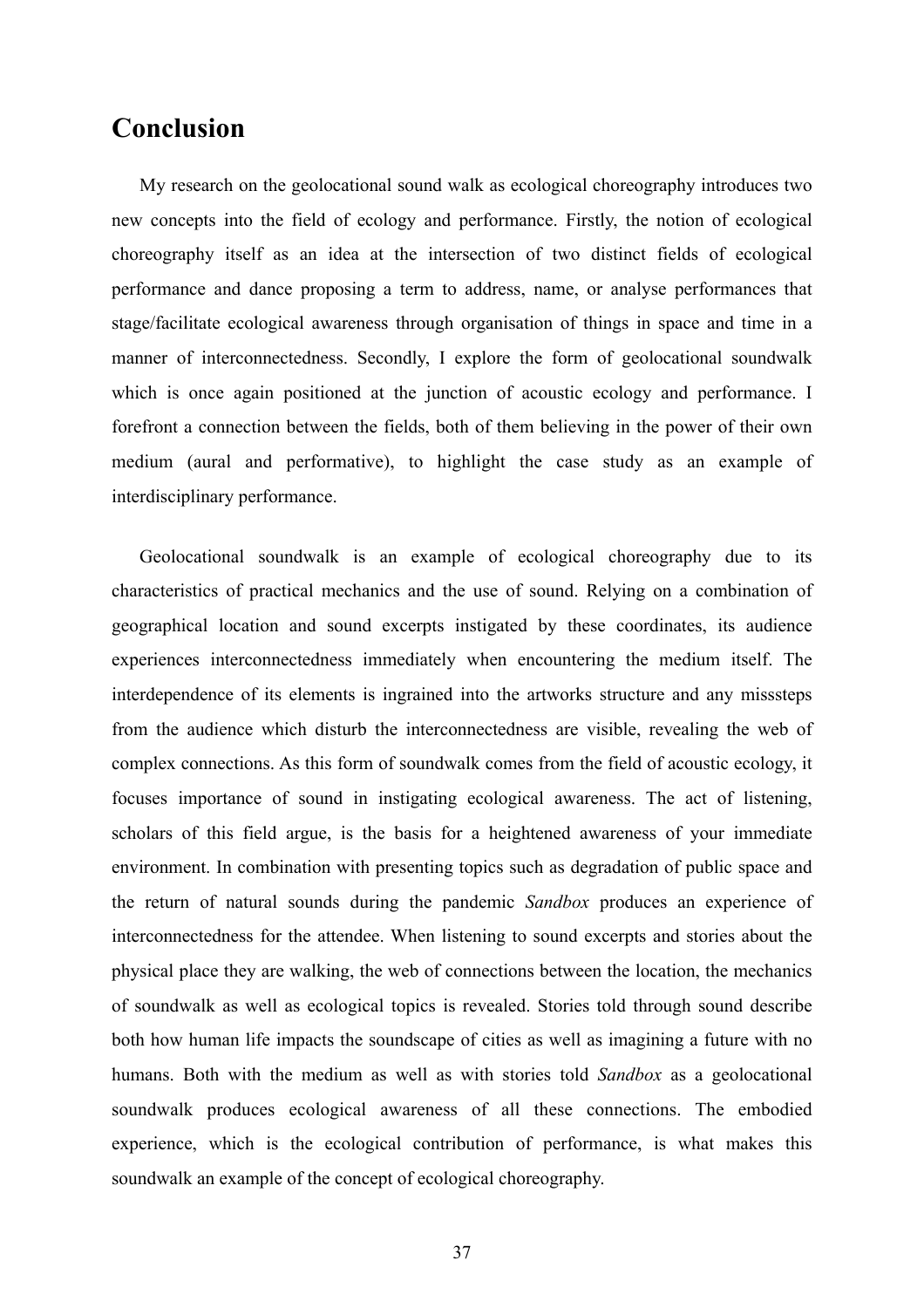With an overview of the existing academic debate on ecology and performance I introduced two outlooks on performance's ecological contribution. On the one hand, there are performances which aim to activate audiences through storytelling, relying on people's emotions to spur further action in the fight towards climate change. On the other hand, practices like Body Weather and Body/Landscape alongside several stage productions are more interested in facilitating ecological awareness or an ecological experience. Theatre scholar Carl Lavery became an important voice in my research with his argument for the power of performance which carries the potentiality of facilitating ecological experience. This became the first strand of thought woven into my understanding of the concept ecological choreography. The first strand of ecological choreography consists of three layers of ecology which summarise the main ideas of the theories from the beginning of the chapter. Ecological experience, which ecological choreography generates, is contained within three interweaving layers. The first one originates in ecology as interconnectedness, the second one in an awareness of ecological change, and the third one being the capacity of the theatrical medium to evoke such experiences. Ecological choreography aims to induce ecological awareness of interconnectedness through a production of attending and perceiving a performance.

In the last chapter I introduced *Sandbox*, a geolocational sound walk, as an example of ecological choreography. I argue that this case study embodies ecological choreography on multiple levels. It engages the attendee through a physical attunement which I connect to two interpretations of listening, both connected to artistic practices aiming to aid the body in experiencing some type of ecological awareness; the first one through aural senses and the second one through movement in a specific environment. The geolocational sound walk as ecological choreography is also time- and space-sensitive. This is one of the other characteristics displaying the interconnectedness as well as connection to the environment. This is caused by the performance depending heavily on happening at a certain timespan in a carefully chosen location to be able to fully correspond to the auditive element. With the appearance of the mythological creature of žalik žena as well as through the narrative text, *Sandbox* introduces notions of non-linear time and the utopian/dystopian future without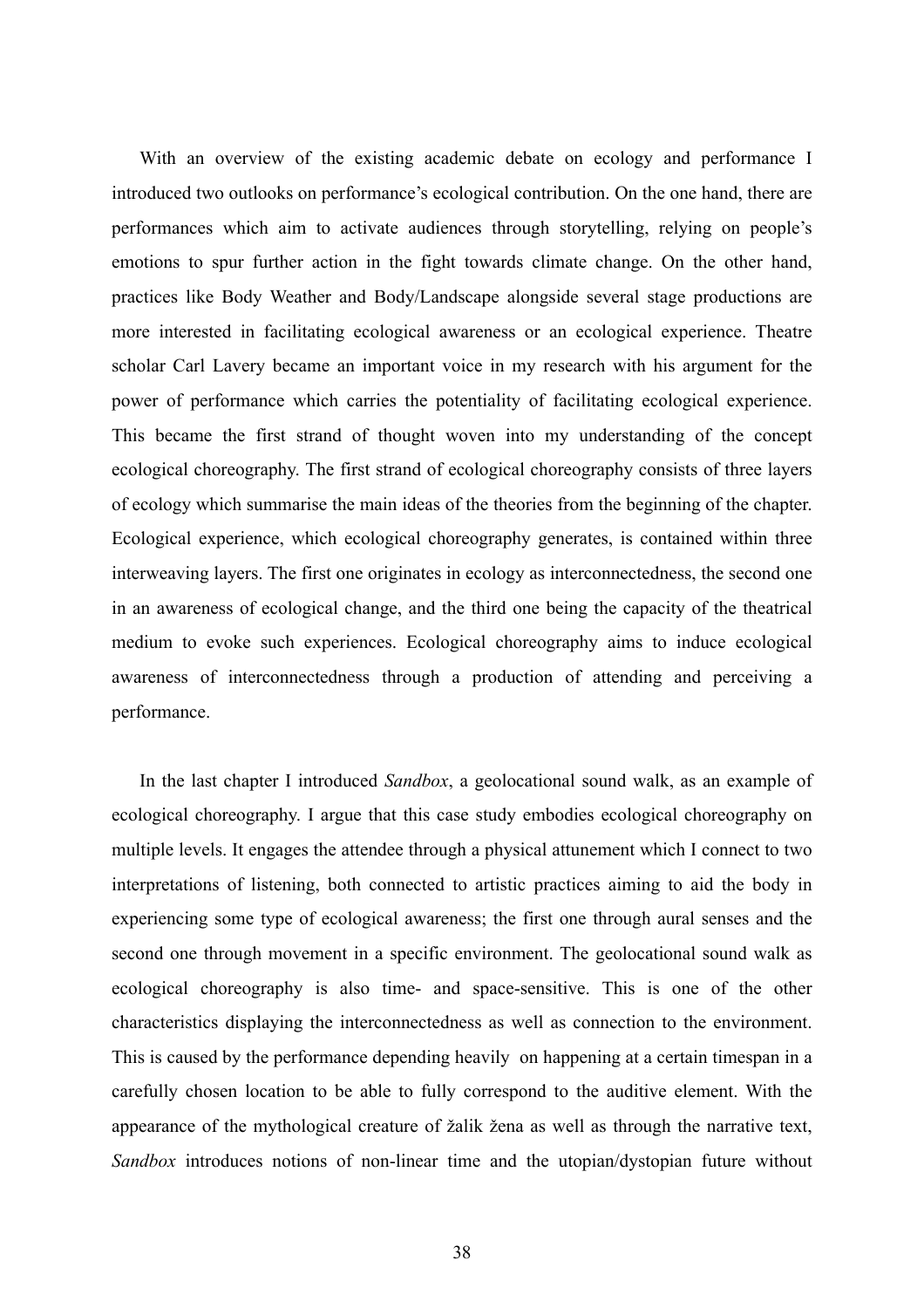humankind. It thus emphasizes human influence in the interconnected systems of the planet. Finally, I conclude by demonstrating that the sole medium of geolocational sound walk is an ecological choreography in itself. It comprises of an array of elements such as geolocational tracking, soundscape, and walking path which are all dependent of each other for the performance to happen smoothly. With this, ecological choreography not only incites an ecological experience of awareness through theatrical content but offers an experience through the medium itself as well. The difference between the former and the latter is that one of them counts on audience's feelings while the other engages them with embodied ways of attending and perceiving.

At this point, many points of further development should be addressed. One of them is the thesis' focus on the human. This is embedded in the vocabulary (using terms such as environment or nature which in themselves denote a separation between the humankind and the non-human. Theoretical framework which stays away from a detailed explanations and connection into ideas of posthumanism. However, through the selection of the case study and its address of the attendee, the relation of interconnectedness took priority over the exploration of human and non-human relationality as I focused more on audience's embodied experience in general without specifically seeing how it could help transcend the human/nonhuman divide. Referring to another thesis from this MA programme, Babette Kalker's "Rehearsing Relations: The Multispecies of theatre", a connection between her idea of relational attentiveness and my concept of ecological choreography can certainly be explored. Additionally, the second drawback is my focus on one case study. This was a result of my personal preference to write about performances from my local Slovene background which is severely underrepresented in academic debates combined with my aim to study geolocational walks as an emerging form in contemporary performance. Together, these two reasons meant that there was only one performance that met the criteria. However, I see multiple opportunities to expand the number of case studies, as I have demonstrated that geolocational soundwalks are a performance genre on the rise. The dire issue of climate change combined with current pandemic situations where attending a work of art in a closed room with masses of other people represents an ideal moment in time for soundwalking and ecological choreography. They offer an experience which can be attended aloe while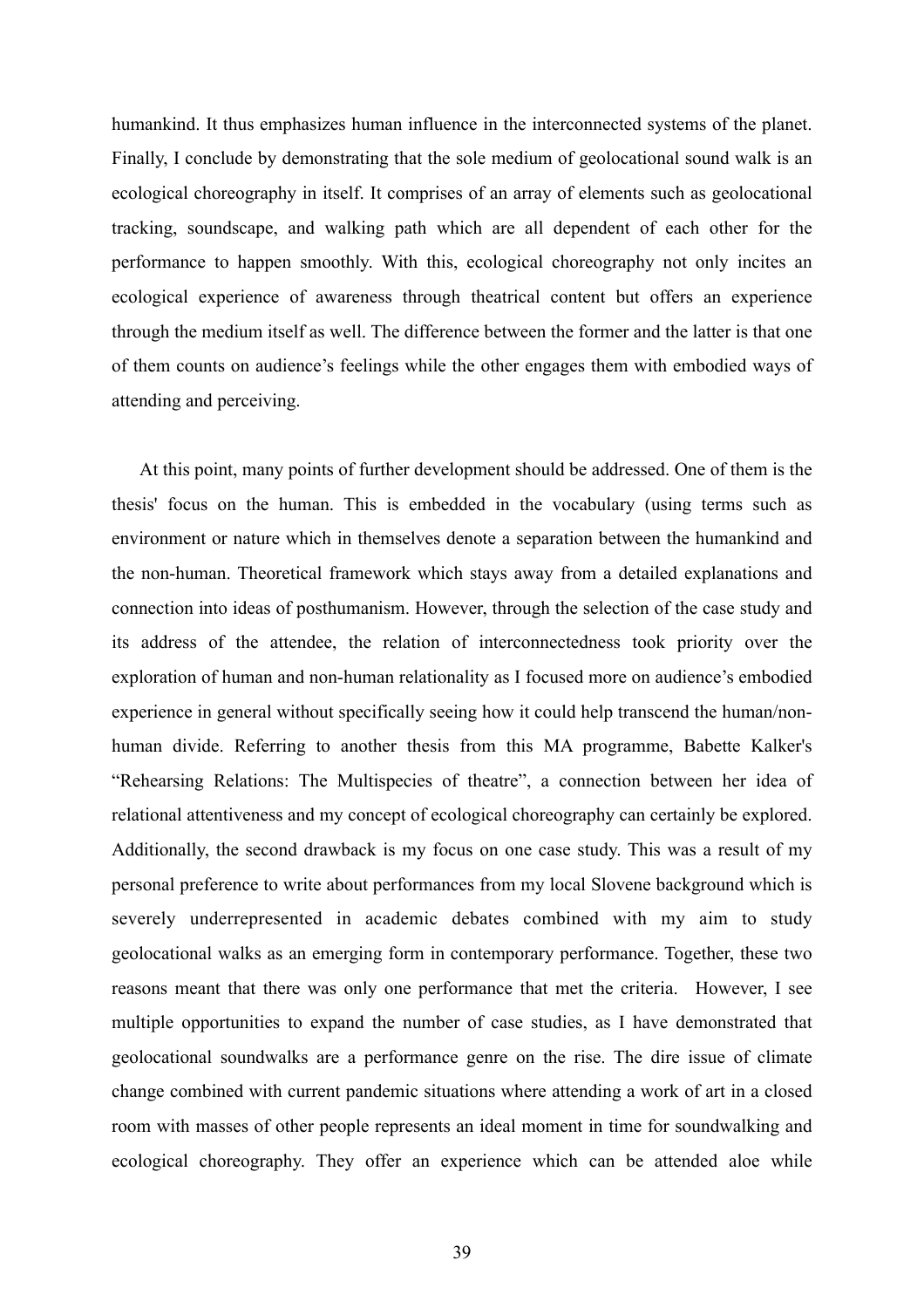simulating embodied experiences of interconnectedness necessary for addressing the climate crisis.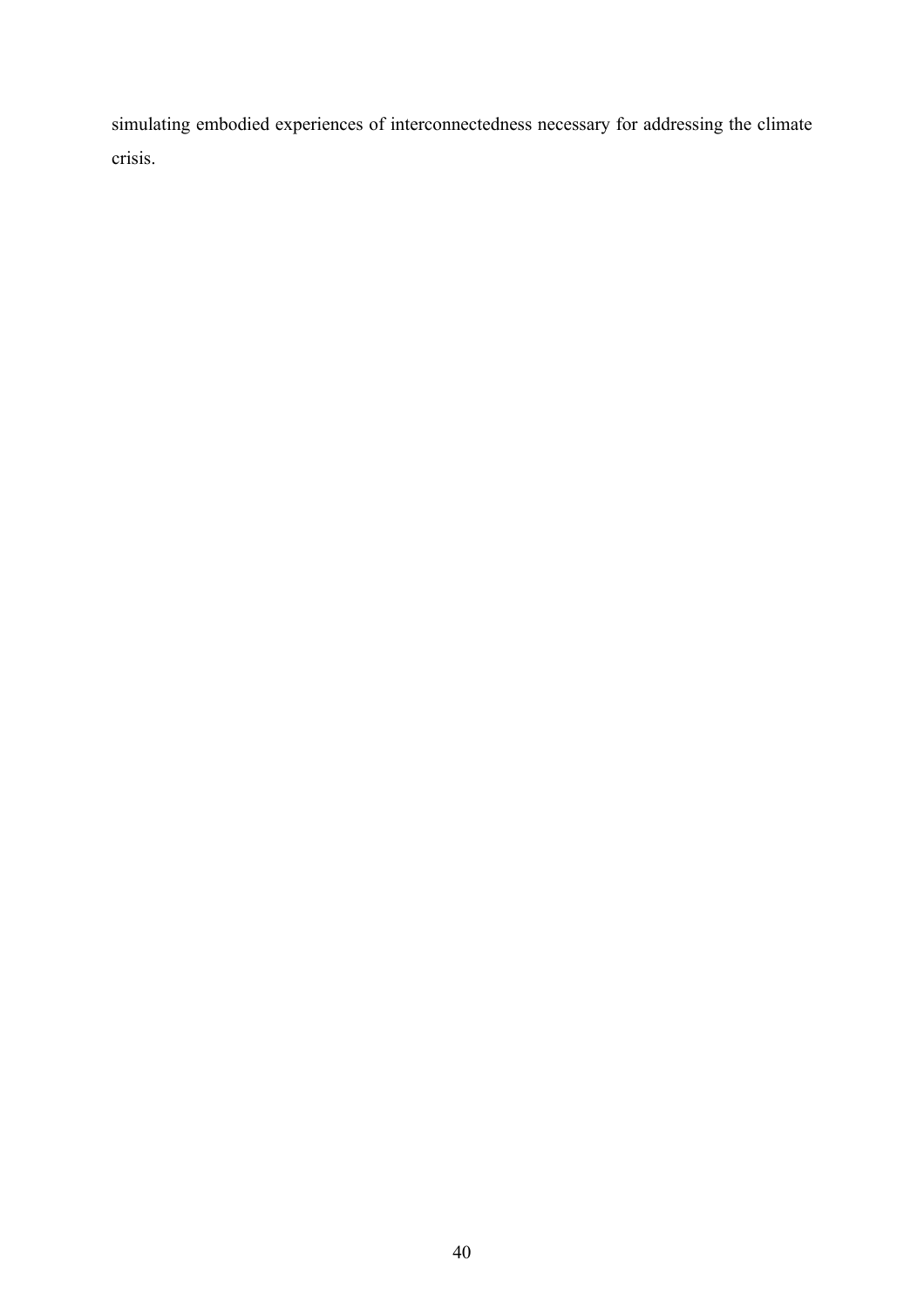# Bibliography

Ashley, Tamara. "Ecologies of Choreography: Three Portraits of Practice." *Choreographic Practices*, vol. 3, no. 1, Dec. 2012, pp. 25–42, doi:10.1386/chor.3.1.25\_1.

Barclay, Leah. "Acoustic Ecology and Ecological Sound Art: Listening to Changing Ecosystems." *Sound, Media, Ecology*, edited by Milena Droumeva and Randolph Jordan, Springer International Publishing, 2019, pp. 153–77, doi:10.1007/978-3-030-16569-7\_8.

Brown, Ross. *Sound: A Reader in Theatre Practice*. Palgrave Macmillan, 2010.

Butterworth, Jo, and Liesbeth Wildschut, editors. *Contemporary Choreography : A Critical Reader*. Routledge, 2017, doi:10.4324/9781315563596.

Candelario, Rosemary. "Dancing with Hyperobjects: Ecological Body Weather Choreographies from Height of Sky to Into the Quarry." *Choreographic Practices*, vol. 9, no. 1, Apr. 2018, pp. 45–58, doi:10.1386/chor.9.1.45\_1.

Carlyle, Angus, editor. *Autumn Leaves: Sound and the Environment in Artistic Practice*. Association Double-Entendre in association with CRISAP, 2007.

Clemet, Gilles. "The Third Landscape." *Gilles Clement*, http://www.gillesclement.com/ art-454-tit-The-Third-Landscape. Accessed 3 Aug. 2021.

Cooper Albright, Ann, and David Gere, editors. *Taken by Surprise: A Dance Improvisation Reader*. Wesleyan University Press, 2003.

*Corpus | THEME: WHAT IS CHOREOGRAPHY?* https://corpusweb.net/thema-theme-7-wasist-choreografie-what-is-choreography.html#theme: what is choreography? Accessed 10 June 2021.

Dobovšek, Zala. "Tretji tir: neopazna utopija sredi mesta." *Neodvisni*, 23 Sept. 2020, https:// www.neodvisni.art/refleksija/2020/09/tretji-tir-neopazna-utopija-sredi-mesta/.

Donald, Minty. "Guddling About: An Ecological Performance Practice with Water and Other Nonhuman Collaborators." *GeoHumanities*, vol. 5, no. 2, July 2019, pp. 591–619, doi:10.1080/2373566X.2019.1652106.

Droumeva, Milena, and Randolph Jordan. *Sound, Media, Ecology*. 2019, https://doi.org/ 10.1007/978-3-030-16569-7.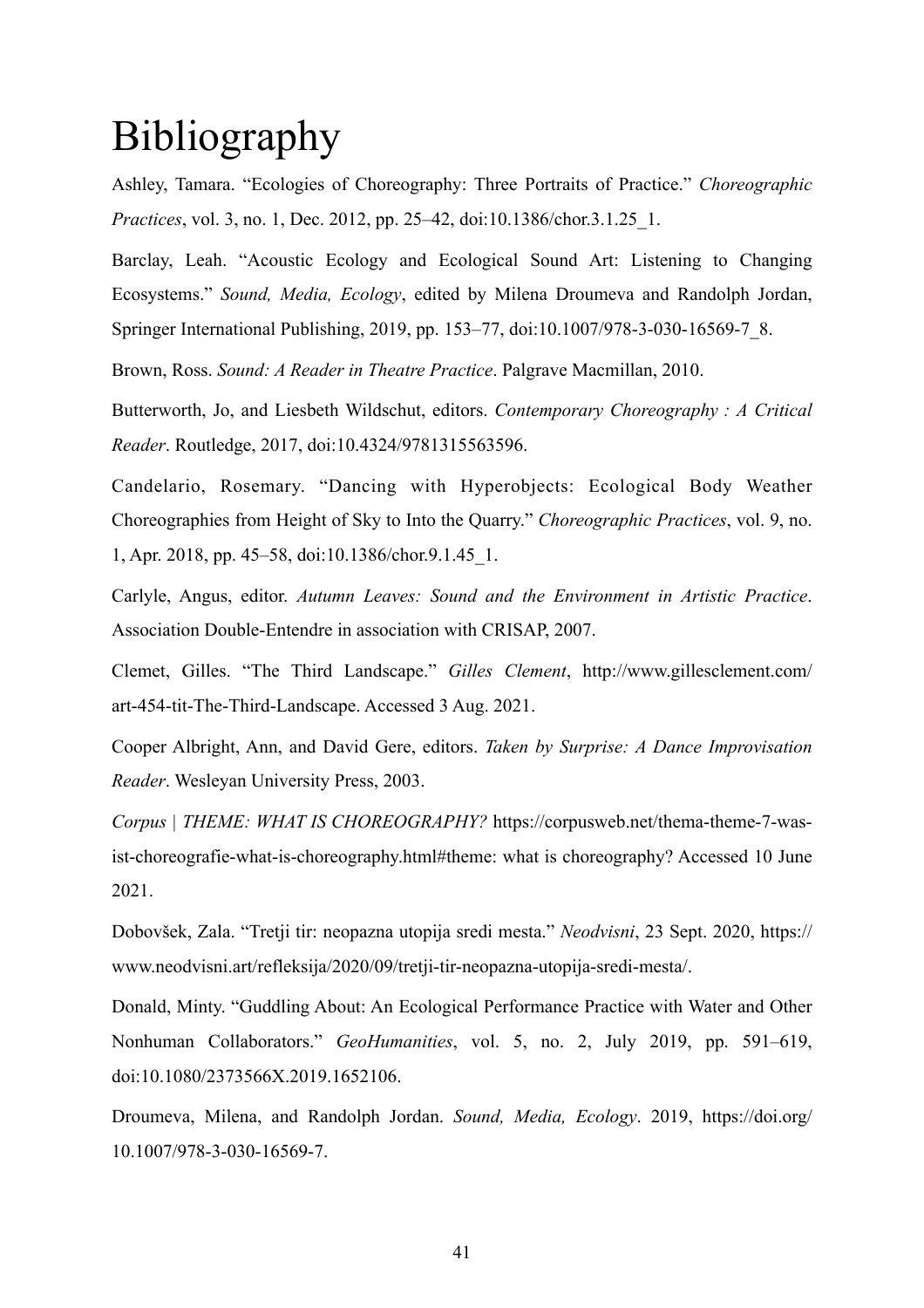"Entangled Formations - Bergen Edition." *Echoes*, https://explore.echoes.xyz/collections/ L1u0iPjRT3UATbk5. Accessed 15 July 2021.

Ghazoul, Jaboury. *Ecology: A Very Short Introduction*. Oxford University Press, 2020.

Heddon, Deirdre, and Sally Mackey. "Environmentalism, Performance and Applications: Uncertainties and Emancipations." *Research in Drama Education: The Journal of Applied The atre and Performance*, vol. 17, no. 2, 2012, pp. 163-92, doi:10.1080/13569783.2012.670421.

Home-Cook, George. *Theatre and Aural Attention: Stretching Ourselves*. Palgrave Macmillan, 2015.

Hulme, Mike. *Culture and Climate Change: Recordings*, edited by Robert Butler et al., 2011, https://www.academia.edu/8152361/Culture and Climate Change Recordings.

Lavery, Carl. "Introduction: Performance and Ecology – What Can Theatre Do?" *Green Letters*, vol. 20, no. 3, Sept. 2016, pp. 229–36, doi:10.1080/14688417.2016.1206695.

---. *Performance and Ecology: What Can Theatre Do?* Routledge, 2018.

Lavery, Carl, and Simon Whitehead. "Bringing It All Back Home: Towards an Ecology of Place." *Performance Research*, vol. 17, no. 4, 2012, pp. 111-19, doi:10.1080/13528165.2012.712337.

Manco, Fabrizio. *Ear Bodies: Acoustic Ecologies in Site-Contingent Performance*. University of Roehampton, 8 Nov. 2016.

Morton, Timothy. *The Ecological Thought*. Harvard University Press, 2010.

Reeve, Sandra. *The Ecological Body*. University of Exeter, 2008, https://ore.exeter.ac.uk/ repository/handle/10036/90315.

Slobodkin, Lawrence B. *A Citizen's Guide to Ecology*. Oxford University Press, 2004.

"Sound Walks as Contemporary Art Practice." *Walk Listen Create*, https:// walklistencreate.org/2020/11/24/sound-walks-as-contemporary-art-practice/. Accessed 14 June 2021.

Stewart, Nigel. "Dancing the Face of Place: Environmental Dance and Eco-Phenomenology." *Performance Research*, vol. 15, no. 4, Dec. 2010, pp. 32-39, doi:10.1080/13528165.2010.539877.